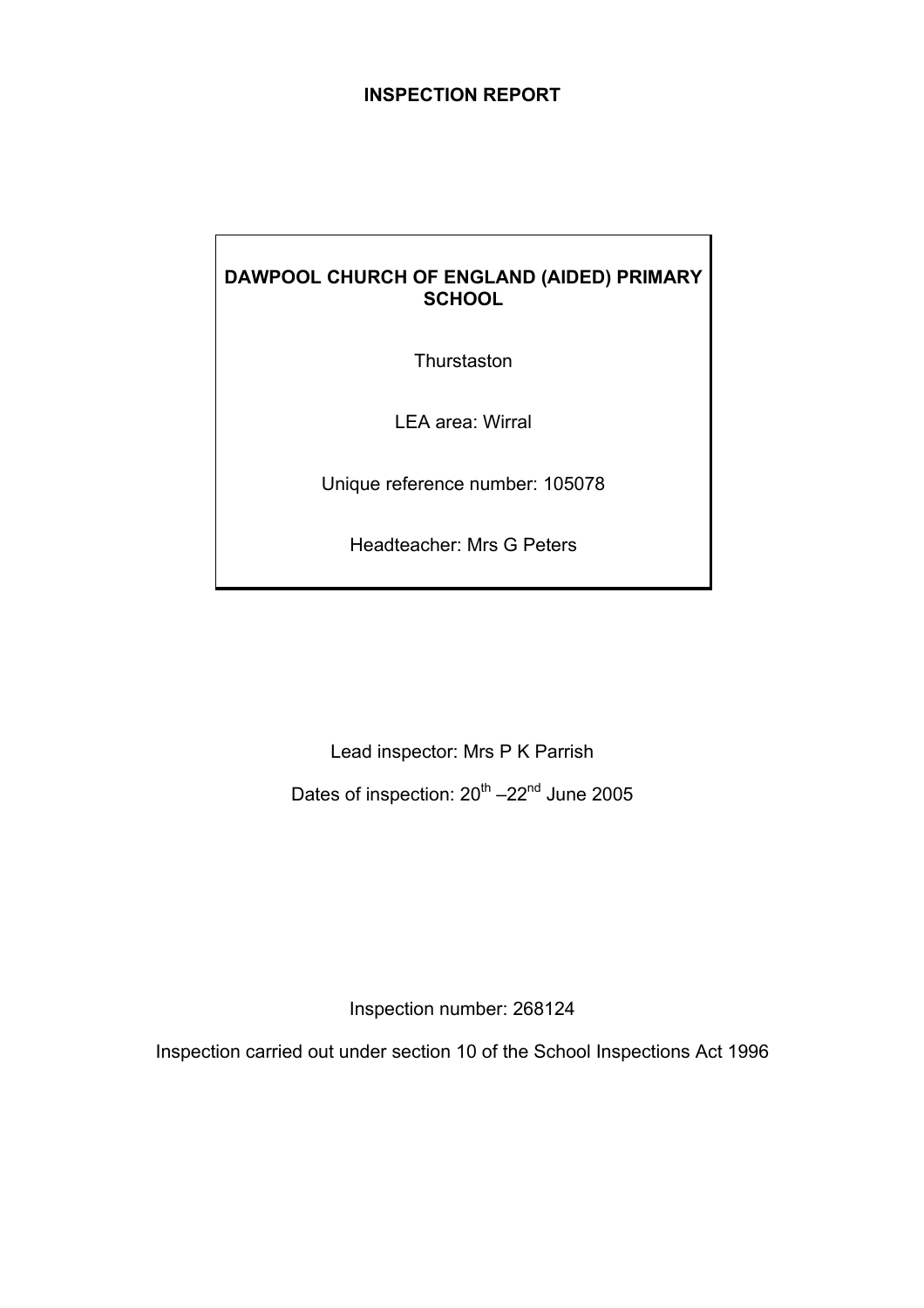# © Crown copyright 2005

This report may be reproduced in whole or in part for non-commercial educational purposes, provided that all extracts quoted are reproduced verbatim without adaptation and on condition that the source and date thereof are stated.

Further copies of this report are obtainable from the school. Under the School Inspections Act 1996, the school must provide a copy of this report and/or its summary free of charge to certain categories of people. A charge not exceeding the full cost of reproduction may be made for any other copies supplied.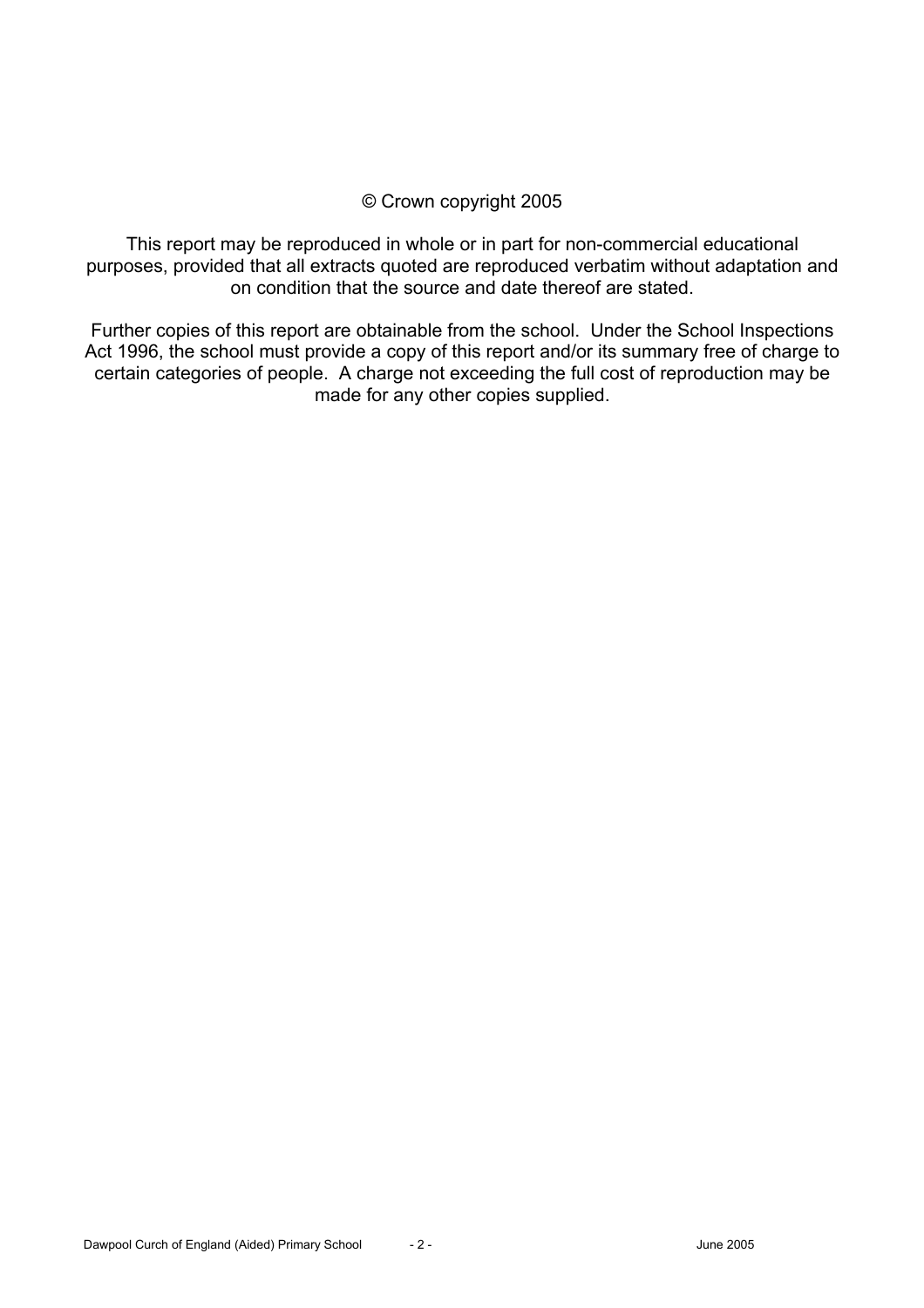# **INFORMATION ABOUT THE SCHOOL**

| Type of school:                                            |    |       |                        | Primary                              |
|------------------------------------------------------------|----|-------|------------------------|--------------------------------------|
| School category:                                           |    |       | Voluntary aided        |                                      |
| Age range of pupils:                                       |    |       |                        | $4 - 11$                             |
| Gender of pupils:                                          |    |       |                        | Mixed                                |
| Number on roll:                                            |    |       |                        | 219                                  |
| School address:                                            |    |       |                        | School Lane<br>Thurstaston<br>Wirral |
| Postcode:                                                  |    |       | Merseyside<br>CH61 OHH |                                      |
| Telephone number:                                          |    |       |                        | 0151 6483412                         |
| Fax number:                                                |    |       |                        | 0151 6483412                         |
| <b>Local Education Authority</b><br>Appropriate authority: |    |       |                        |                                      |
| Name<br>governors:                                         | of | chair | ∩f                     | <b>Rev Diane Watson</b>              |
| Date<br>inspection:                                        | of |       |                        | previous November 1998               |

## **CHARACTERISTICS OF THE SCHOOL**

The school is a well-established, average sized primary school, situated adjacent to the Common in the village of Thurstaston on the Wirral. It is popular in the locality and all seven classes are full. A buildings refurbishment programme is in progress and plans are in hand for an extension. Children are admitted to the Reception year, known as Foundation 2, in the September after their fourth birthday and the youngest attend part-time for the first term. When they start school, their attainment is higher than most children of their age. The school admits relatively few pupils with special educational needs (about 6%); only one has a statement of special educational need. Almost all pupils are of white British heritage and none are learning English as an additional language. At the end of Year 6, pupils move on to a range of local secondary schools, including grammar schools that set entrance examinations.

The school has gained the following recent awards: Artsmark 2004, Basic Skills Quality Mark 2004, Investors in People Award 2005 and Healthy School Award 2005. The school celebrated its centenary in June 2005.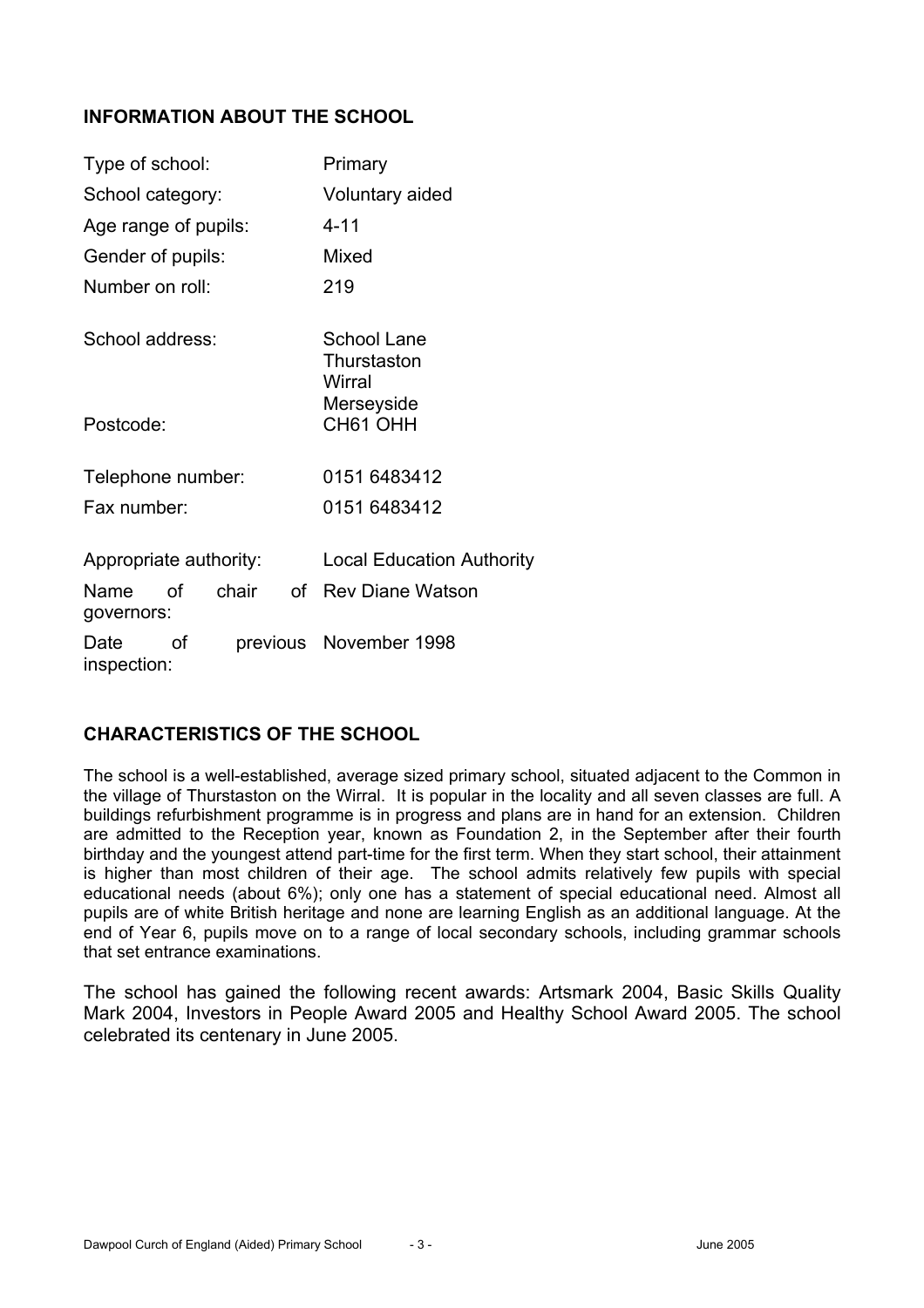# **INFORMATION ABOUT THE INSPECTION TEAM**

| <b>Members of the inspection team</b> |                            | <b>Subject responsibilities</b> |                                                                 |
|---------------------------------------|----------------------------|---------------------------------|-----------------------------------------------------------------|
| 22380                                 | Mrs Penny Parrish          | Lead inspector                  | English                                                         |
|                                       |                            |                                 | <b>Music</b>                                                    |
|                                       |                            |                                 | Special educational needs                                       |
|                                       |                            |                                 | English<br>additional<br>as<br>an<br>language                   |
| 8922                                  | Mrs Brenda McIntosh        | Lay inspector                   |                                                                 |
| 18344                                 | Mr David Earley            | Team inspector                  | Science                                                         |
|                                       |                            |                                 | Information and communication<br>technology                     |
|                                       |                            |                                 | Geography                                                       |
|                                       |                            |                                 | History                                                         |
|                                       |                            |                                 | Physical education                                              |
| 29504                                 | <b>Mrs Shirley Herring</b> | Team inspector                  | of<br>the<br>learning<br>Areas<br>in<br><b>Foundation Stage</b> |
|                                       |                            |                                 | <b>Mathematics</b>                                              |
|                                       |                            |                                 | Art and design                                                  |
|                                       |                            |                                 | Design and technology                                           |

The inspection contractor was:

Nord Anglia School Inspection Services Anglia House Carrs Road Cheadle **Stockport** SK8 2LA

Any concerns or complaints about the inspection or the report should be made initially to the inspection contractor. The procedures are set out in the leaflet *'Complaining about Ofsted Inspections'*, which is available from Ofsted Publications Centre (telephone 07002 637833) or Ofsted's website (www.ofsted.gov.uk).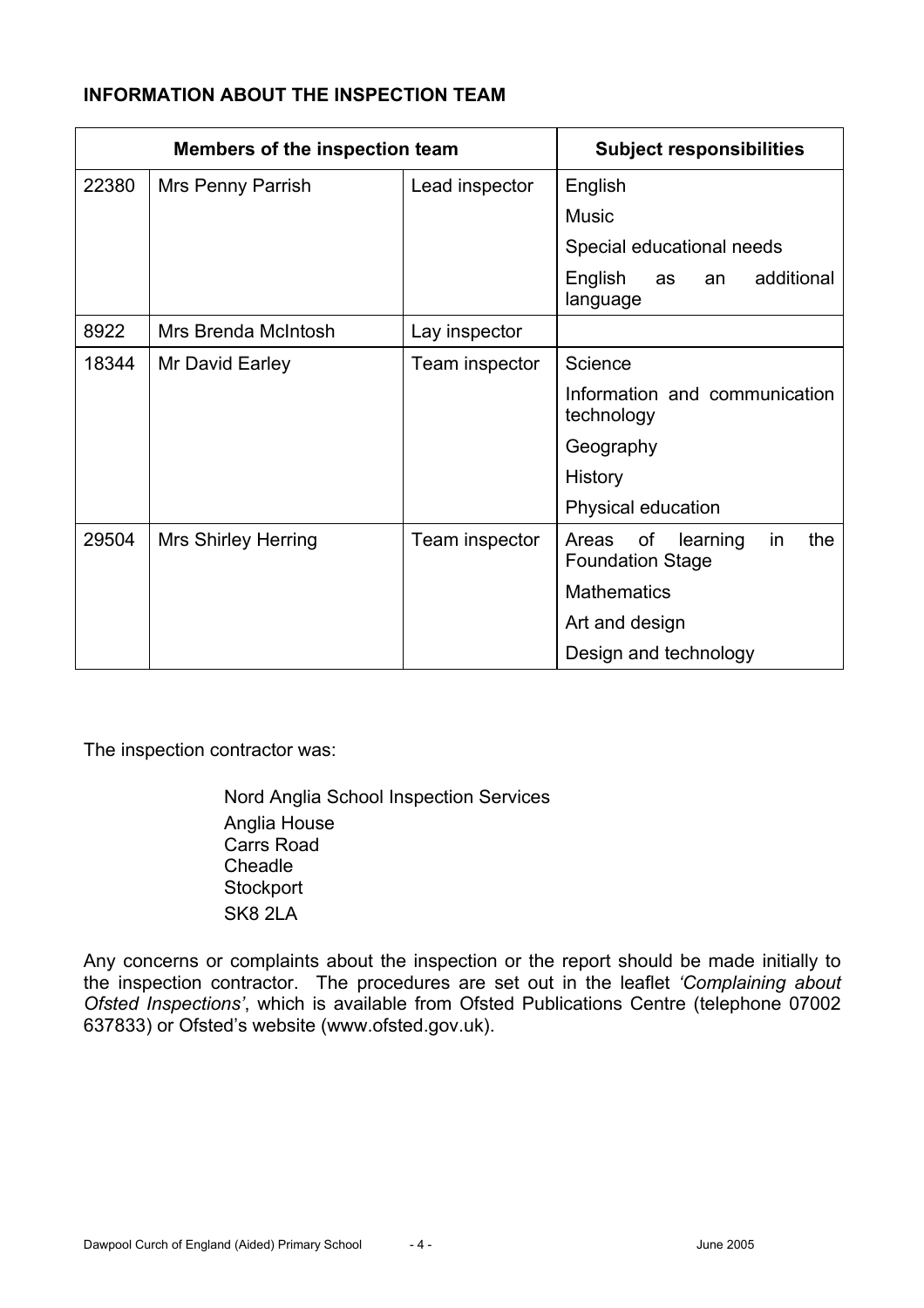## **REPORT CONTENTS**

|                                                                                                                                    | Page |
|------------------------------------------------------------------------------------------------------------------------------------|------|
| <b>PART A: SUMMARY OF THE REPORT</b>                                                                                               | 6    |
| PART B: COMMENTARY ON THE MAIN INSPECTION FINDINGS                                                                                 |      |
| <b>STANDARDS ACHIEVED BY PUPILS</b>                                                                                                | 8    |
| Standards achieved in areas of learning and subjects                                                                               |      |
| Pupils' attitudes, values and other personal qualities                                                                             |      |
| <b>QUALITY OF EDUCATION PROVIDED BY THE SCHOOL</b>                                                                                 | 11   |
| Teaching and learning<br>The curriculum<br>Care, guidance and support<br>Partnership with parents, other schools and the community |      |
| <b>LEADERSHIP AND MANAGEMENT</b>                                                                                                   | 16   |
|                                                                                                                                    |      |
| PART C: THE QUALITY OF EDUCATION IN AREAS OF LEARNING AND<br><b>SUBJECTS</b>                                                       | 19   |
| AREAS OF LEARNING IN THE FOUNDATION STAGE                                                                                          |      |

**SUBJECTS IN KEY STAGES 1 AND 2**

## **PART D: SUMMARY OF THE MAIN INSPECTION JUDGEMENTS 34**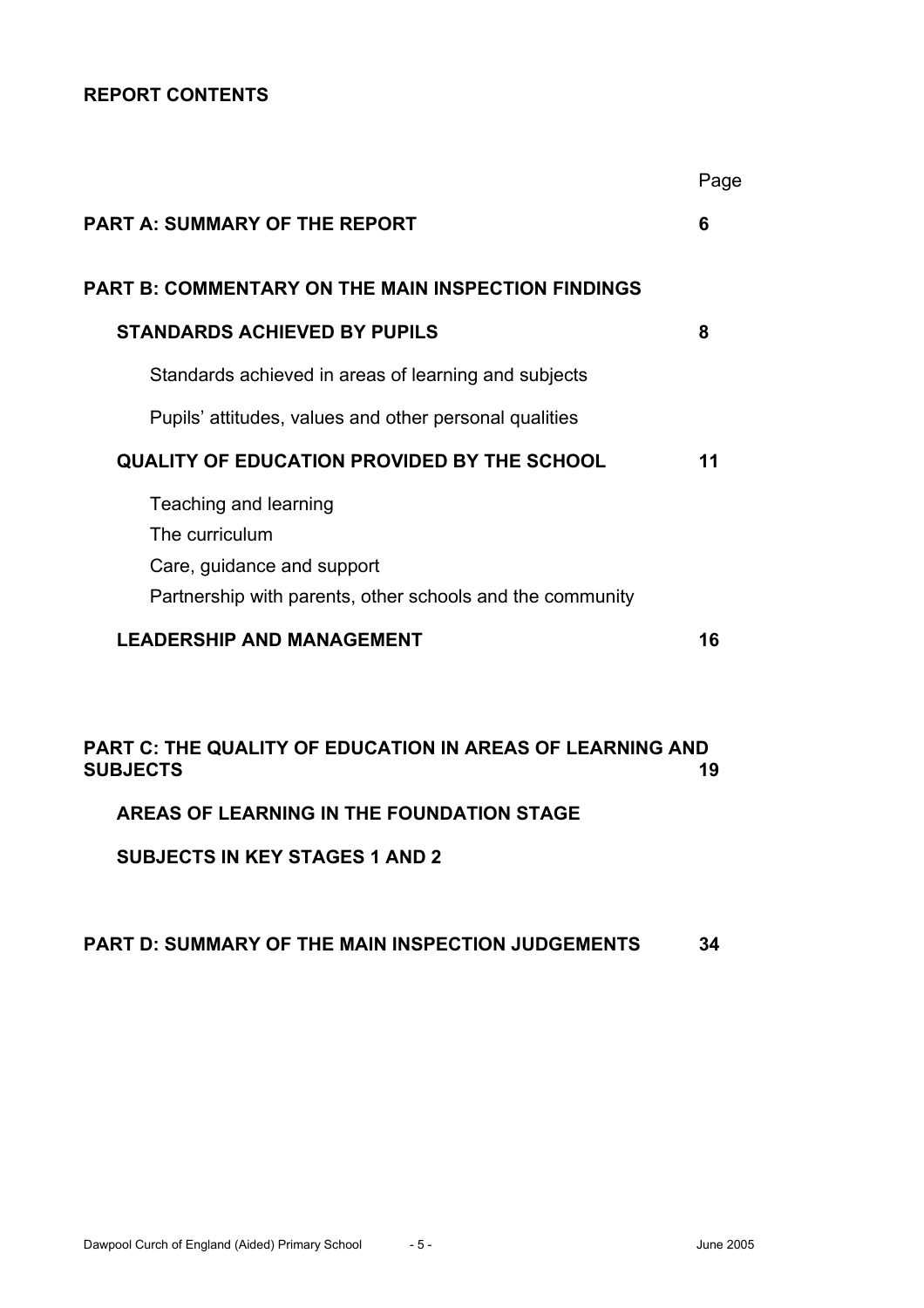# **PART A: SUMMARY OF THE REPORT**

# **OVERALL EVALUATION**

**This is a very good school**. Its Christian ethos is reflected very strongly in its work; it celebrates and nurtures children's personal qualities exceptionally well. Attainment, as children start school, is higher than average. Teaching is very good, overall, ensuring good achievement and above average standards. The vision and drive of the new headteacher, working in partnership with a strong and well-organised governing body and a dedicated staff team, ensures the school's increasing success. On a relatively low budget, the school gives very good value for money.

The school's main strengths and weaknesses are:

- The school's ethos is excellent and all children are cared for and nurtured very well.
- The children's personal development is a very strong feature of the school's provision; behaviour is outstanding and relationships are exceptionally good.
- Standards in English are well above average nationally and above the average for schools with a similar background.
- Standards are high in information and communication technology (ICT) and in music.
- Teaching is very good and ensures successful and enjoyable learning.
- The school is highly inclusive and provision for pupils with special educational needs is very good, and sometimes excellent.
- Parents hold the school in very high regard and support its work very effectively.

**Improvement has been very good since the last inspection in 1998**. Provision for ICT is now very good and standards are well above average. The school has turned an issue from the last inspection into a strength. The curriculum is much broader and teachers are maintaining high standards in English and above average standards in mathematics and science by Year 6 while forging ahead in other subjects, such as art and design and music. By Year 2, standards are considerably higher than at the time of the last inspection in English, mathematics and science. Standards in Year 6 in mathematics and science are a little lower but the school has matters successfully in hand, and significant improvements are impacting very well on standards throughout the school. The quality of teaching has improved well, as has the quality of care for the pupils and the partnership with parents.

| <b>Results in National</b><br>Curriculum tests at the end |      | similar schools |      |      |
|-----------------------------------------------------------|------|-----------------|------|------|
| of Year 6, compared with:                                 | 2001 | 2003            | 2004 | 2004 |
| English                                                   |      | $A^*$           |      | B    |
| mathematics                                               |      |                 | В    |      |
| science                                                   |      | $A^*$           | B    |      |

# **STANDARDS ACHIEVED**

*Key: A\* top 5% of schools; A - well above average; B – above average; C – average; D – below average; E – well below average. Similar schools are those whose pupils attained similarly at the end of Year 2.* 

**Achievement is good, overall**, and often very good. Standards observed in Year 6 largely reflect the school's national test results in 2004 - see the above table. Standards are high in English compared nationally and above average compared to schools with pupils with similar attainment at the end of Year 2. In mathematics, the school has promptly acted to improve a fall in standards; standards are above average, with a significant increase in the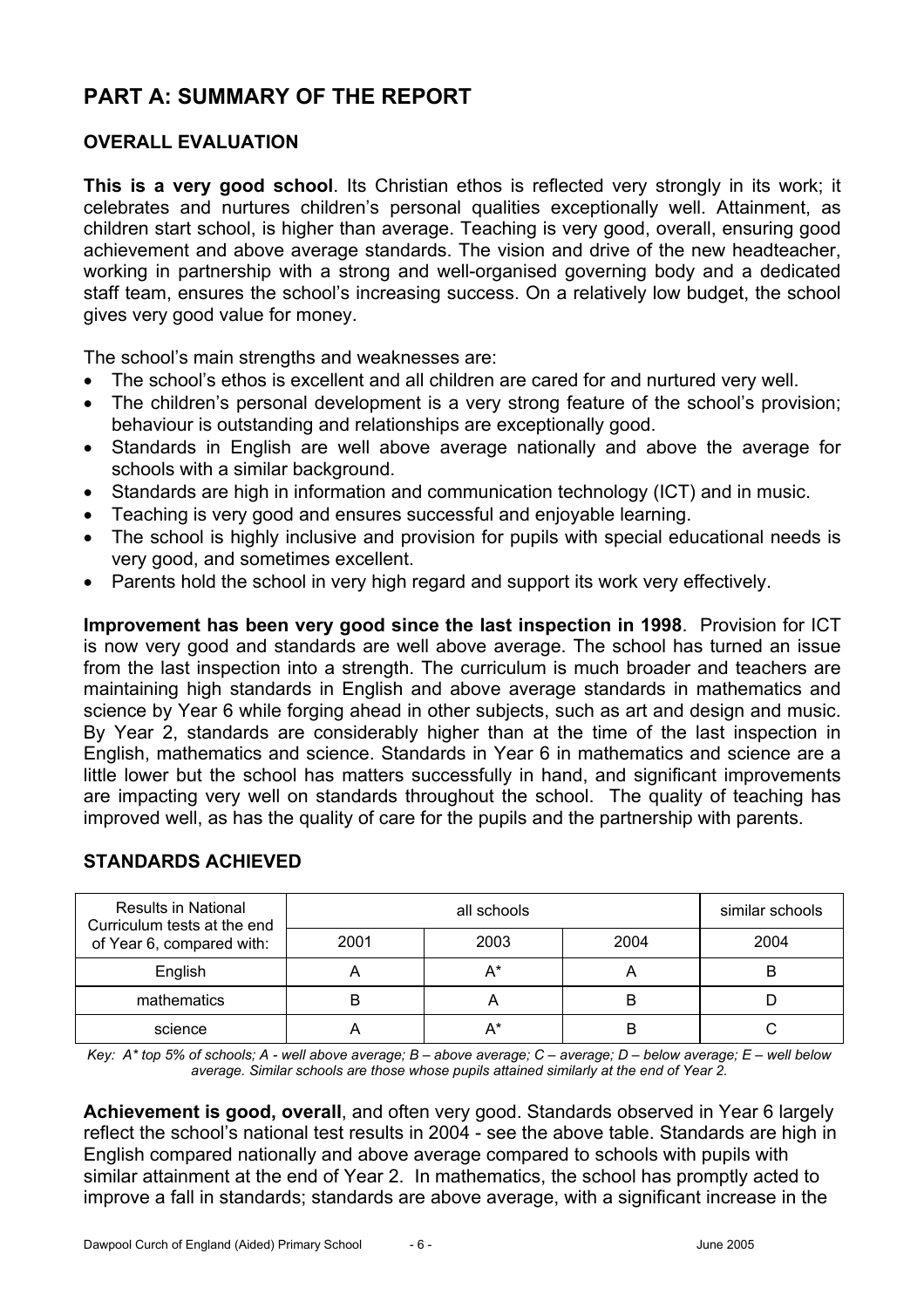number of pupils reaching the above average level (level 5). In science, standards remain above average; a review of test results in 2004 has led to improvements in some aspects of the curriculum, which are likely to improve test results by 2006. In Year 2, standards observed are well above the national average in reading, writing, mathematics and science, maintaining the picture from 2004. Compared to schools with a similar intake of pupils, results in Year 2 in 2004 were well above average in reading, above average in writing and average in mathematics.

In music, standards are well above average at the end of both Year 2 and Year 6. In ICT, standards are above average by the end of Year 2 and well above average by the end of Year 6. In art and design and in history, attainment is above average by Year 2 and Year 6. Due to timetable arrangements, it was not possible to make overall judgements on standards in design and technology, in geography or in physical education but evidence available indicates that attainment is at least average.

In the Foundation Stage, achievement is good and children build well on their good skills evident on entry. Attainment is above average in all areas of learning and well above average for personal, social and emotional development. The learning goals set nationally for the age group are exceeded in all areas of learning.

Behaviour and relationships in the school are excellent. Pupils' personal development is impressive. **Provision for pupils' spiritual, moral, social and cultural education is very good**. Attendance is very good. Pupils attend regularly and arrive on time, ensuring full access to the curriculum.

## **QUALITY OF EDUCATION**

**The quality of education provided is very good**. Teaching and learning are very good. The very good curriculum is effectively enhanced by a very good range of opportunities for enrichment, which links very effectively with the school's very good provision for the pupils' personal development. Very good care is taken of the pupils and they thrive exceptionally well on a personal level within the school's excellent ethos. The partnership with parents is very successful and parents support and extend the work and facilities of the school very well.

## **LEADERSHIP AND MANAGEMENT**

**Leadership and management are very good**. The headteacher combines a very clear vision for the school with strong drive and enthusiasm for provision of high quality and much has been accomplished over her first two terms in post. The governing body is very good and provides strong momentum in securing the school's continuous development. The school is organised very efficiently and managed reflectively.

## **PARENTS' AND PUPILS' VIEWS OF THE SCHOOL**

Parents and pupils hold the school in very high regard. A very positive and productive relationship with parents gives substantial support to the school and pupils' learning. Pupils' views are important to staff and very good opportunities are arranged for pupils to play their part in leading the school's activities forward. The school is full and spare places are rarely available.

#### **IMPROVEMENTS NEEDED**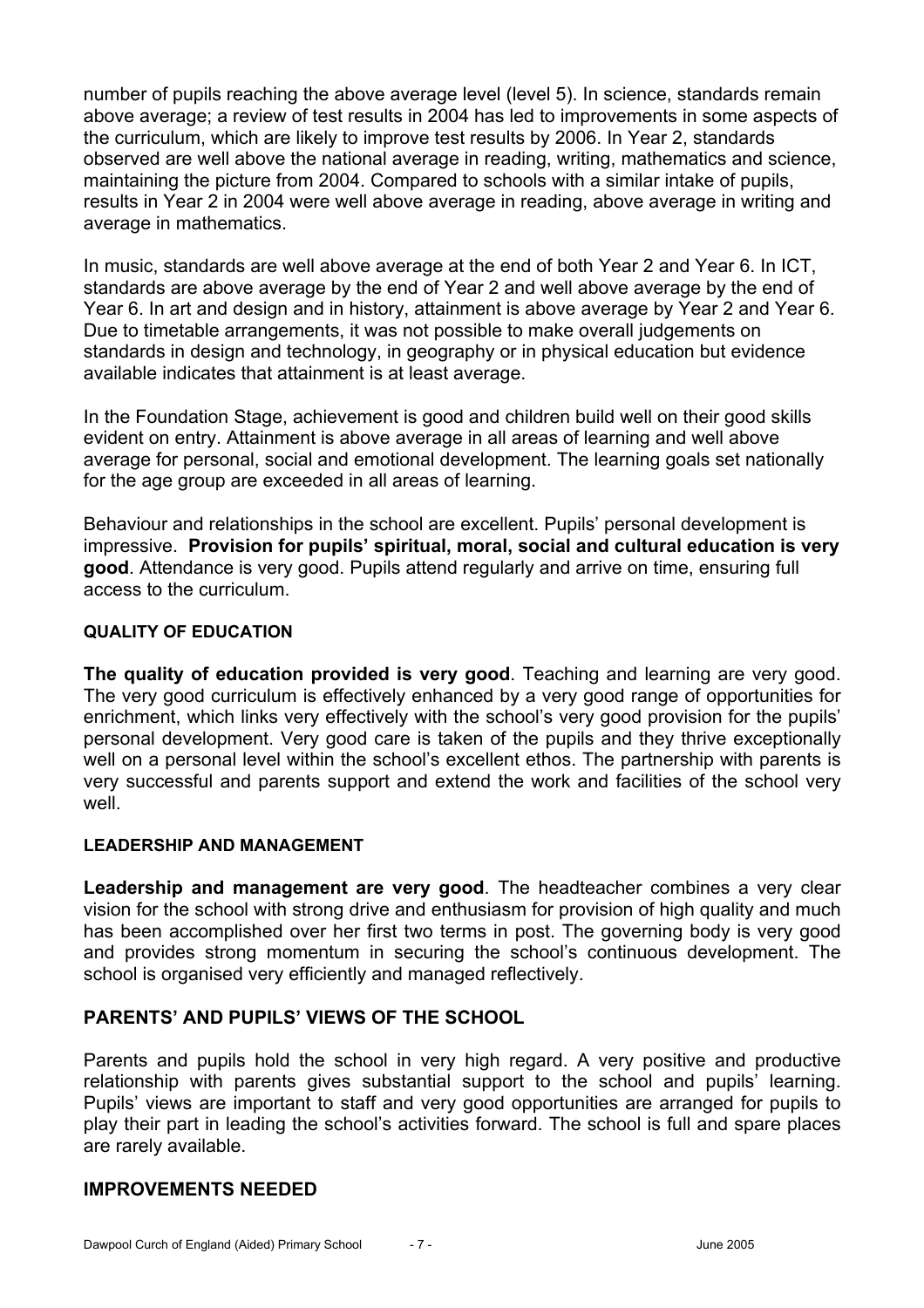No significant further improvements are needed.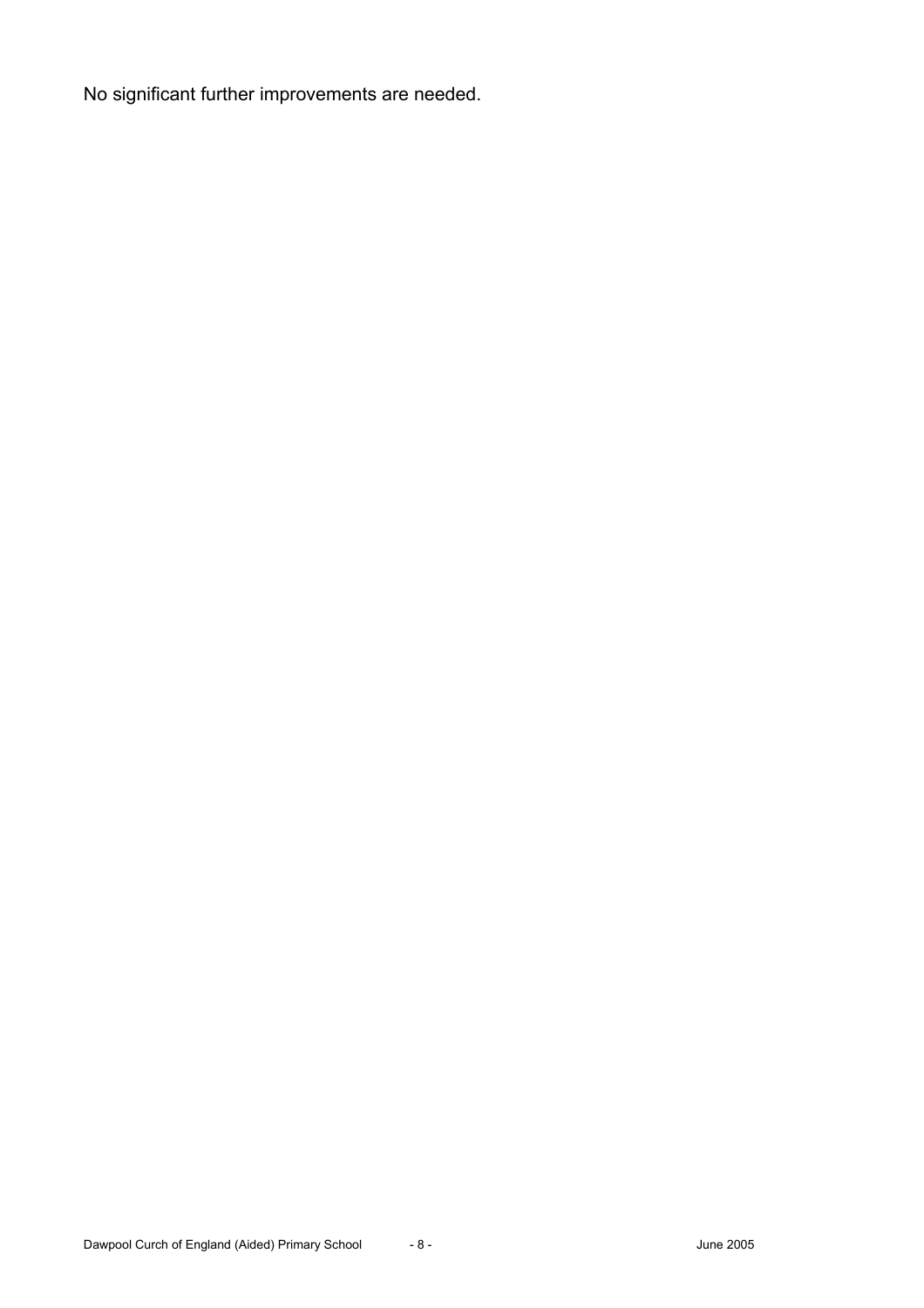# **PART B: COMMENTARY ON THE INSPECTION FINDINGS**

# **STANDARDS ACHIEVED BY PUPILS**

## **Standards achieved in areas of learning and subjects**

By the end of Year 6, standards are above what is expected nationally in mathematics, science, art and design and history and well above in English, information and communication technology (ICT), and music.

## **Main strengths and weaknesses**

- Pupils' achievement is good, overall, and often very good.
- High standards are very well established in the school, which has a history of generally well above average national test results in Year 6.
- A slight fallback in results in 2004 was tackled very well and standards are rising, for higher attaining pupils especially.
- Very good support for pupils with special educational needs enables them to achieve very well.

# **Commentary**

- 1 The trend is for pupils to succeed very well. Almost all pupils reach the nationally set standards for their age and about half are reaching higher levels by Year 6. The school is adept at providing very well for pupils who need extra help in reaching average standards. These pupils are tracked particularly well and skilful support is provided for those with special educational needs. Many moderate learning difficulties are largely resolved as the pupils' progress through the school, through timely and efficient extra help, usually in very good partnership with parents.
- 2 Higher attaining pupils achieve well but the proportion at higher levels of attainment has tended to fluctuate over the years. The school is focused on improving the attainment of these pupils and is achieving significant success. A review of pupils' past work and the results in recent national tests in Year 6 show that this is where standards are rising, in mathematics especially. Results this year are similar to those in 2004 in English and science, but considerably improved in mathematics. At the end of Year 5, standards are much higher than they were a year ago, showing that the school is likely to regain its well above average position in all subjects tested by 2006.
- 3 Compared to schools with a similar background, standards are usually at least average and often above average. The only exception has been mathematics in 2004, where results in Year 6 were below average compared to similar schools. The school took successful action to improve opportunities for problem solving and mental calculations in all year groups and also set up a new system of games and other mathematical activities for homework, throughout the school. It is common that pupils in Year 6 are two or three terms ahead of the national results, as the table below describes, since one average point represents a term's progress in a subject.

#### *Standards in national tests at the end of Year 6 – average point scores in 2004*

| 3tandards in: | School results | <b>National results</b> |
|---------------|----------------|-------------------------|
|               |                |                         |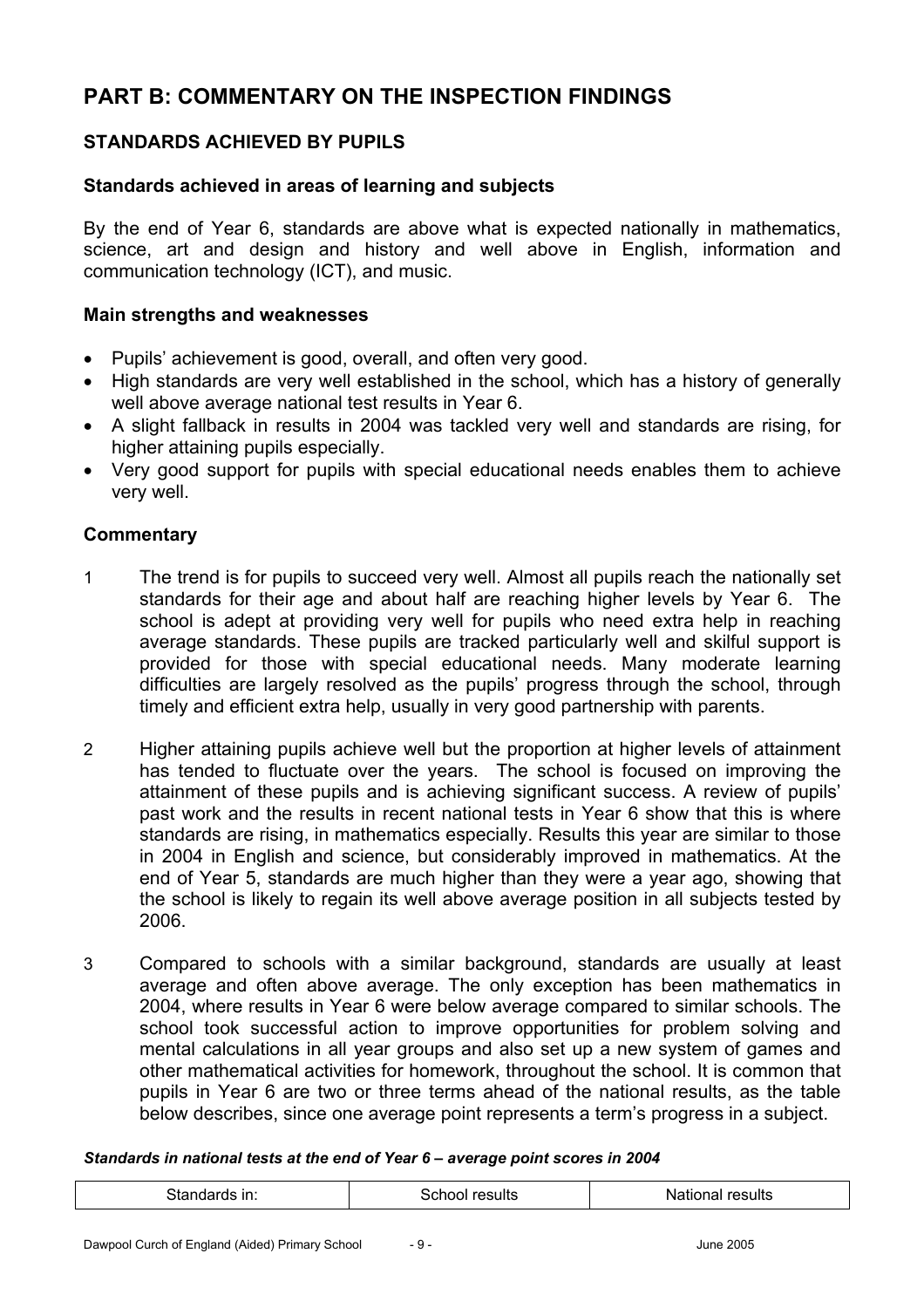| English     | 29.2 (31.4) | 26.9 (26.8) |  |  |
|-------------|-------------|-------------|--|--|
| Mathematics | 28.0 (28.4) | 27.0 (26.8) |  |  |
| Science     | 29.7 (32.0) | 28.6 (28.6) |  |  |

*There were 35 pupils in the year group. Figures in brackets are for the previous year* 

4 By the end of Year 2, pupils are achieving well, overall, and very well in reading, writing, science and music. Standards are well above the national average in reading, writing, mathematics and science. Recent results in national tests in Year 2 are a little lower overall than in 2004 but this cohort includes a higher than usual number of pupils with significant special educational needs. As the table below indicates, pupils are generally about two terms ahead of national results in English and a term ahead in mathematics. Compared to similar schools, test results in Year 2 are usually average in mathematics, above average in writing and well above average in reading, as they were in 2004. Standards are rising in the younger classes, too, in mathematics. Teachers' assessments show, for example, that attainment in mathematics is improved in Year 1 this year. Irregular timetabling of the subject in Year 1, however, means that there is room for further improvement.

| Standards in: | School results | National results |
|---------------|----------------|------------------|
| reading       | 17.7 (17.4)    | 15.8 (15.7)      |
| writing       | 16.1(16.1)     | 14.6 (14.6)      |
| mathematics   | 17.3(17.1)     | 16.2 (16.3)      |

*Standards in national tests at the end of Year 2 – average point scores in 2004* 

*There were 31 pupils in the year group. Figures in brackets are for the previous year* 

- 5 In the Foundation Stage, children achieve well. Children build well on the good skills evident on entry. Attainment is above average in all areas of learning and well above average for personal, social and emotional development. The learning goals set nationally for the age groups are exceeded.
- 6 In other subjects, attainment is above average in art and design and history by Year 2 and Year 6 and well above average in music. In ICT, standards are above average by Year 2 and well above average by Year 6, where the teacher has considerable expertise. In design and technology, geography and physical education, insufficient evidence was available to make clear overall judgements but pupils' past work indicates that pupils' attainments are at least average in both Year 2 and Year 6.

## **Pupils' attitudes, values and other personal qualities**

Pupils have very good attitudes towards school and to learning; their behaviour is excellent. The school makes very good provision for their personal development. The school's overall provision for developing pupils' spiritual, moral, social and cultural development is very good. Attendance and punctuality are very good.

#### **Main strengths and weaknesses**

- Pupils are very mature, develop secure self-confidence, are very keen to learn and enjoy thoroughly all aspects of school.
- On occasions teachers do not always make full use of pupils' very good independent skills.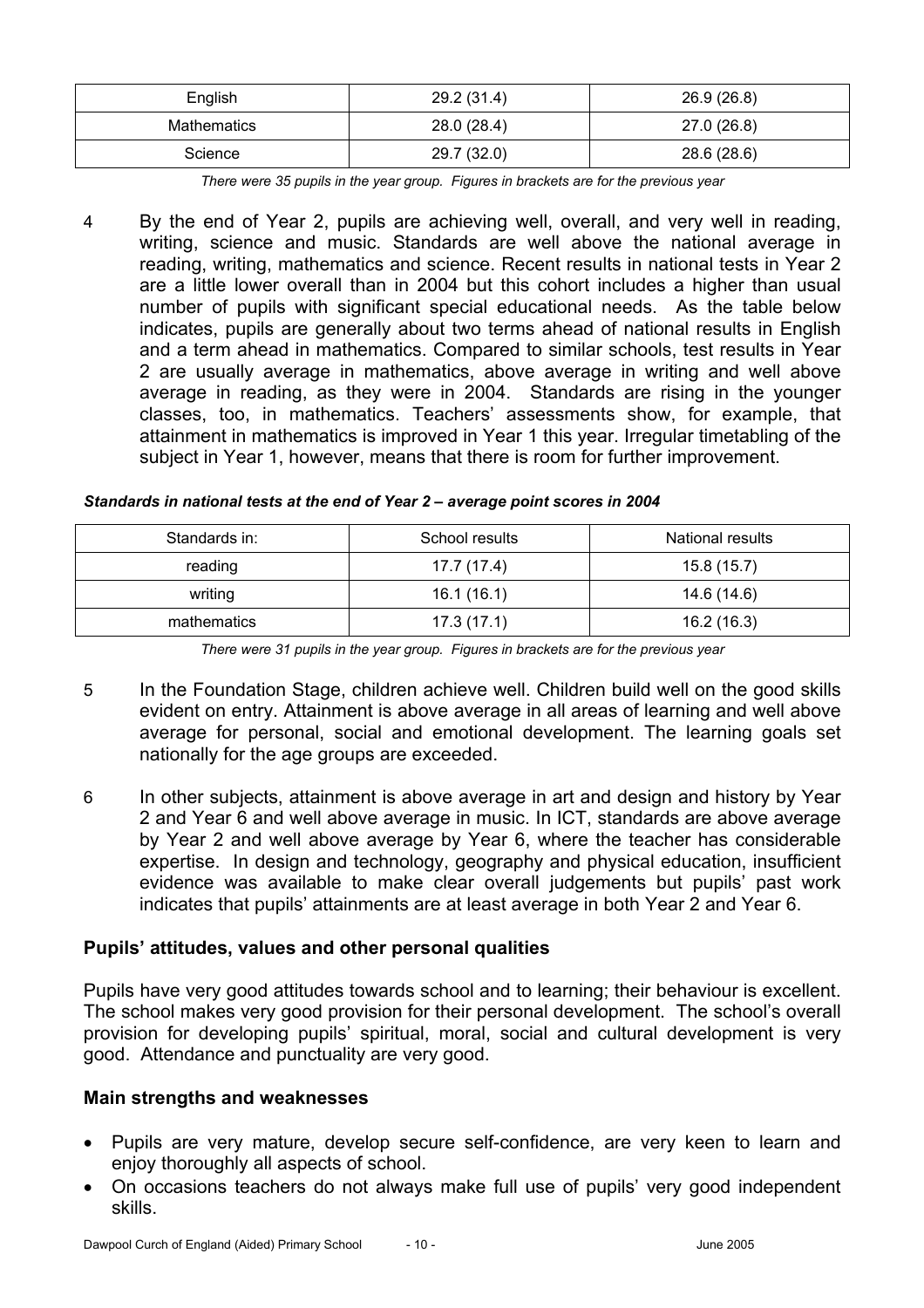- Attendance levels are consistently high and well above the national average.
- High expectations for behaviour are achieved without exception; relationships are excellent.
- Pupils' social and moral development are excellent and genuine warmth is extended to everyone.
- Pupils' very good personal development underpins the work of the school and reflects its strong Christian ethos.

# **Commentary**

- 7 Pupils' attitudes and behaviour were good at the last inspection and have improved significantly since then. Pupils are very keen to learn and to play a full part in the school's life. In lessons, pupils are very well motivated by the teachers' generally quiet manner but strong enthusiasm and very good organisation. This gives them confidence to ask questions and allows them to share their ideas. They are inspired to do well, feel challenged by the work set and enjoy learning because the teachers make it interesting and fun. In some science and geography lessons, teachers could make more use of pupils' very good personal development and plan more opportunities for independent and investigative work.
- 8 Pupils clearly love their school and value their friendships. They describe how there is something about it that feels very special and that everyone is given equal chances to do things and achieve as well as they can. Pupils with special educational needs have equally very positive attitudes to work and are helped very sensitively, where necessary, to take a full and active part in lessons. The staff in the reception class nurture the children's personal and social development very well, enabling them to form trusting relationships and learn to co-operate, to share and to take turns.
- 9 The school and the parents work very well together to encourage regular attendance and punctuality. This results in consistently high attendance levels and makes a significant contribution to pupils' good achievement. Parents are very supportive of their children and this contributes to their very positive attitudes and their keenness to learn and do well.

#### *Attendance in the latest complete reporting year 2003/04 (96.9%)*

| Authorised absence |     | Unauthorised absence |      |
|--------------------|-----|----------------------|------|
| School data        | 3.1 | School data          |      |
| National data      | 5.1 | National data        | () 4 |

10 Pupils have an excellent understanding of what is right and wrong. Staff lead by example, use the school's excellent systems to promote high standards of selfdiscipline so that pupils are extremely well behaved and enjoy their work. All pupils, including those with special educational needs and gifted and talented pupils, are expected to give of their best in all aspects of the life and work of the school. Parents and pupils give a very clear message that the school does not tolerate bullying and occasional incidents that arise they are dealt with promptly and successfully. At playtimes, pupils play happily and energetically. The organisation of all the games and play equipment is exceptionally good due to very efficient leadership and management and involvement of pupils. Parents are very happy with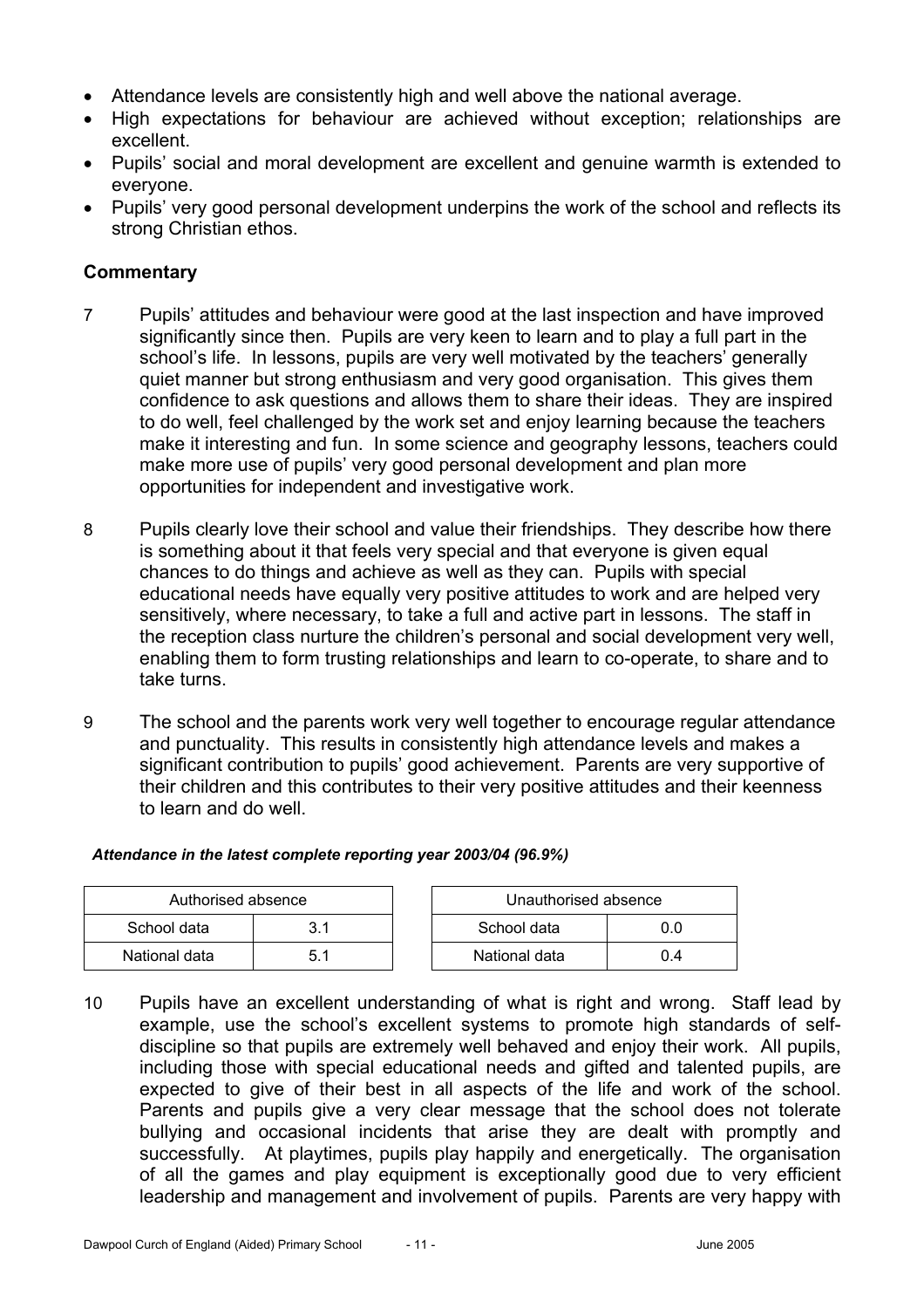the high expectations the school has for children's behaviour and with the values it promotes. A high mutual respect exists between adults and pupils and among the pupils themselves. There were no exclusions during the last year.

- 11 The development of pupils' social awareness is given great importance. This has helped to establish very strong, warm relationships throughout school, providing very effective foundations for teaching and learning. Teachers challenge pupils well to work collaboratively either in pairs or small groups to talk things through and learn from each other. Pupils are helped to feel special and important through the many duties around school that they are entrusted with. Many pupils take on responsible roles such as school councillors, playground leaders and monitors, which contribute very well to the running of the school. Pupils in Year 6 are prepared well for the responsibility of befriending children who are new to the school. The atmosphere around the school at lunchtime is particularly positive and friendly, with all opportunities for sharing a meal and recreation very well organised and enjoyed. The 'Reading Buddies' are very proud to help their younger partners develop their reading skills and they carry out this responsibility in a very mature way. Pupils are exceptionally friendly, polite and welcoming and, on their own initiative, offer to help visitors and their peers.
- 12 Pupils' spiritual awareness is extremely well developed and underpins all that takes place in school. Throughout the school a strong Christian ethos is created through a shared sense of purpose and pride in the pupils and their achievements. There is a welcoming, peaceful atmosphere in the school. Pupils appreciate the trust that their teachers place in them. Teachers make positive comments and suggestions to help pupils learn and this develops their self-esteem and confidence. Assemblies are very carefully planned to strengthen pupils' appreciation of why it is important to distinguish between right and wrong. Carefully chosen stories from a range of religious and secular sources are used well to teach pupils that what really matters is the way we treat other people. Teachers make very good use of music, dance and artwork to enrich pupils' creative and emotional development. They help pupils to make connections across their work and to raise questions that make them think. Class discussions and debates give good opportunities for pupils to listen to varied opinions that may not match their own and they show respect for the differing views and feelings of others.
- 13 Pupils gain a very good understanding of their own cultural traditions and the diversity and richness of other cultures. They are clearly influenced by the wide range of visitors into school and show a very good appreciation and respect of others beliefs, ideas and cultures. Pupils learn about other world faiths and traditions through subjects such as art, history, geography and cultural theme days, which help them to learn about living in the diverse cultural heritage of today's society.

## **QUALITY OF EDUCATION PROVIDED BY THE SCHOOL**

**The quality of education is very good**. Teaching is very good and pupils learn very well. The curriculum promotes very good achievement; subjects are well planned, integrated and enriched. The school provides very well for the care, health and welfare of its pupils. The school works in very good partnership with parents.

## **Teaching and learning**

Teaching and learning are **very good**.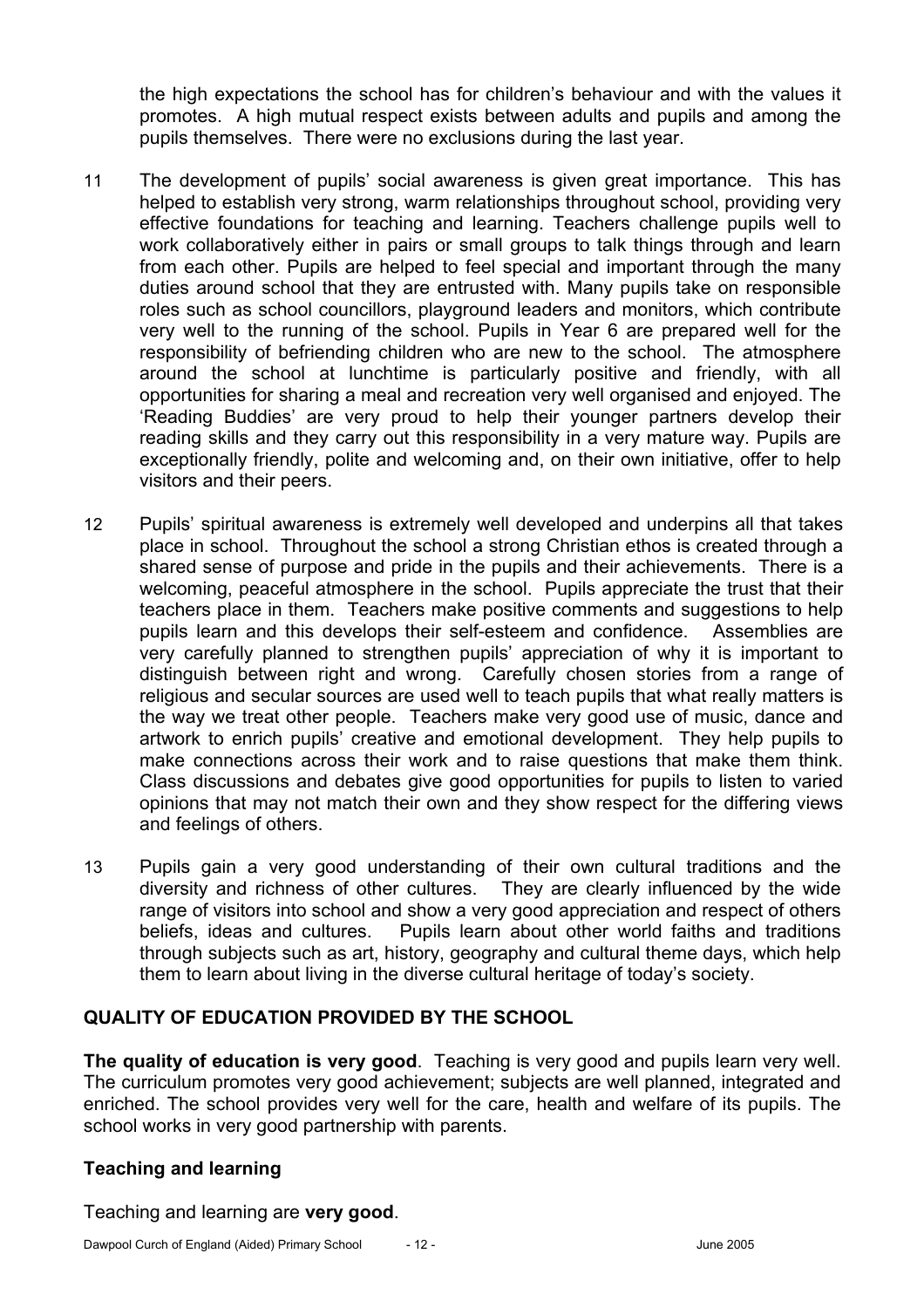## **Main strengths and weaknesses**

- Lessons are relevant and interesting, and pupils are highly motivated to learn.
- Senior staff have very good subject knowledge, and provide effective role models and specialist advice for the continuous improvement of teaching and learning.
- The basic skills of subjects are taught very well.
- With the dedicated help of skilled teaching assistants and support teachers, teaching for pupils with special educational needs is very good.
- When marking pupils' work, teachers miss opportunities to highlight specific strengths and identify where pupils should focus their efforts next.

- 14 Observation of lessons and discussions with pupils and their parents provide ample evidence of teachers' ability to interest pupils very effectively in learning. Combined with the excellent behaviour and relationships evident in the school, a very productive climate for learning is established. Parents support their children's interest in learning well and extra practice at home with reading, mathematical games and homework topics add significantly to the pupils' success in school.
- 15 The quality of teaching in the Foundation Stage is good, overall, and sometimes very good. The children get off to a good start. The different areas of learning are well integrated to make learning relevant and this extends the children's understanding well. The co-ordinator shows a good understanding of the needs of the age group and planning is based on continuous and careful assessment of the children's changing skills. Very good teamwork between the teacher and her very skilled teaching assistant ensures consistently good standards of provision.
- 16 In Years 1 to 6, the basic skills of each subject are generally taught very thoroughly and most pupils learn the key skills of literacy, numeracy and ICT very well. Methods of enquiry are taught well in science, ICT and history. Pupils enjoy being given the responsibility of following their own paths of investigation. Pupils in Year 6, for example, carried out detailed independent research into the lives of relatives and famous people who lived a hundred years ago and, in Year 5, pupils compiled individual 'time capsules' for future generations to discover a hundred years from now.
- 17 Staff are ambitious for the pupils and keen to see them all do their best. Teachers are challenging higher attaining pupils increasingly well and the most recent test results reflect more consistency in their success. The school organises, when necessary, extra help very well for lower attaining pupils or those with special educational needs and skilled and knowledgeable staff are appointed. A part-time teacher organises very well the co-ordination of the teaching for pupils with special educational needs, safeguarding their provision very well. Individual education plans provide clear targets for learning and teaching. A very skilled special needs assistant supports the pupil with a statement of special educational need exceptionally well and excellent progress has been made. Her sensitivity and understanding of successful routes into learning are impressive. Teachers are very thoughtful about styles of learning and most present active learning methods that keep pupils involved directly throughout lessons. Debates, drama, talking partners and the use of individual whiteboards are some of the strategies used to help pupils to learn.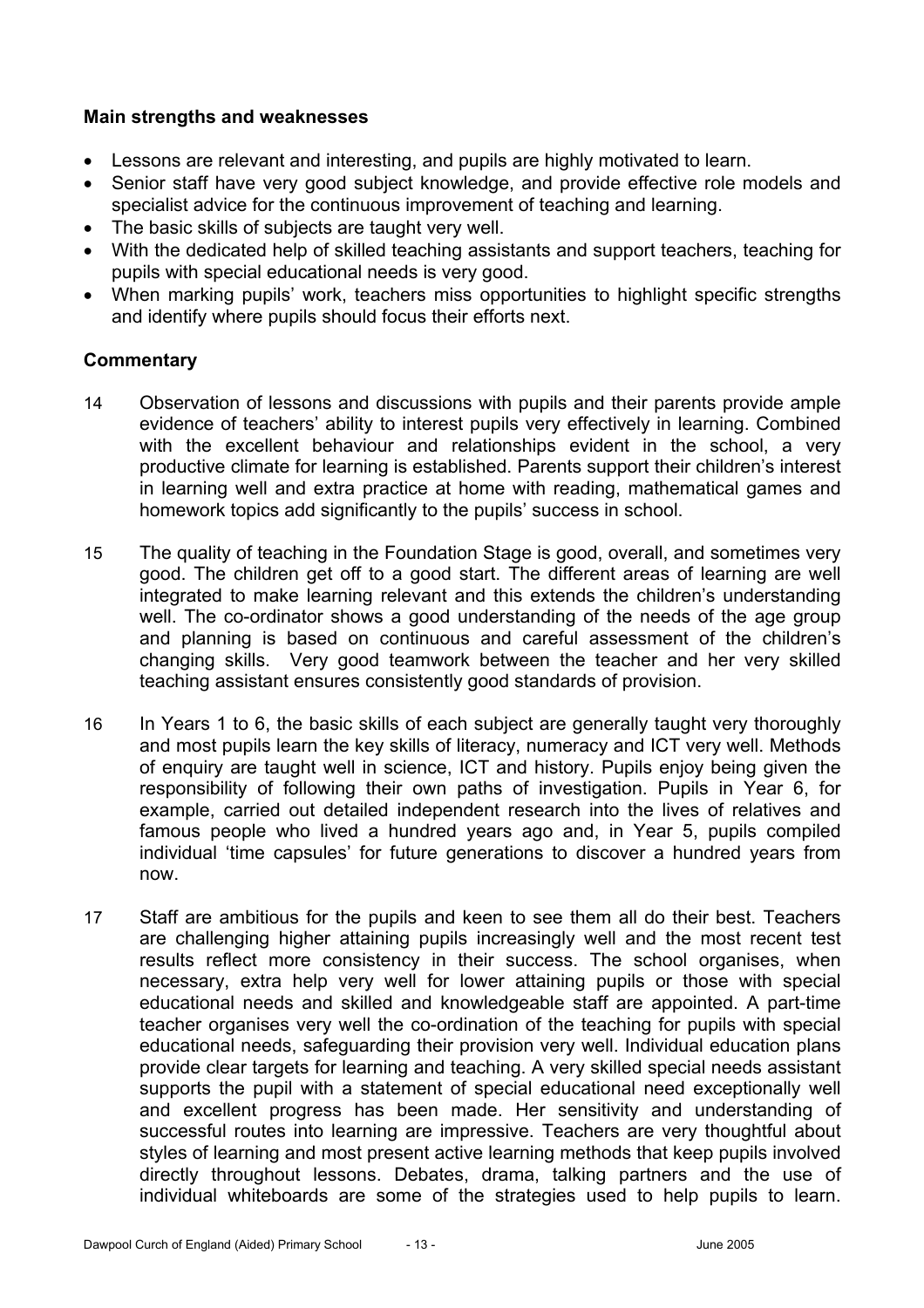Teaching is enhanced by teachers' productive use of the computer linked large screens (commonly called smart boards) that are installed in some classrooms. These are used often and well by both teachers and pupils, adding extra dimensions to learning, such as when Year 6 pupils gave a multimedia presentation of their research into the famous artist, Lichtenstein. In addition, teachers ensure that pupils engage in a short physical routine, or 'brain gym', to provide a refreshing interlude between activities.

- 18 There is considerable specialist teaching expertise on the staff, with several teachers, now or formerly, involved in training or advising others locally. Specialisms exist in English, ICT and music, where the quality of teaching is consistently high. Whenever possible, the headteacher and governors secure additional expertise, such as the French assistant who has helped pupils to learn to speak in French over the past year, and the Spanish student who was in school the year before.
- 19 Assessment is good and teachers generally match learning to pupils' needs well. The school has established a new target setting system for writing and for mathematics that individualises targets more successfully and helps teachers to be clear on what can be expected from pupils of different levels of attainment. The marking of pupils' work varies in quality and is a less effective element of the teaching. It sometimes seems to lack a clear focus and opportunities are missed to make pupils clearly aware of their specific successes and areas for development.

# *Summary of teaching observed during the inspection in 42 lessons*

| Excellent | Very good | Good     | Satisfactory | Unsatisfactory | Poor | Very Poor |
|-----------|-----------|----------|--------------|----------------|------|-----------|
|           | 19 (45%)  | 17 (41%) | 6(14%)       |                |      |           |

*The table gives the number of lessons observed in each of the seven categories used to make judgements about lessons; figures in brackets show percentages.* 

## **The curriculum**

The curriculum is **very good** and caters very effectively for pupils' interests and needs. Opportunities for enrichment are very good. Accommodation and resources are satisfactory, overall, but the school makes good use of resources available.

#### **Main strengths and weaknesses**

- An interesting and very well structured curriculum promotes pupils' learning well.
- Teachers forge very effective links between subjects.
- Arrangements to meet the needs of pupils with special educational needs are very good.
- A broad range of additional activities provides enjoyable extensions to learning.
- The school makes very good provision for pupils' personal, social and health education and citizenship.
- Some aspects of the accommodation are unsatisfactory, particularly for the staff.
- Parents raise substantial amounts of money to help improve the accommodation and purchase resources to assist pupils' learning.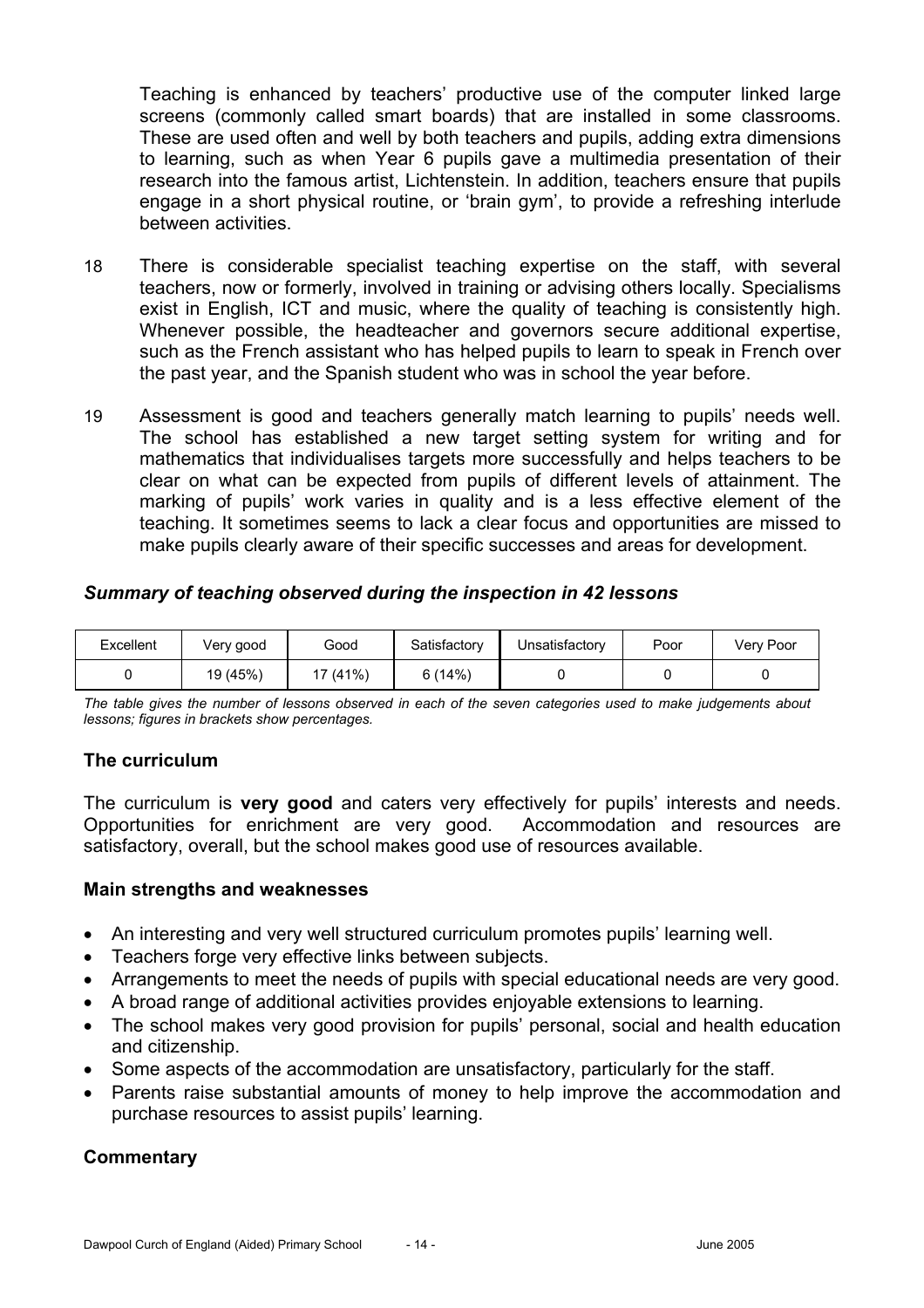- 20 The curriculum is broad, balanced and meets statutory requirements well. Since the last inspection, the breadth and depth of the curriculum has improved very well and the school has lengthened the amount of time pupils are being taught. Teachers have worked hard and successfully to adapt and develop national strategies and plans to form a lively and interesting curriculum. Plans are well thought out and dovetail very successfully across the different year groups. As a result, pupils are really interested in new learning and consolidate skills well. The school has made very good progress in its provision for ICT; the school has set up a computer suite, supplemented resources regularly and ensured that staff have effective training. The impact is evident in the very good improvement in standards.
- 21 Teachers give good consideration to the way in which different subjects link together. Where appropriate, activities in lessons cross subject boundaries, broadening the scope of pupils' learning very well and providing them with opportunities to use the gains they are making in one subject to add to their learning in others. Some of the best examples of pupils' achievement are set within topic work that links subjects. An example is the topic in Year 6, Britain since 1948, which links history with literacy, art, music and ICT, and brings the pupils' understanding together within a multimedia presentation. To promote links across subjects, teams of subject managers and other staff have been established to focus on specific aspects of provision, such as creativity. There are frequent opportunities for pupils to practise their skills in literacy, numeracy and ICT across the curriculum.
- 22 The curriculum for the children in the Reception class is based securely on national guidance and the breadth of curricular opportunities is good**.** The space for learning outdoors is small but has been developed well and is effectively integrated into the whole curriculum. Limited space, both indoors and outside, restricts the range of learning activities that can be offered at any one time. Although the flexibility in the timetable across the school is generally beneficial, allowing for extended work where helpful, this is not so effective within provision for mathematical development in Reception and Year 1. In these classes, focused mathematical teaching is arranged for only two whole mornings each week, leaving an unfavourable length of time between opportunities for practice and consolidation.
- 23 Provision for pupils with special educational needs is very good. The school gives very careful consideration to the needs of these pupils and resources their learning very well. The curriculum is modified thoughtfully to ensure that pupils with special educational needs always have work that is similar to that of other pupils but matched to their needs. Classroom help is well linked to clear targets in their individual education plans. Pupils with special gifts or talents are identified and receive effective opportunities to ensure that they achieve well. The extra-curricular chess club, for example, includes a contender for the England chess team.
- 24 The school supports pupils' learning through a wealth of visits and visitors to the school. Pupils have very good opportunities to develop their sporting, practical and academic interests in out-of-school and lunchtime clubs. These include sport, French, chess, music, ICT and First Aid. The clubs are valued by the pupils and are very well attended. A residential visit for older pupils includes a wide range of exciting and challenging opportunities, as well as valuable time to learn how to live with others away from home. Parents feel that the many opportunities their children have to learn through the wide range of clubs and activities add real value to their education. Homework topics of very good quality add an interesting and exciting extension to the curriculum and pupils' learning.
- 25 Provision for personal, social and health education and citizenship is very good. Through the excellent ethos of the school and a well-planned programme of lessons, pupils are given regular opportunities to express their opinions and to reflect on the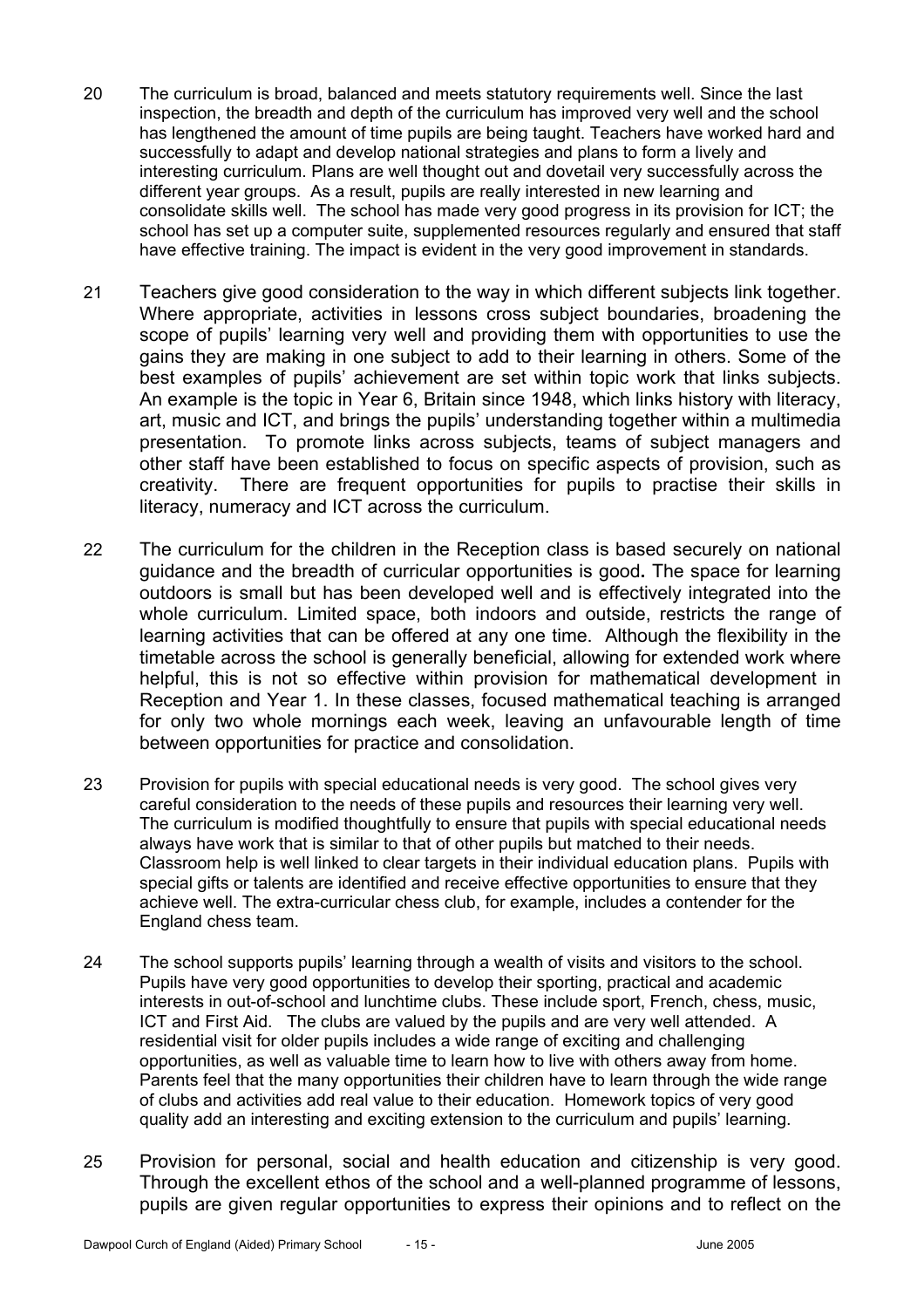many important issues that affect their every day lives. The school's commitment to the personal development of pupils is a dominant element of all provision. In all subjects, pupils are given ample opportunity for collaboration and debate, giving pupils frequent opportunities to consider the thoughts and feelings of others and to learn to respect their views. Suitable provision is made for sex and relationships education and for raising pupils' awareness and understanding of the danger of drug misuse.

- 26 Accommodation and resources are satisfactory, overall. The teaching and support staff are a real strength of the school because they have developed good skills and teach the curriculum well. The school has high staffing costs, however, with relatively little remaining budget for purchasing learning resources. While resources for ICT and for music are good, the quantity of books available is limited for older pupils, although supplemented well through the pupils' good use of their own books and of local libraries. Very careful management of finances by the headteacher and governors is helping to extend resources and to refurbish the building to create a very pleasant and stimulating environment for learning. There is restricted space in the small hall for teaching physical education, especially for the older pupils. The school compensates well by providing many additional physical activities at playtimes and makes good use of the field during fine weather to enable pupils' to develop their games and athletic skills. The computer suite is effectively timetabled and used but the room becomes uncomfortably stuffy at times due to a lack of adequate ventilation. The staff room is inadequate in size for all staff to be seated and they have no specific area in which to complete preparation work or assessment activities. The school's office is cramped. Good use is made of the school grounds, set in pleasant woodland, to extend pupils' learning. The classroom for pupils in Year 2 is used, for example, as a hide for bird-watching.
- 27 Parents give generously through fund-raising events and funds raised have helped purchase essential resources to assist pupils' learning. The parents' association has set aside a significant contribution towards the proposed plans for extensions to the building and further improvements to playground facilities. Parental contributions have also enabled good improvements to the outdoor area for the children in Reception since the last inspection.

## **Care, guidance and support**

The school makes very good provision for ensuring pupils' care, welfare, health and safety, representing good improvement since the last inspection. Staff provide pupils with very good support, advice and guidance. There are very good arrangements in place to involve pupils in the school's work and development.

## **Main strengths and weaknesses**

- There is a strong emphasis on the welfare and care of pupils and the school has a number of very successful initiatives to support pupils' personal development very well.
- New pupils to the school are made to feel very welcome and soon settle into their new surroundings.
- The information on pupils' academic achievements is used well to guide their future learning.
- Pupils are fully involved in influencing decisions about how the school can improve.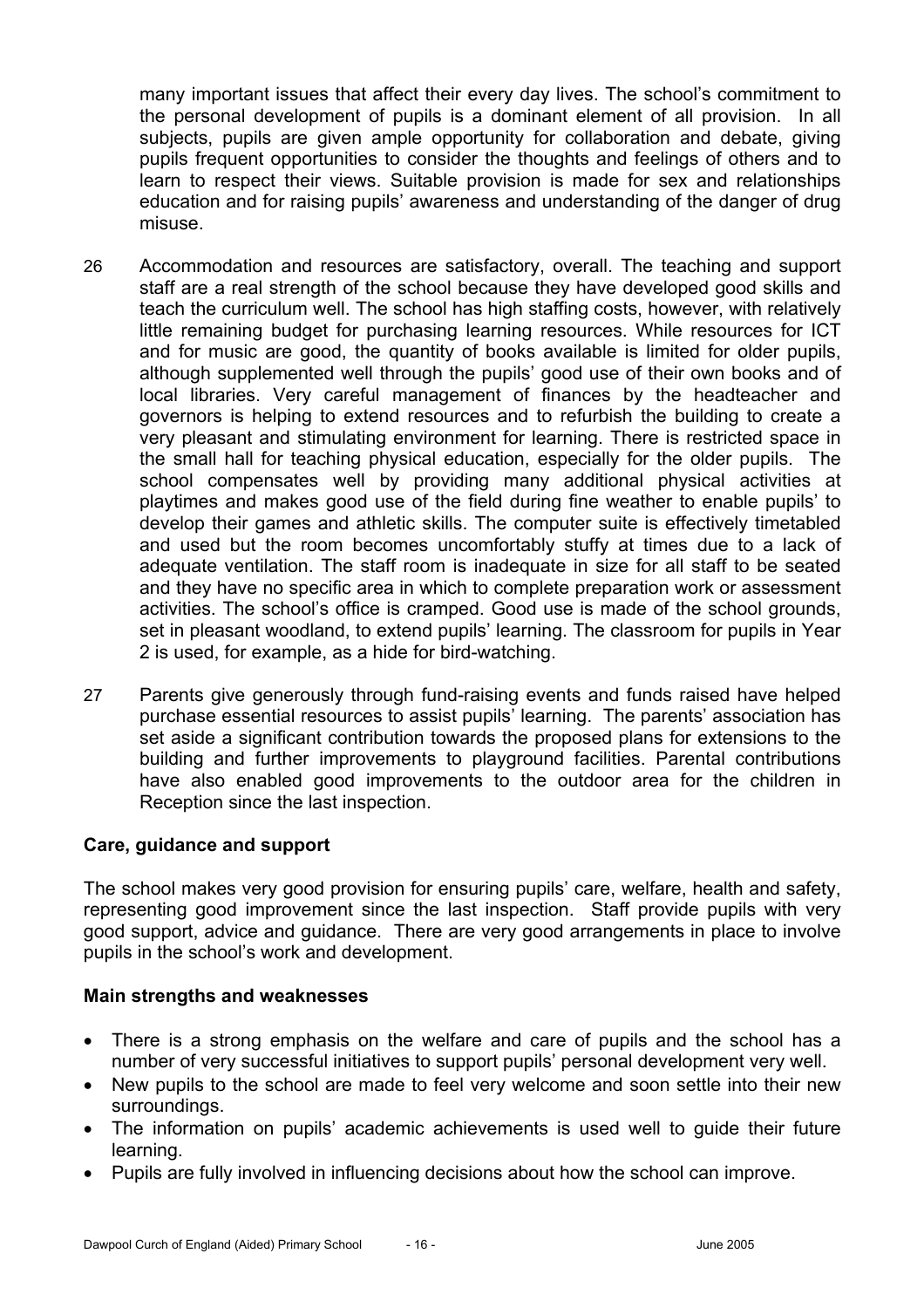# **Commentary**

- 28 Pupils feel safe and secure in school and the very good attention paid to their care, welfare and safety allows them to concentrate on learning. All staff work hard to make the school a very welcoming place for pupils. Arrangements for health and safety are very good. Regular inspections of the building and equipment are undertaken and appropriate records are maintained. Any hazards found are quickly acted upon and remedied. Child protection procedures are very good and very wellestablished. At lunchtimes, clear systems and routines ensure a continuity of pupils' welfare and safety. The older pupils acting as playground leaders have a key role in helping and looking after other pupils. Pupils find their teachers kind and helpful and feel they are looked after very well. As a result they are happy at play and in their learning. Relationships throughout the school are excellent and pupils know there is always someone to whom they can turn for help if they have any concerns or worries. Pupils feel their teachers are very caring and understanding and they themselves show great empathy towards children who may have problems. Parents rightly describe the school as a place where everyone looks out for each other.
- 29 New pupils arriving at the school soon make lots of friends and are helped to settle quickly into their new surroundings. They talk with genuine enthusiasm about how welcome they were made to feel. Very good arrangements are made to help children settle smoothly in to the Reception class. Everyone is full of praise and appreciation for the buddy initiative, 'Special Friends', which links pupils soon to be in Year 6 with children about to start school. The older pupils look forward to this role and take their responsibilities of supporting the younger children very seriously. The friendships established are long lasting and sometimes go on way after pupils have left the school.
- 30 The school acknowledges pupils' successes well by celebrating and rewarding those who have made significant gains in their academic and personal progress. The school has a relatively low number of pupils with special educational needs but included are some with significant difficulties. Those who may require additional support are quickly identified and given the help they need. Individual educational plans address pupils' needs very well, enabling some individuals to make excellent progress with regard to their specific problems. Information about pupils' academic achievements is used well to guide future learning. Pupils have a good understanding of how well they are doing and what to do to improve their work.
- 31 Pupils are actively encouraged to contribute towards improving the school. Their views are canvassed and the school takes their suggestions seriously. School councillors have real power for influencing change and making decisions on how to improve the school. Councillors were observed meeting to discuss ways of extending the 'walking bus' so that more pupils could walk to school each day. Pupils' questions and issues raised were very relevant and their ideas were given due regard.

## **Partnership with parents, other schools and the community**

The very good partnership with parents and the community contributes very well to the pupils' learning and their very good personal development. Links with other schools are good.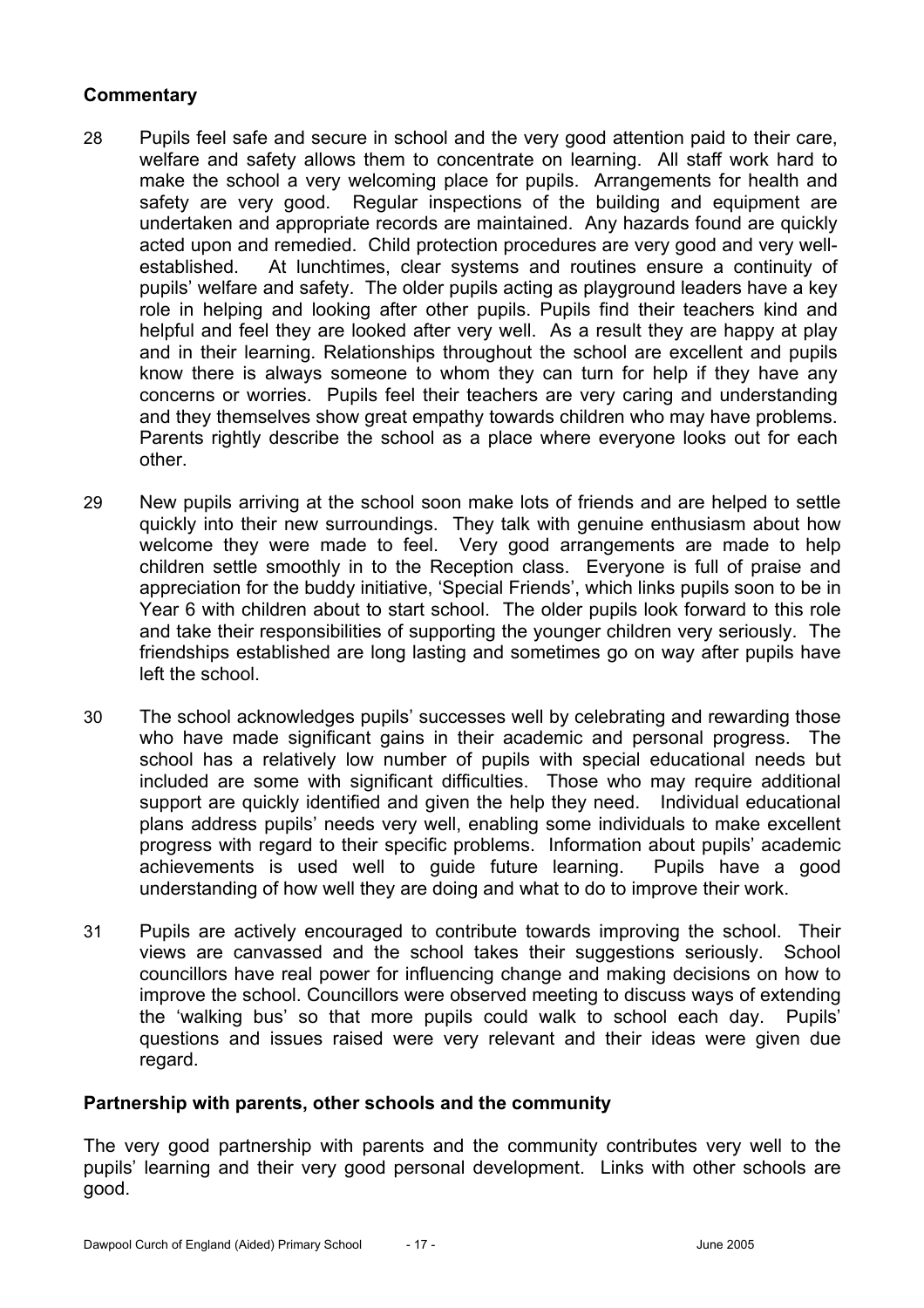## **Main strengths and weaknesses**

- There is a strong partnership with parents which is based upon their confidence in the school; the school listens to parents and acts upon their views.
- Very good communication keeps parents very well informed about the school and what their children are learning but the annual reports do not identify clearly enough how well pupils are attaining for their age.
- The very good use of the community and good links with other schools enhance curricular opportunities for pupils.

- 32 The school is very popular and highly regarded by parents. It has a strong standing in the community. Parents make a very good contribution to the life of the school and what it achieves through helping in classrooms, accompanying school visits and organising fundraising events. The friends' association is highly effective and raises substantial amounts of money each year. Parents often find themselves plugging gaps in the school's allocated budget to purchase essential resources to support pupils' learning and contribute to improvements to the school building. Parents' attendance at performances, special services and meetings to find out about the curriculum and what their children are learning is excellent. They ensure that their children attend school regularly and punctually and are supportive of the schools aims and values. The willingness and high level of support given by parents to assist their children's learning at home and at school contributes well to the high standards they achieve.
- 33 The school communicates very well with parents through a very good range of information about the school and the curriculum. Regular curriculum and topic information provided through newsletters and meetings helps parents assist their child's learning at home. There is frequent sharing of information about the pupils' progress. However, although annual reports provide a satisfactory summary of pupils' achievements and progress, they do not inform parents clearly how well their children are performing in relation to their age. Some parents are right in their opinion that the reports can be impersonal and could be about any child. Often the targets identified for future learning are too general to be helpful. The school works in close partnership with parents of pupils with special educational needs and they are very well informed about their children's progress. Parents like the way that the headteacher is always outside the school at the end of the day and available for discussion if they have any concerns about their children. The school regularly seeks parents' views and a great deal of open consultation takes place through the friends' association.
- 34 The school has good links with other schools within the local cluster group that contribute to pupils' good achievement and personal development. There are regular opportunities for the sharing of training, curricular issues and staff expertise. The school has become a designated centre for mathematics and firm plans are in hand for the further development of the subject through a network of several local schools. The school makes good use of local resources in terms of working with people and visiting places to bring learning alive, which makes a very good contribution to pupils' understanding of the wider context of learning. The links with the community rangers help raise awareness of the importance of environmental issues. There are particularly good links with the local churches and these have a strong influence on the Christian ethos in school. The school is in its centenary year and is looking forward to celebrating this with the community. Pupils have made indepth studies of the school and life in the community through research and the help of local people, which has added to their overall personal and cultural development. The schools partnership with parents and the community has strengthened since the last inspection.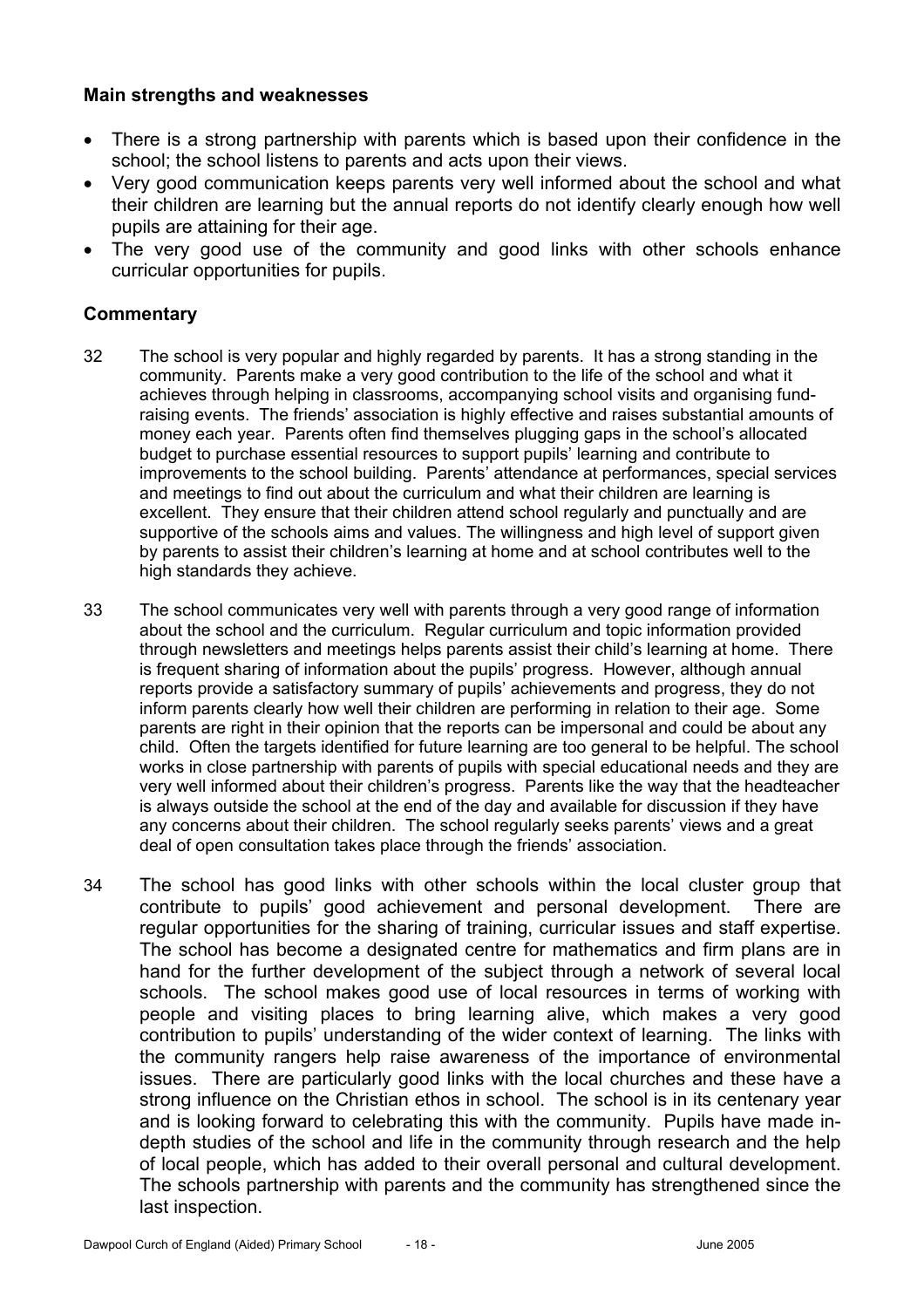# **LEADERSHIP AND MANAGEMENT**

Leadership and management are **very good** overall. The headteacher's very good leadership is focused firmly on raising standards and inspires governors, staff and pupils to give of their best. The governing body is very effective and makes a very good contribution to the work of the school. Subject leaders have good expertise, and work hard to keep standards high.

#### **Main strengths and weaknesses**

- The ethos created in the school has a very positive effect on pupils' personal development.
- The enthusiastic and determined leadership of the new headteacher provides very clear educational direction to the school, giving high priority to achievement, inclusion, and quality of education.
- The governing body is skilled, knowledgeable and conscientious, and challenges and supports the school very well.
- Subject leaders are effective.
- The school's systems for checking on how well pupils are achieving and how well they are being taught are good.

- 35 The all-round development of pupils is not compromised as the school seeks to reach high standards in all aspects of the curriculum. A productive climate for learning is achieved very well within a very friendly and positive atmosphere. Whatever the school attempts, it does well, involves the whole community and all enjoy doing it. Many parents consider this to be a main strength of the school. The current project is the school's centenary and staff, governors, pupils and their families are thoroughly enjoying valuable topic work of a high standard and planning for celebrations.
- 36 The new headteacher knows the school very well, having been its former deputy headteacher. No time has been wasted in putting plans into action, for example, for the long overdue refurbishment of the building. A comprehensive and ambitious longterm plan is in place, with a manager appointed to avoid a distraction from essential work. This complex task has not diverted her attention from monitoring standards and acting promptly to resolve any issues. Mathematics, for example, has been reviewed with the subject leader and issues pinpointed. Teaching has moved forward in all classes on problem solving, a long-term homework project has been established through the school and the school has been successful in applying for the role of a mathematics centre. This will put the school at the heart of improvements in mathematics for the next few years.
- 37 The new deputy headteacher provides fresh energy, drive and considerable expertise to the school's leadership and management of the school. Her very good teaching skills add significantly to the good practice in the school. A strong partnership has been achieved in less than two terms and, with the headteacher, has already set up a new target setting system for writing and mathematics, to be put into place from next term. This is in addition to leading Year 6 pupils, from a mid-point in the year, towards test results that have pushed targets forward.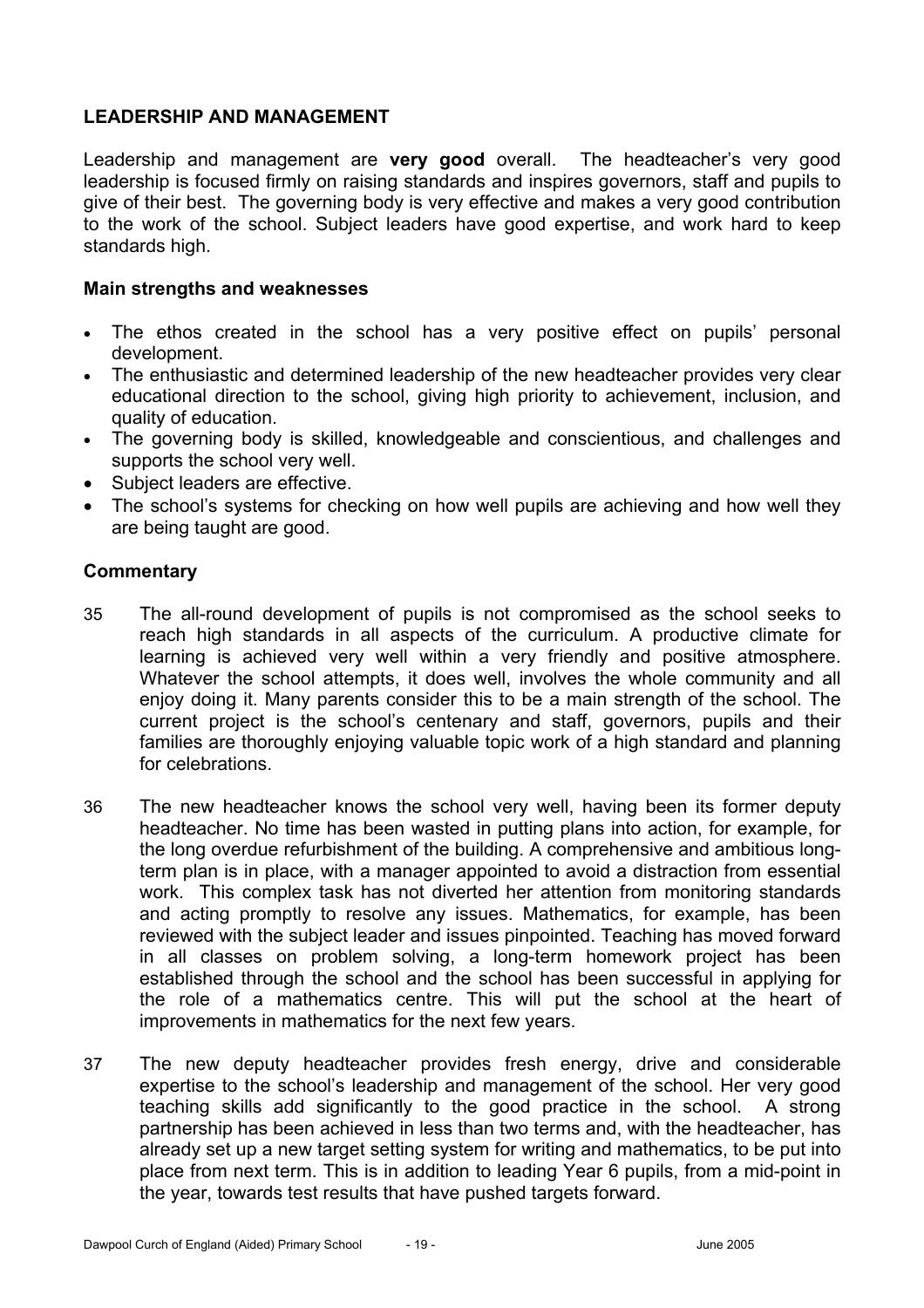- 38 The governing body is very good, very involved in the school and makes a major contribution to the school's success. It is very well organised and enthusiastic body, showing a very strong commitment to a school of high quality. Governors keep in close touch with the school's work. The chair of governors takes school assembly each week and runs a lunchtime club for pupils. Other governors form a partnership with subject leaders to keep in touch with the school. The governing body is knowledgeable, knows the school's strengths and is ambitious for its further development. Governors play a significant role in shaping the vision and direction of the school, having recently selected a new headteacher and her deputy. Written information provided for them on the school's development in the headteacher's termly report is rather limited at this early stage in her appointment but discussions more than make up for this temporary deficit. Governors liaise well with staff, pupils and parents. Many governors are themselves parents. Information from the headteacher together with comparative information on the performance of the school, their own experience through visits and links with subject leaders and their contact as parents of the school, give the governing body a clear route to evaluation. Having recently appointed new senior staff, the governors' have now embarked with the new headteacher on an ambitious building refurbishment scheme. The school's limited official budget means that the work is long outstanding and requires the very careful management of a long-term project. The governing body's finance committee is well informed and efficient management systems ensure that the best value for pupils is achieved. All statutory duties are fulfilled.
- 39 A number of the subject leaders have specialist skills and are used to helping other staff to develop their work. Time is limited for involvement in lesson observations across the school but pupils' learning is checked by reviewing the work they achieve. The headteacher tracks the overall progress of all pupils in English and mathematics, highlighting any pupils found to be making slower progress than expected in order to review their performance in the classroom. Procedures are effective and combined with well established assessment systems. The co-ordinator for special educational needs arranges and overviews support systems for pupils where necessary. The relatively low number of pupils on the list enables close attention and successful programmes for lower attaining pupils are likely to keep the list from expanding.
- 40 Financial are very well managed, with the school secretary and the bursar ensuring that systems are very efficient. The school works creatively with a much lower budget than average to provide a very good quality of education for pupils, giving very good value for money.

| Income and expenditure $(E)$   |         | Balances (£)                        |           |
|--------------------------------|---------|-------------------------------------|-----------|
| Total income                   | 495.397 | Balance from previous year          | $-18,855$ |
| Total expenditure              | 478.774 | Balance carried forward to the next | $-2.232$  |
| Expenditure per pupil<br>2,186 |         |                                     |           |

#### *Financial information for the year April 2004 to March 2005*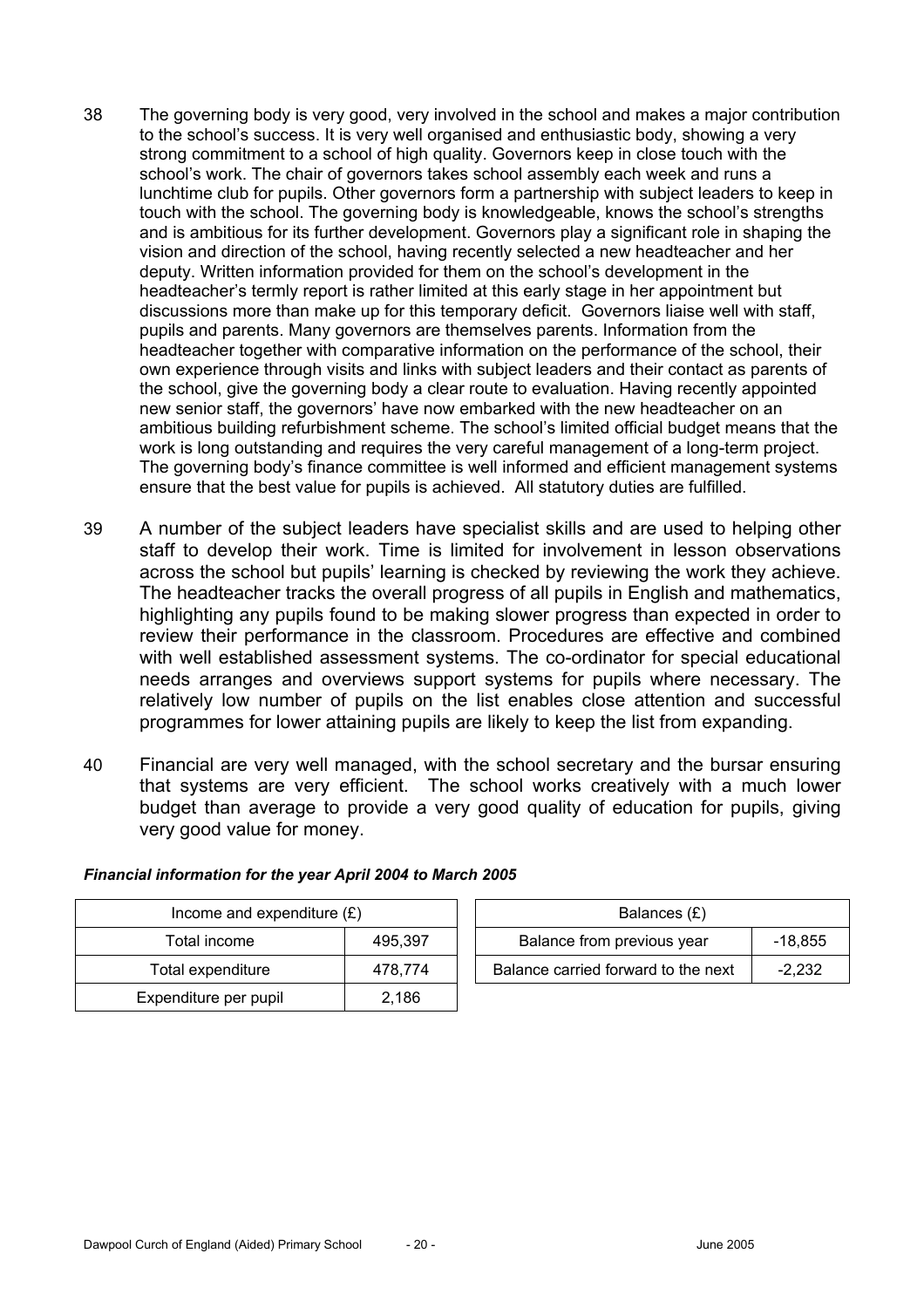# **PART C: THE QUALITY OF EDUCATION IN AREAS OF LEARNING, SUBJECTS AND COURSES**

#### **AREAS OF LEARNING IN THE FOUNDATION STAGE**

Provision for children in the Foundation Stage is **good.** This shows good improvement since the last inspection, with good improvement evident in the quality of teaching, assessment and the curriculum.

On admission to the Reception class (known in school as Foundation 2), the attainments of the children vary but are above what is usual for their age overall. There are 29 children on roll, all attending full time, though the school works closely with parents who are given the option for younger children to attend part-time in their first term. Very good induction procedures help the children to settle quickly into school. A feature very popular with children and their parents is the 'buddy' system that links each child with a pupil in Year 6, even before admission. Consistently good teaching and a practical curriculum based firmly on the needs of young children enables children to achieve well. Almost all children attain the nationally recommended goals in all areas of learning, with many exceeding them. The high priority given to personal, social and emotional development helps children to achieve standards that are well above average in this important area of learning by the time they enter Year 1.

The quality of teaching is good with a particular strength in developing children's personal skills. Very good assessment procedures, based clearly on observing children closely, are used well to plan work that is well matched to individual needs. The exceptional support assistant, soon to qualify as a teacher, provides excellent support, and makes a very good contribution to the children's learning.

Accommodation is satisfactory. The classroom is bright, if a little cramped, and provides an interesting learning environment. The attractive, secure courtyard is used imaginatively as an outdoor classroom, though it is a little small, limiting the number of activities on offer at any one time. However, children use the school hall and general outdoor area regularly to extend provision.

The Foundation Stage is led and managed well by a skilled practitioner who provides well for the needs of young children.

## **PERSONAL, SOCIAL AND EMOTIONAL DEVELOPMENT**

Provision in personal, social and emotional development is **very good**.

#### **Main strengths and weaknesses**

- Pupils respond very well to high expectations of behaviour.
- The teacher and classroom assistant provide a very good example of co-operation.
- Very good induction procedures and interesting activities help children to develop very good attitudes to school from an early age.
- Children learn to respect the opinions and beliefs of others.

## **Commentary**

41 This area of learning is a strength. Teaching is very good, children learn quickly and attain standards that are well above average by the time they enter Year 1. Simple classroom rules are consistently applied; children quickly understand that they need to put equipment away, put up their hands to answer questions and not shout out. They wait politely for their turn, when choosing a musical instrument to play, for example, and behaviour is very good. The adults treat each other and the children with friendliness and respect, providing a very good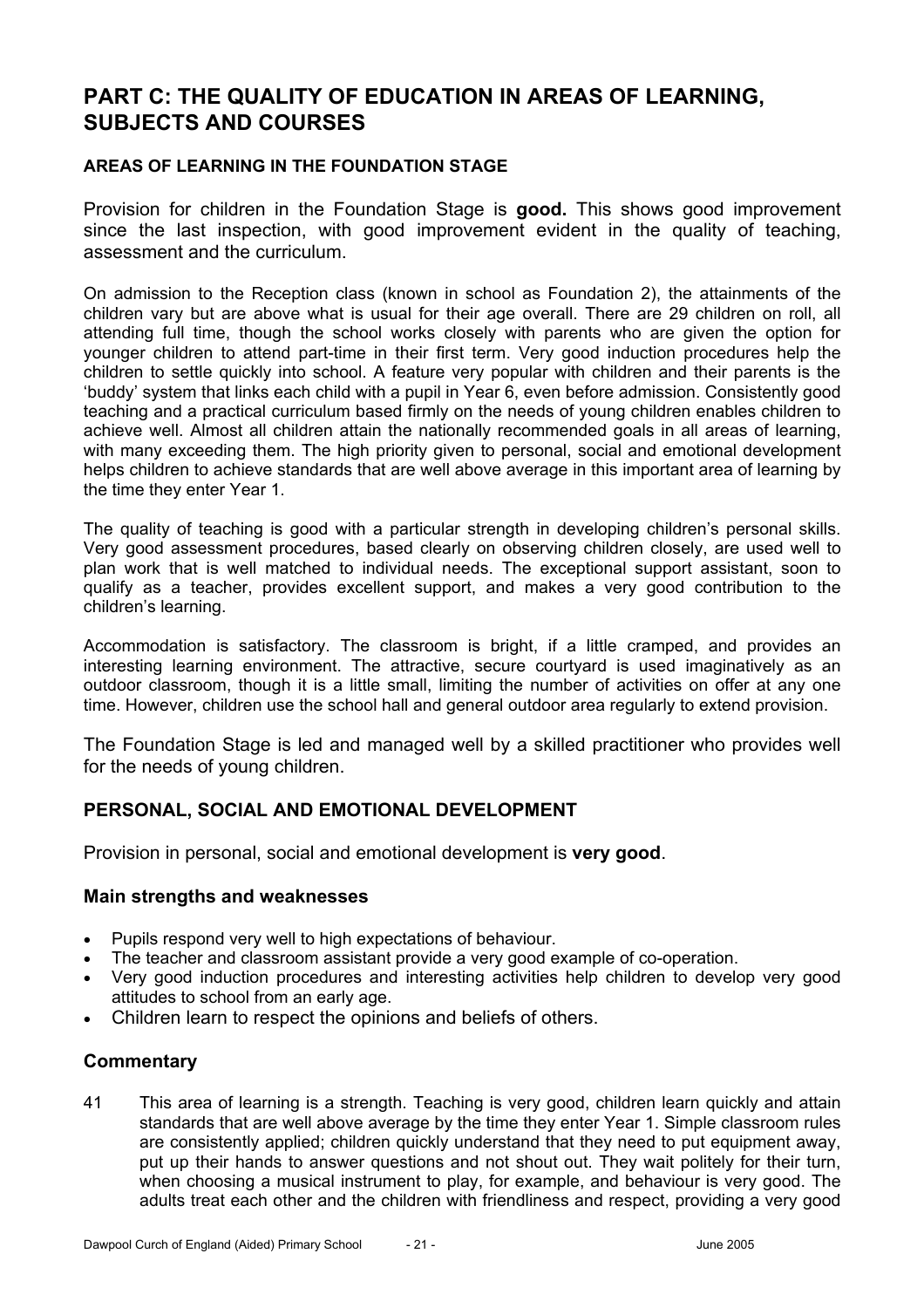example for the children to follow. This was evident when children sat in a circle for discussion; children listened carefully to the child holding the piglet, signalling their turn to speak, and showed high levels of concentration as they passed the rain stick instrument silently around the circle. Gentle reminders, such as the need to "massage their listening ears", quickly restore children's concentration when necessary.

42 A very good aspect of the children's introduction to school is the practice of allocating a friend from Year 6 to each child in Reception. The older pupils produce a very good booklet of information, pictures and games for their young friend and so children know they have an older pupil to talk with and to help them when they start school. This ensures that children look forward to coming to school and settle quickly. The caring atmosphere and interesting activities made available help children to develop very good attitudes to learning from an early age. Children learn about their own beliefs and learn to respect those of others through visits to church, school assemblies and good opportunities to learn about other world religions, such as Hinduism.

## **COMMUNICATION, LANGUAGE AND LITERACY**

Provision in communication, language and literacy is **good**.

#### **Main strengths and weaknesses**

- The systematic approach to teaching basic literacy skills helps children achieve well.
- Children's speaking and listening skills are well above average and their literacy skills are above average.
- The very good partnership with parents contributes very well to children's reading development.

- 43 Teaching is good and so children achieve well and attain standards that are above the expected level in reading and writing and well above average in speaking and listening by the time they enter Year 1.
- 44 Children develop very good speaking and listening skills through an extensive range of good activities, including speaking in discussions set in a circle, using the listening centre and evaluations of work achieved, such as how the Hindu mask had been made.
- 45 Letter sounds are taught systematically and well so that children are able to sound out new words when reading and make good attempts to spell words correctly when writing. Children take books home regularly for extra practice and the exceptional support from parents helps children to achieve well. The learning objectives set for the session for the whole class are sometimes too general and this limits a tight focus on specific objectives and strategies that involve all the pupils. This was seen at the start of a literacy lesson on telling stories, where children listened attentively to the teacher's story but few joined in with their own ideas. Cooperative activities, such as children talking to a partner about what could happen next, were not arranged to encourage more children to become involved.
- 46 Children make good progress in learning to write over the year, progressing from writing over the teacher's letters to writing their own sentences with just a little help. Higher attaining children make a good attempt at writing their own stories. Work on descriptive vocabulary, such as words that describe snails, extend the interest in their written work well.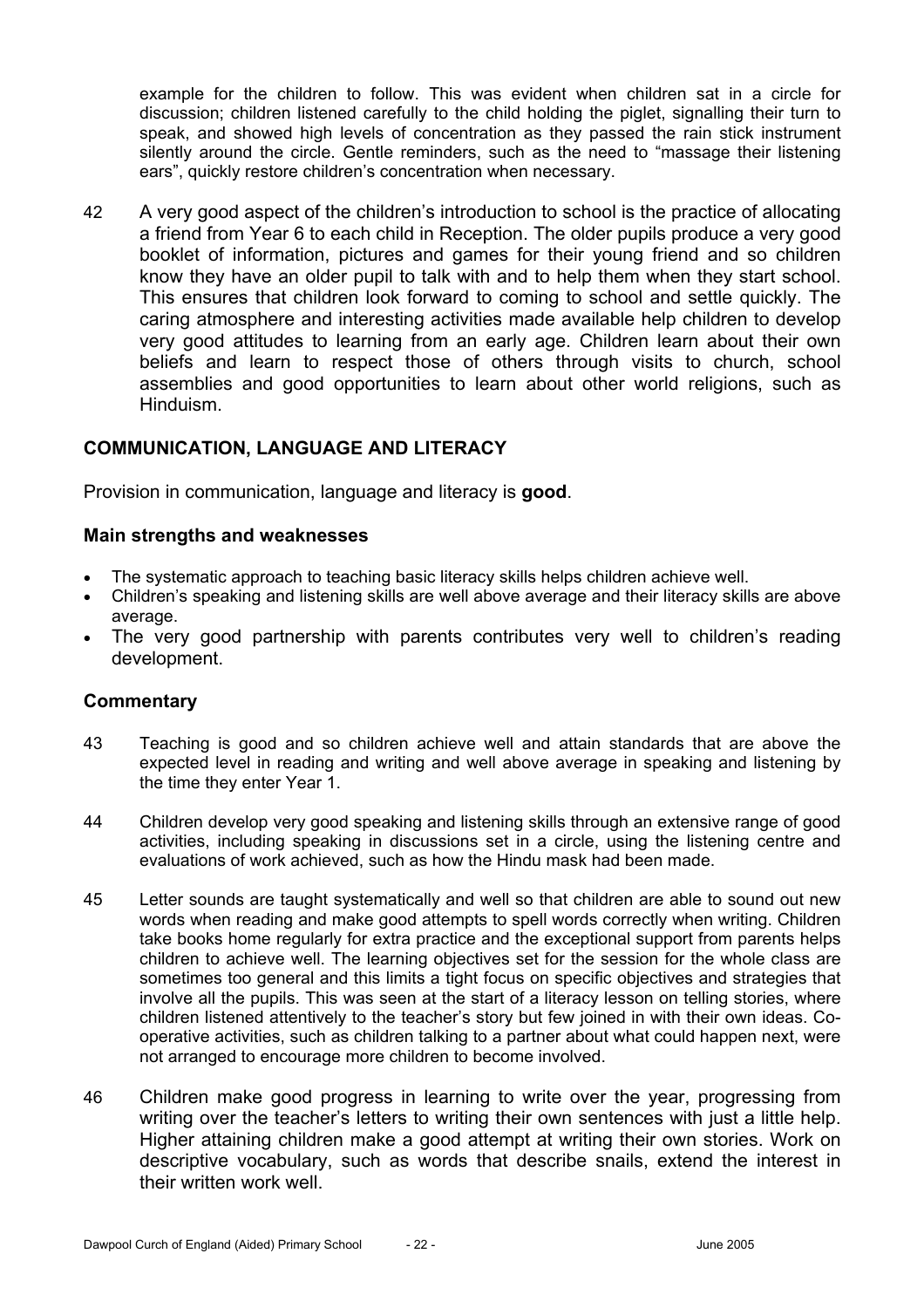# **MATHEMATICAL DEVELOPMENT**

Provision in mathematical development is **good**.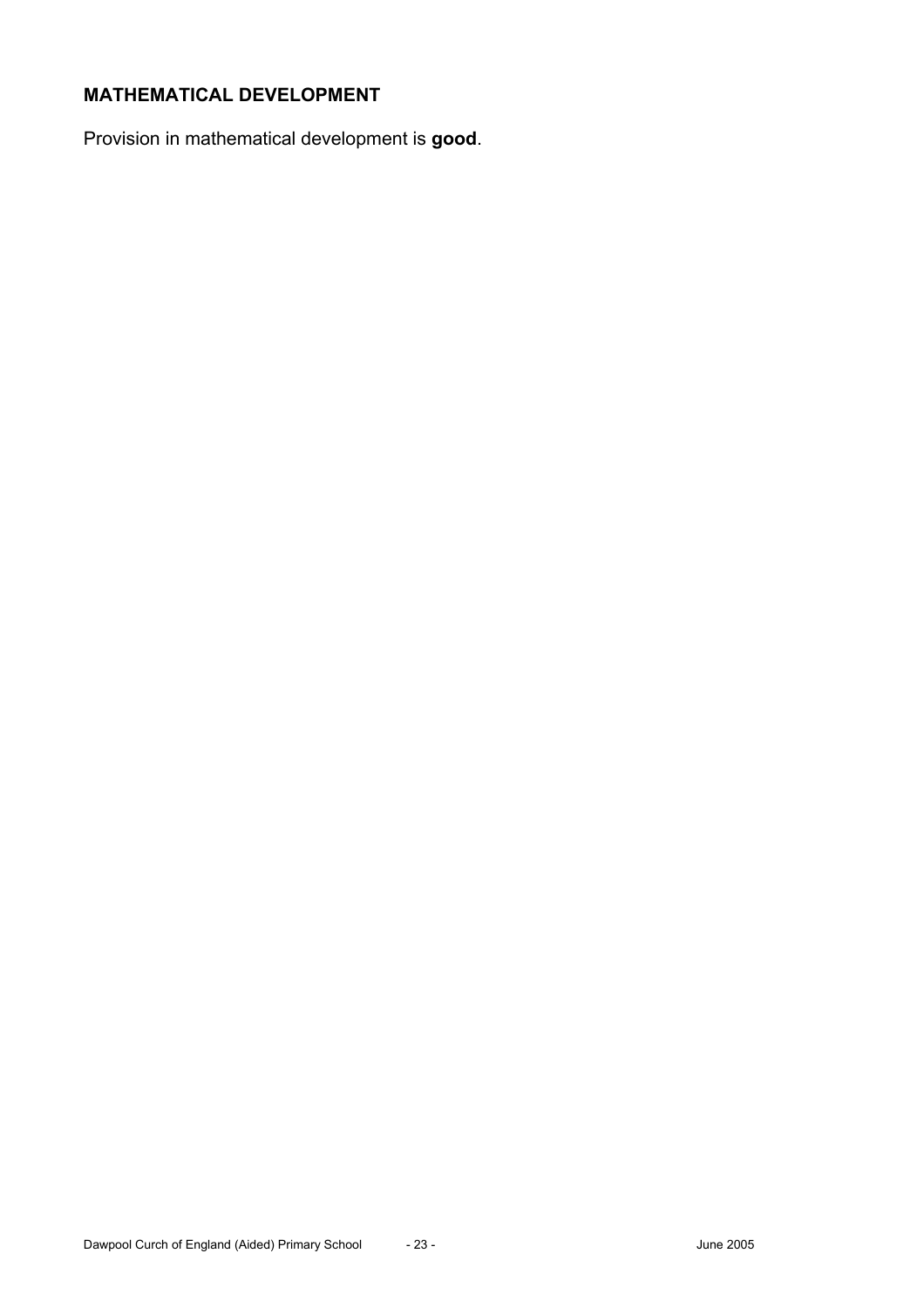## **Main strengths and weaknesses**

- Suitably practical activities help children to develop a good mathematical understanding.
- There is a good emphasis on solving problems.
- Detailed assessments are used well to plan suitable work for different groups of children.
- Specific numeracy lessons are not timetabled daily.

#### **Commentary**

- 47 Teaching is good, enabling children to achieve well. All children attain, and some exceed, the goals set for this area of learning by the end of Reception.
- 48 Children are well challenged and develop good counting skills through interesting practical activities, such as marching in time while counting in fives or tens. There is a good emphasis on solving problems, for example, by finding how many different ways to colour a rocket using three colours. Some children coloured their rockets in random combinations whilst higher attaining children developed a more organised method, changing just one section at a time to find all the possible combinations. Appropriate support is provided for individuals with different learning needs through a very good system of assessments. For example, higher attaining pupils complete simple calculations accurately and lower attaining children confidently match the correct numeral to a set of objects, and learn how to calculate 'one more'. Children have good experience of comparing different measures, such as 'heavy' and 'light', through a good range of play activities linked to discussions with adults.
- 49 Teaching for mathematical development is timetabled for two, and sometimes three, full mornings each week, rather than the more usual shorter, daily session timetabled for the end of the Reception year. This reduces the cumulative effect of daily practice in developing mathematical skills.

## **KNOWLEDGE AND UNDERSTANDING OF THE WORLD**

Provision in knowledge and understanding of the world is **good**.

#### **Main strengths and weaknesses**

- There is a good range of activities planned, inside and outside the classroom, for this wide area of learning.
- Children learn about different cultures and times well.
- The number of activities on offer at any time is restricted by the limited space available.

- 50 Teaching is good and children achieve well. All children reach, and a good proportion exceed, the recommended goals for learning by the end of Reception.
- 51 The children use a wide range of construction toys to develop their designing and making skills, as when drawing a plan and using it to build a boat. They develop a sense of history through thinking about their own family and comparing themselves to the new baby who was a welcome visitor to the classroom. Role-play in the castle led to very good investigations into footwear in Tudor times. The children develop their technology skills well when using the computers in the ICT suite and when directing the programmable toy.
- 52 The teacher makes very good use of the outdoor area to help children to plant seeds and to watch how they grow. The water tray, available outside, enables them to investigate which objects float or sink. However, the space available, indoors and outside, is limited and this restricts the range of activities which can be made freely available at the same time.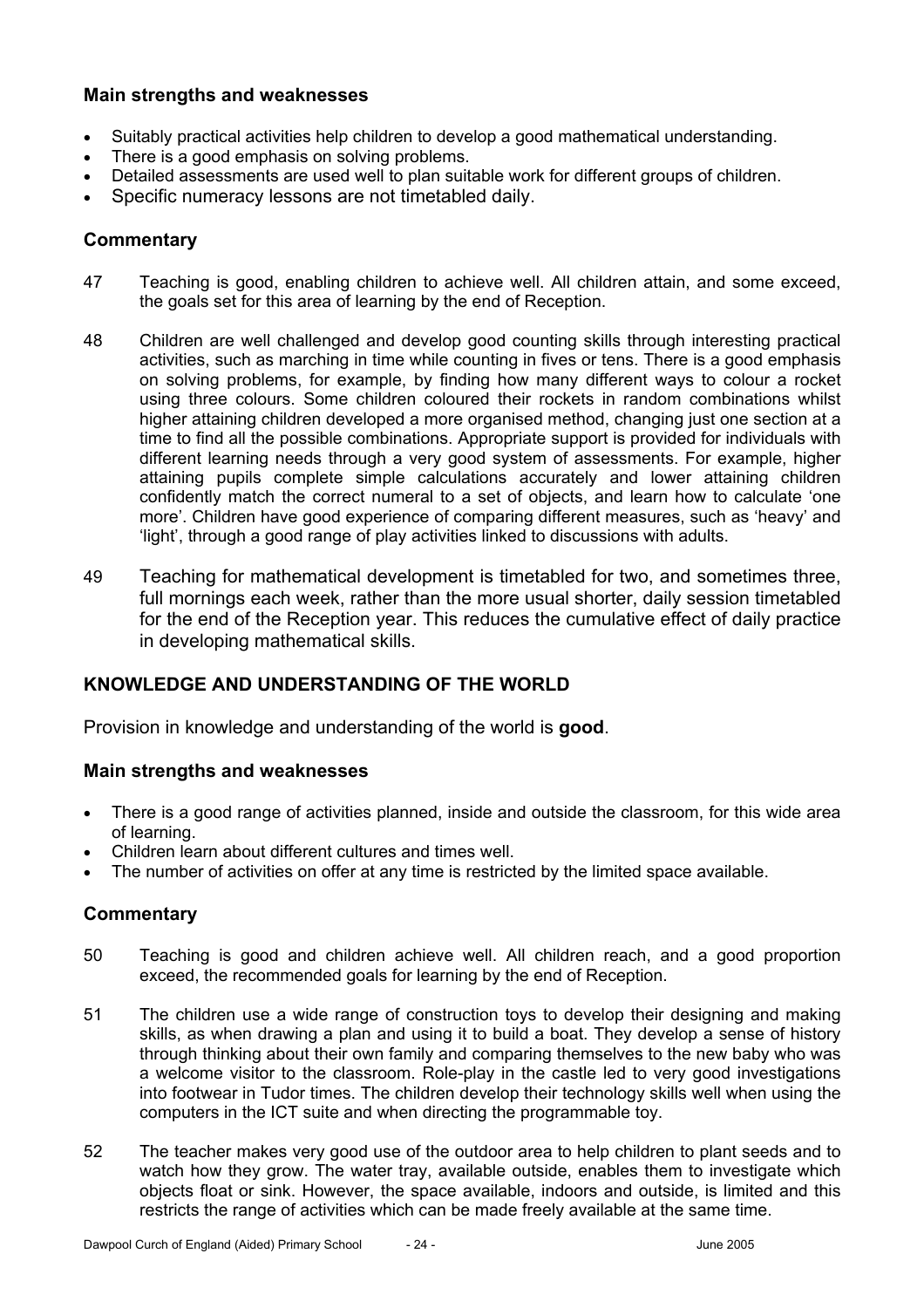53 Children are provided with good opportunities to learn about their own and other cultures through celebrations, like Christmas and Divali, and by hearing stories, such as Rama and Sita. The work is interesting and thorough, and makes a very good contribution to the children's cultural development.

## **PHYSICAL DEVELOPMENT**

Provision in physical development is **good**.

#### **Main strengths and weaknesses**

- Children are taught how to use a wide range of tools and implements.
- There are good opportunities for children to evaluate their own work.
- The space outdoors restricts the range of ongoing physical activities.

#### **Commentary**

- 54 Teaching is good and consequently children achieve well. Standards are above average; most children reach, and many exceed, the goals set nationally for the end of Reception.
- 55 Children use a good range of tools and implements in a wide range of activities, and clear demonstrations by adults help them to improve their skills. For example, the teacher showed children who were having difficulty in cutting out a puppet how to use the scissors more effectively.
- 56 In a very good dance lesson in the school hall, children developed a good sense of space and very good co-ordination when moving 'like a fish'. The teacher made good use of a piece of coral to demonstrate how fish might need to weave in and out of the coral to avoid any spikes, and this encouraged children to move on a weaving path.
- 57 The outdoor area is well planned to include activities to extend children's physical development, for example, through the use of a climbing tunnel and the setting up of a balancing area. However, the limited space inhibits the use of a larger range of equipment for promoting physical development.

## **CREATIVE DEVELOPMENT**

Provision in creative development is **good**.

#### **Main strengths and weaknesses**

- Very good opportunities are provided for children to listen to and make music.
- Children show good imagination when creating their own pictures and patterns.

- 58 Teaching is good and children achieve well. Standards are above average overall: most children reach, and many exceed, the learning goals set for the end of Reception.
- 59 Very good opportunities are provided for children to listen to and appreciate music throughout the day. Background music is a regular feature of each day and children respond well. For example, soothing music had a calming effect on children as they returned from a hot playtime outside, and sitar music provided a good introduction to a lesson on Hinduism.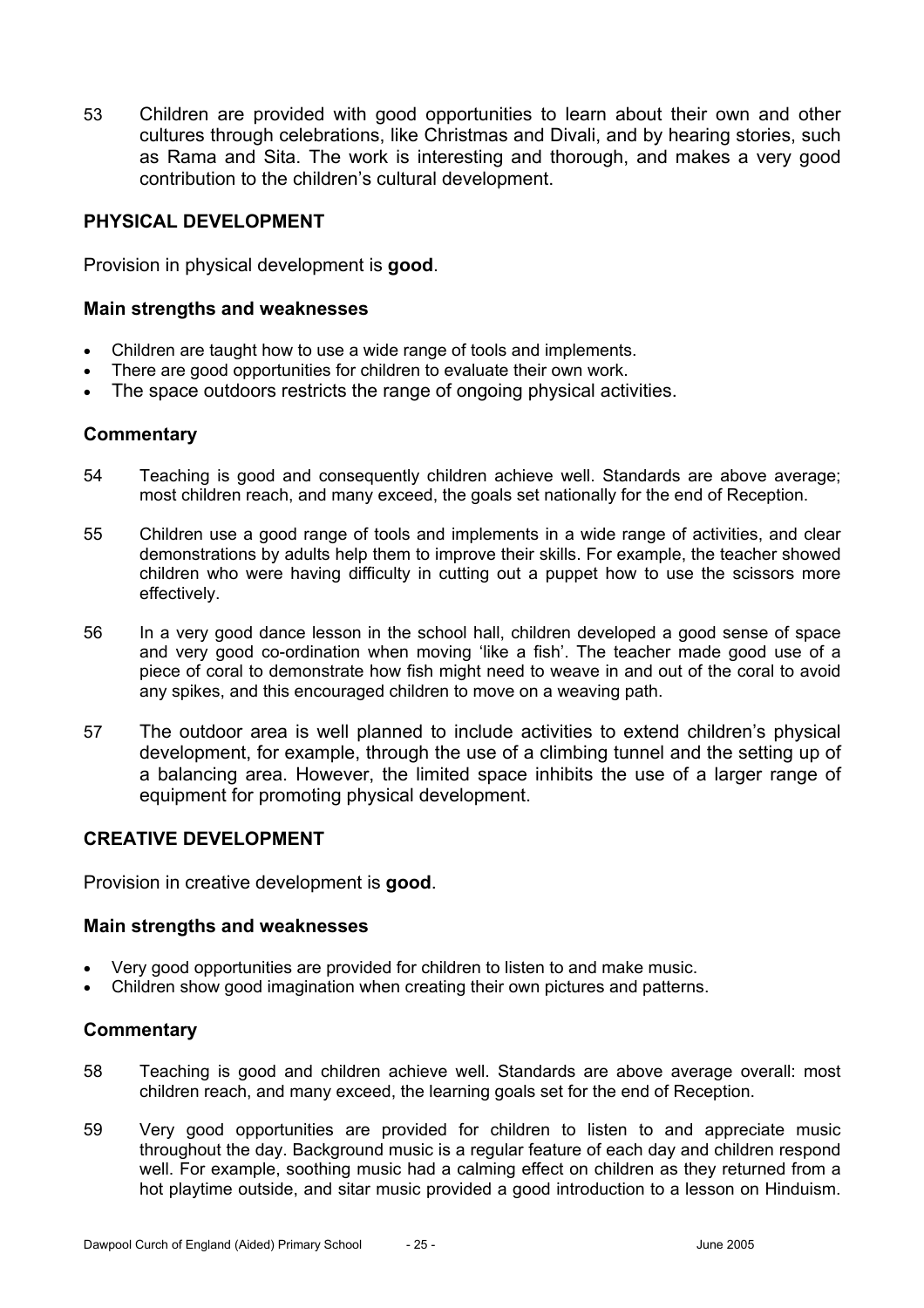In a very good music lesson, based on the seaside topic, children enjoyed singing a good range of songs and responded well to the opportunities to make different sounds with shells.

60 A visit to the church provided an effective stimulus for children's paintings and they made good use of a range of colours. Children showed good imagination when they worked in pairs to produce large Rangoli patterns, using a good variety of rice and pulses.

#### **SUBJECTS IN KEY STAGES 1 and 2**

#### **ENGLISH**

Provision in English is **very good**.

#### **Main strengths and weaknesses**

- Standards are well above average; pupils are eloquent, keen readers and confident writers.
- Teaching and learning are very good and pupils achieve very well.
- Very good support is provided for lower attaining pupils and those with special educational needs in order for them to achieve very well.
- Some very good homework projects extend pupils' skills very well.
- When marking pupils' written work, teachers do not always make clear the strengths and how pupils might build on them.
- Leadership and management are very good.

- 61 Standards are well above average by the end of Year 2 and Year 6 in all three elements of the subject: speaking and listening, reading and writing. This maintains the consistently high standards evident in the last inspection. Compared to similar schools, standards are above average.
- 62 By Year 6, most pupils are eloquent and articulate. Pupils achieve very well because in lessons across the curriculum, teachers include frequent opportunities for discussion and debate. In most classes, pupils are given opportunities to share and develop their thoughts with a partner or small group before contributing to the whole class. A strength is the consideration pupils show when presenting their views or listening to the views of others, which encourages open and honest debate. Pupils in Year 2 worked in pairs to decide on the possible ending for a story, with the teacher promoting their discussion with helpful prompts, such as "Think of a danger they might meet." In Year 5, pupils working in small groups were engaged in a debate of high quality based on the role of music within different advertisements on television and possible target audiences. Many different viewpoints were expressed and listened to with respect, although sometimes generating enthusiastic contradictions. Pupils expressed their arguments lucidly and tackled perceived injustices, such as sexism, with energetic counter-arguments. Pupils with special educational needs in communication are supported exceptionally well and gain an impressive confidence in taking part in class discussions, especially when a teaching assistant acts as their mentor.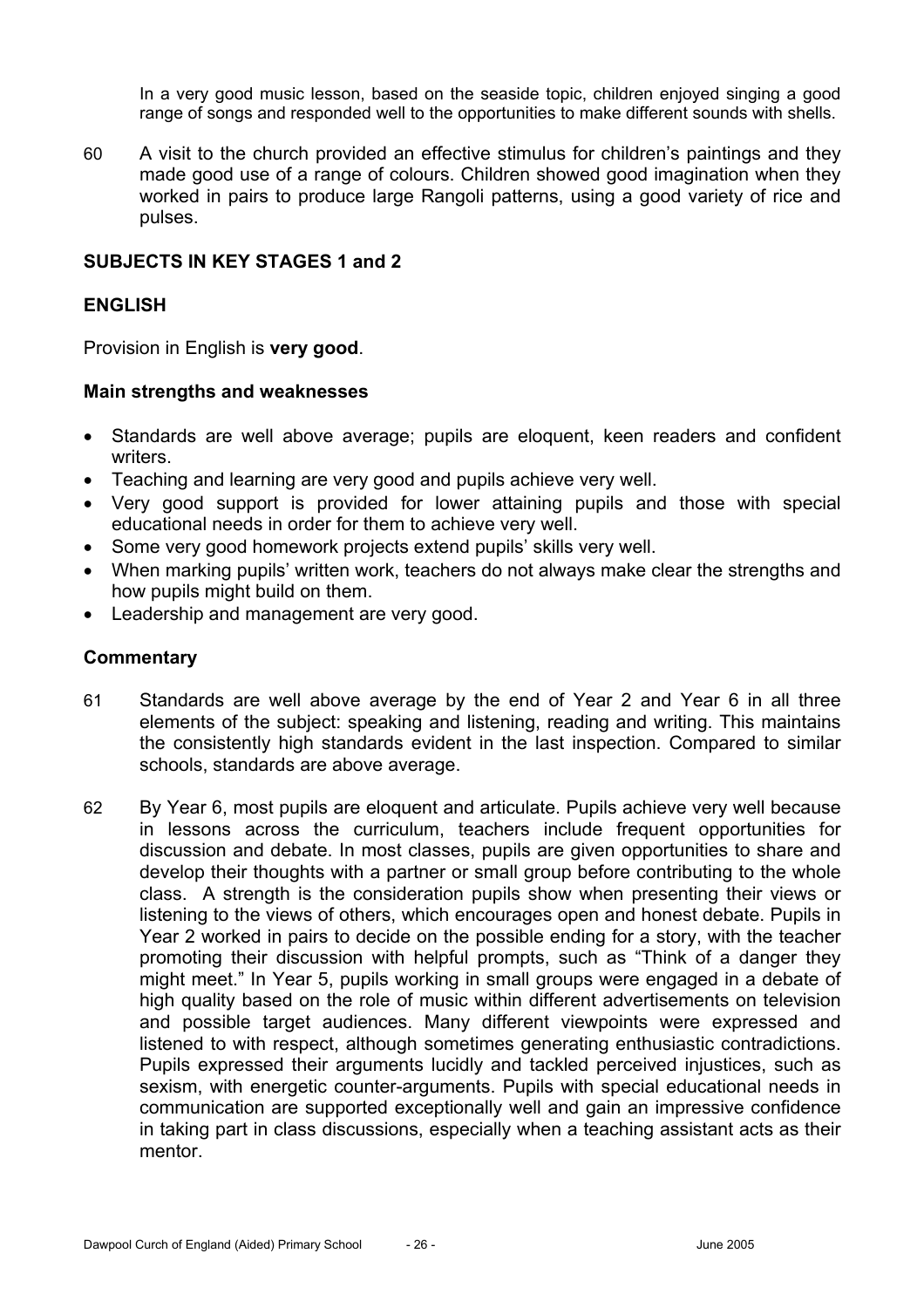- 63 Very good teaching means that almost all pupils' read with confidence and fluency by the end of Year 2. They get frequent practice in school and parents support reading at home consistently well. For those who need extra help, volunteer parents are trained as reading helpers and pupils in Years 3 and 4 act as reading buddies for those in Years 1 and 2. Pupils enjoy this camaraderie and are encouraged to spend part of many lunchtimes sharing a book. Teaching staff work very hard to ensure that pupils reach at least the level expected nationally by the end of Year 2, and a high proportion exceeds the national target. By the end of Year 6, pupils show a very good interest in books and enjoy choosing their own books and favourite authors, and can readily explain the synopsis of a story, including key points and good detail. The sharing of class books and texts is at the heart of the very good teaching. This is a time evidently enjoyed by both teachers and pupils. Pupils throughout the school listen with rapt attention as teachers read or share a text with the whole class. The teachers' own very good interest draws the pupils in, and interesting and thought provoking questions develop pupils' understanding very well. In a very good lesson in Year 2, the teacher encouraged clear understanding in geography and science by linking a story set in the African plains with factual books about animals that live in hot climates and bringing plants into the classroom with similar leaves to those illustrated in the book. As a result, pupils were fully captivated by the animal characters and the setting of the story. Finding information for work in subjects such as science, history and geography, from computer programs and the Internet as often as books, extends pupils' reading capabilities very well.
- 64 Pupils' writing develops very well because basic skills are taught effectively. Letter sounds are taught thoroughly and consistently well from the earliest stages in the school. By the end Year 2, most pupils are adept at building words and sentences are punctuated, usually correctly. Because spoken language is very good and pupils have a wide experience of books, the flow of written work is achieved quite soon. Most pupils in Year 2 reach a good level of competence although some of the higher attaining pupils are a little slow in moving to the next stage of more descriptive writing. The teacher prepares them very well to begin writing, with lots of examples and reminders about interesting opening sentences and words that describe but these skills are slow to become consistent in both Year 2 and Year 3. Teachers' marking tends to reward effort without focusing clearly on specific skills, so that pupils are not always fully clear about what they are doing well. In Year 3, pupils' writing tends to plateau because work is not routinely followed up with an opportunity to add more adjectives or adverbs, in order to add interest and information for the reader. In Year 4, pupils' creative and imaginative writing improves very well. A very good range of writing activities is completed and, for some, punctuation skills seem to rocket forward. By Year 5, pupils are writing perceptive and sensitive poetry and many entries from Years 3 to 6 for a national poetry competition are to be published. By Year 6, pupils are completing a good range of interesting work that is well organised, imaginative and suitably complex. Pupils' confidence is an asset and older pupils, especially, complete a good amount of work in the time available. In a very good lesson in Year 6, pupils improved their descriptions well of characters making an adventurous journey in a future time zone. An extra teacher supports the work of the lower attaining pupils skilfully and all pupils achieve very well. Most teachers have very good subject knowledge and know how to take pupils' learning forward rapidly. Tasks are interesting and this motivates pupils well. Homework topics, sometimes linked to history, for example, provide good and well-structured opportunities for further practice.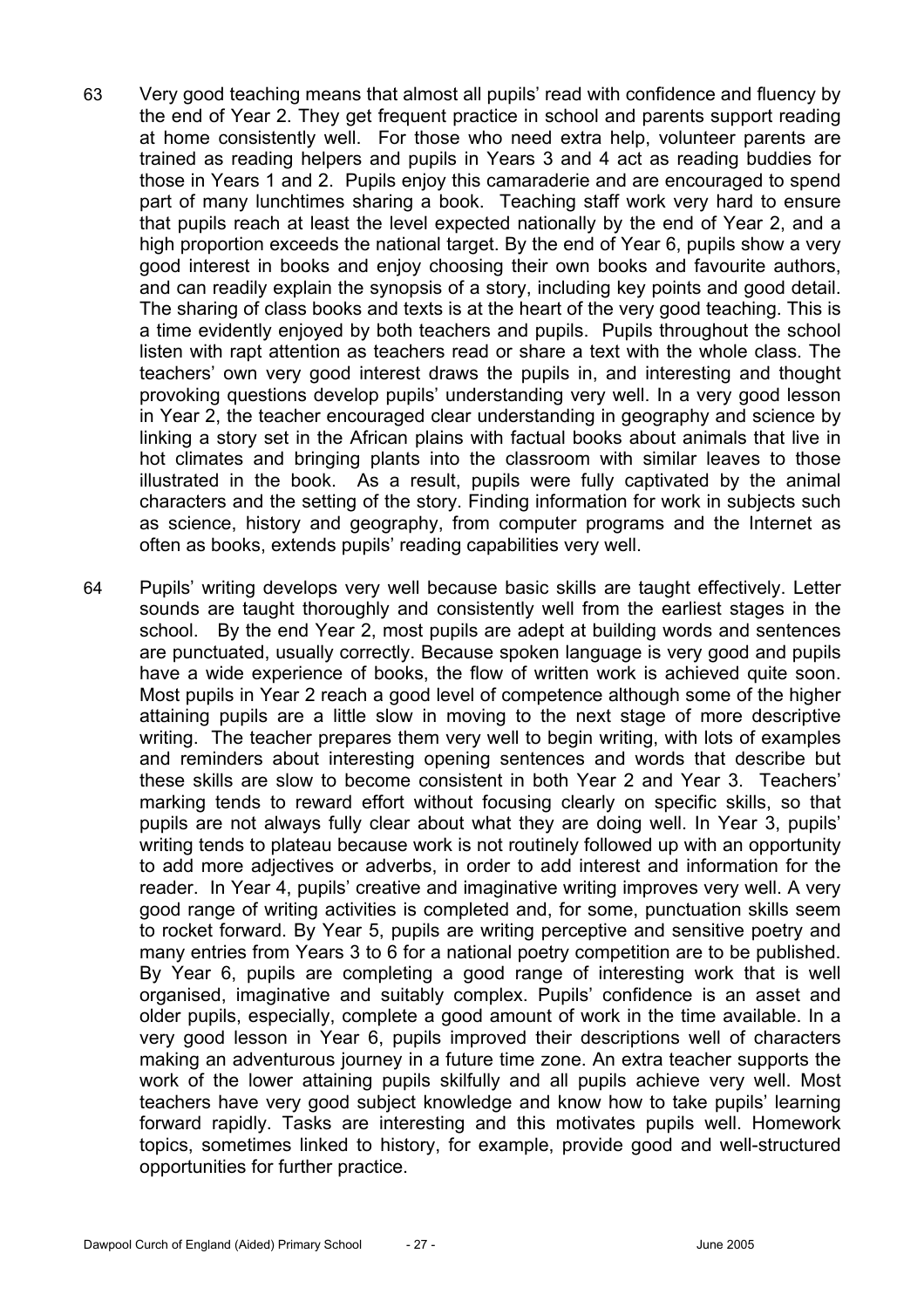65 Leadership and management are very effective. English is given high priority and language and literacy are included in most other subjects across the curriculum. Skilled support is arranged for those pupils who need extra help and all pupils are very well prepared for the next stage of their education. Teaching is monitored continuously through a review of teachers' planning and learning outcomes in pupils' books. Lessons have been observed in each class and strengths and areas for further development highlighted. Sometimes less successful plans for lessons slip through this careful quality control system, however, and mean that not quite all lessons in the school are of the same high quality.

#### **Language and literacy across the curriculum**

66 **The impact of pupils' language and literacy across the curriculum is very good**. Their very good skills of discussion enable analysis and debate at a very good level across the curriculum. A high priority is given to research from books and computer resources, and older pupils especially show very good skills in accessing information. Writing is completed quickly and usually with confidence, enabling learning to progress at a good pace.

## **MATHEMATICS**

Provision in mathematics is **good**.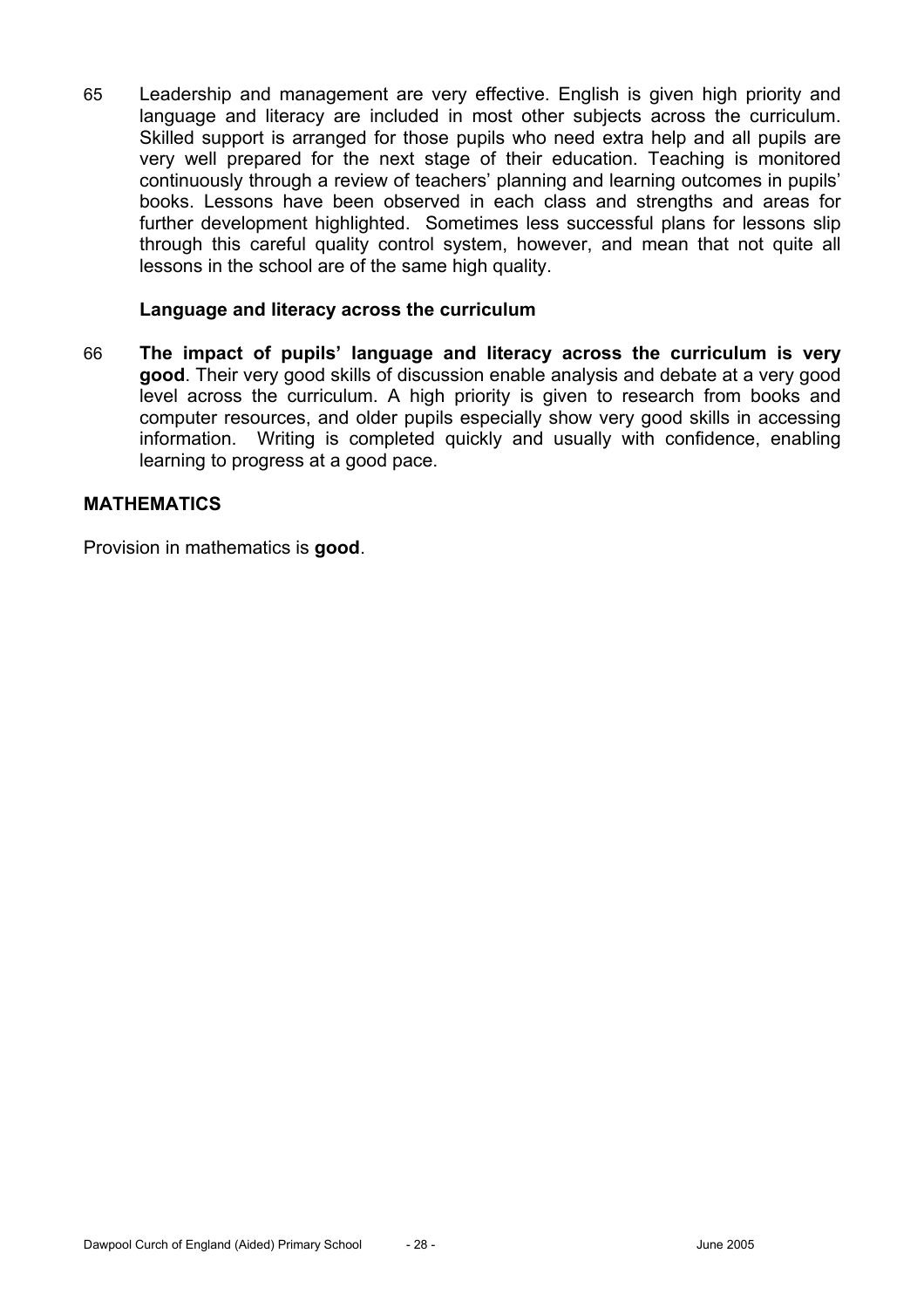## **Main strengths and weaknesses**

- Recent improvements have led to a good emphasis on solving problems and developing the investigative aspect of mathematics.
- Achievement is good because teaching is good, overall.
- The timetabling of lessons in Year 1 inhibits regular practise of arithmetic.
- The subject manager leads well by example.
- There are good opportunities for pupils to practise their mathematical skills in other subjects.

- 67 Standards are well above average in Year 2, maintaining the high standards identified in the last inspection. Standards are above average in Year 6, showing a slight fall since the last inspection. The school has been swift in taking appropriate action. The school's current focus on providing good opportunities for pupils to develop their skills through solving problems and investigating patterns has led already to an improvement in the number of pupils working at a higher level in the Year 6. Observations in lessons and an analysis of pupils' past work indicate a stronger picture for pupils in Years 4 and 5, where standards are well above average, showing the clear promise of significant improvements in test results from 2006.
- 68 Achievement is good overall in Years 1 and 2, although progress in Year 2 accelerates significantly. In Year 2, all pupils are challenged well, with very good support provided for pupils with special educational needs. Achievement is satisfactory in Year 1, where the timetabling of the teaching of mathematics for two whole mornings each week, with no lessons on the other three days, inhibits the regular practice necessary for the good development of arithmetic skills.
- 69 Achievement is good, overall, in Years 3 to 6 because work is well planned to suit the needs of different groups of pupils. Through improvements in teaching over the past year, there is now a consistent focus on challenging the more able pupils, with clear identification of potentially gifted pupils, to help them to achieve well. The impact on standards in Years 4 and 5 is clearly evident. The improvements in teaching are too recent to have impacted fully on the attainment of pupils in Year 6, although recent concentrated practice is improving their work. The support provided by a specialist teacher for small groups of lower attaining pupils and those with special educational needs is effective in developing their confidence and skills and they achieve very well.
- 70 Teaching is good, overall, in Years 1 and 2, with strengths in Year 2 where pupils learn well. In a good lesson in Year 2, pupils were given frequent opportunities to explain how they had worked things out to help them to develop a good level of understanding. By the end of the lesson, higher attaining pupils were secure in doubling *-teen* numbers by splitting them into tens and units. Lower attaining pupils gained a practical understanding of doubling numbers to 5 by painting symmetrical ladybirds, with very effective support from a skilled classroom assistant. In a satisfactory lesson in Year 1, there were good opportunities for lower attaining pupils to gain a sound understanding of addition to ten through practical games. However, these presented little challenge to the higher attaining pupils who were already confident with adding higher numbers.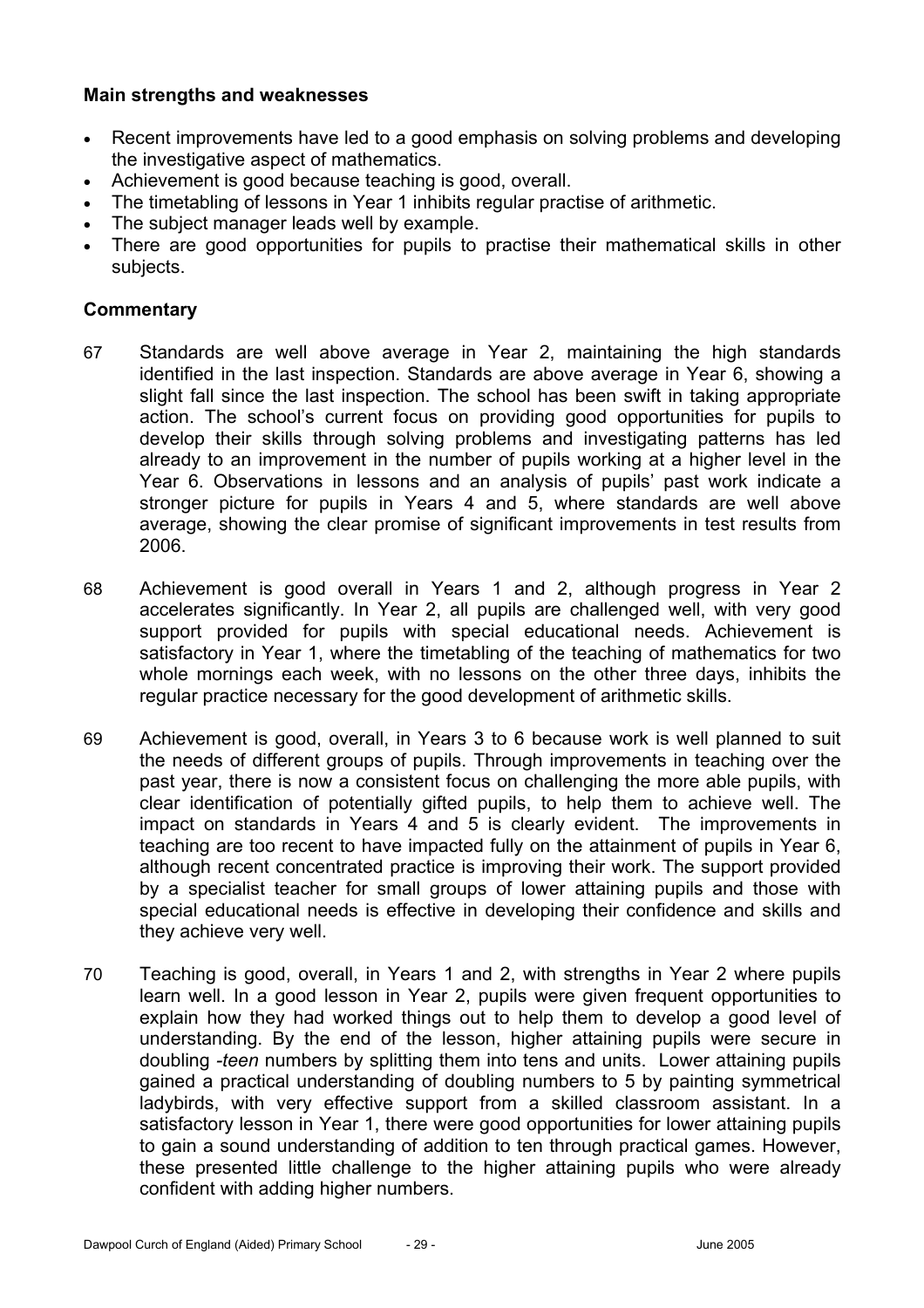- 71 Teaching is good in Years 3 to 6 and pupils learn well. The regular, planned opportunity for pupils to spot and continue patterns is a strong element in the pupils' learning. This was evident in a very good lesson in Year 4, where pupils gained a good understanding of compass points by successfully halving 360 and realising, for example, that turning from North to South East involved turning through an angle of 135 degrees. Work is generally well matched to challenge and support groups with differing needs. For example, all pupils in Year 6 worked on a similar problem, with lower attaining pupils gaining success using restricted numbers and counters to help with calculations while higher attaining pupils were required to work more systematically to find a pattern and to predict what would happen with higher numbers. Learning is enhanced throughout the school by the pupils' very good attitudes, high level of interest and excellent behaviour.
- 72 Leadership is good and the subject manager provides a clear model of good practice. Management is good. The thorough analysis of test results has led to the current focus on improving opportunities for problem solving, which is helping to improve pupils' understanding and confidence well. There are good assessment procedures with clear targets to help pupils to improve.

#### **Mathematics across the curriculum**

73 Good opportunities are provided for pupils to practise and develop their skills in other subjects. Pupils in Year 1 compiled a graph of eye colours on the computer in ICT lessons, older pupils researched census information for history in connection with the centenary celebrations, and pupils in Year 5 compiled height and weight comparison graphs in science. There are various examples of pupils using their knowledge of shape to produce interesting patterns in art and design.

#### **SCIENCE**

Provision in science is **good.**

#### **Main strengths and weaknesses**

- Standards are above average in Year 6 and well above average by the end of Year 2.
- Pupils throughout the school have a good knowledge and understanding of scientific facts and vocabulary.
- The skills of scientific enquiry are taught thoroughly and well but opportunities are limited for higher attaining pupils to devise and conduct independent scientific investigations.
- Leadership is good and assessment is used well to identify targets for improvement.

## **Commentary**

74 Standards are above average by Year 6 and all pupils achieve well. At the end of Year 2, standards are well above average and pupils achieve very well. Since the last inspection, high standards have been maintained well in Year 2 but there is a slight fallback at the end of Year 6. The school has the situation well in hand; the curriculum has been reviewed thoroughly and teaching is on track to raise attainment to its formerly consistent very high level by 2006.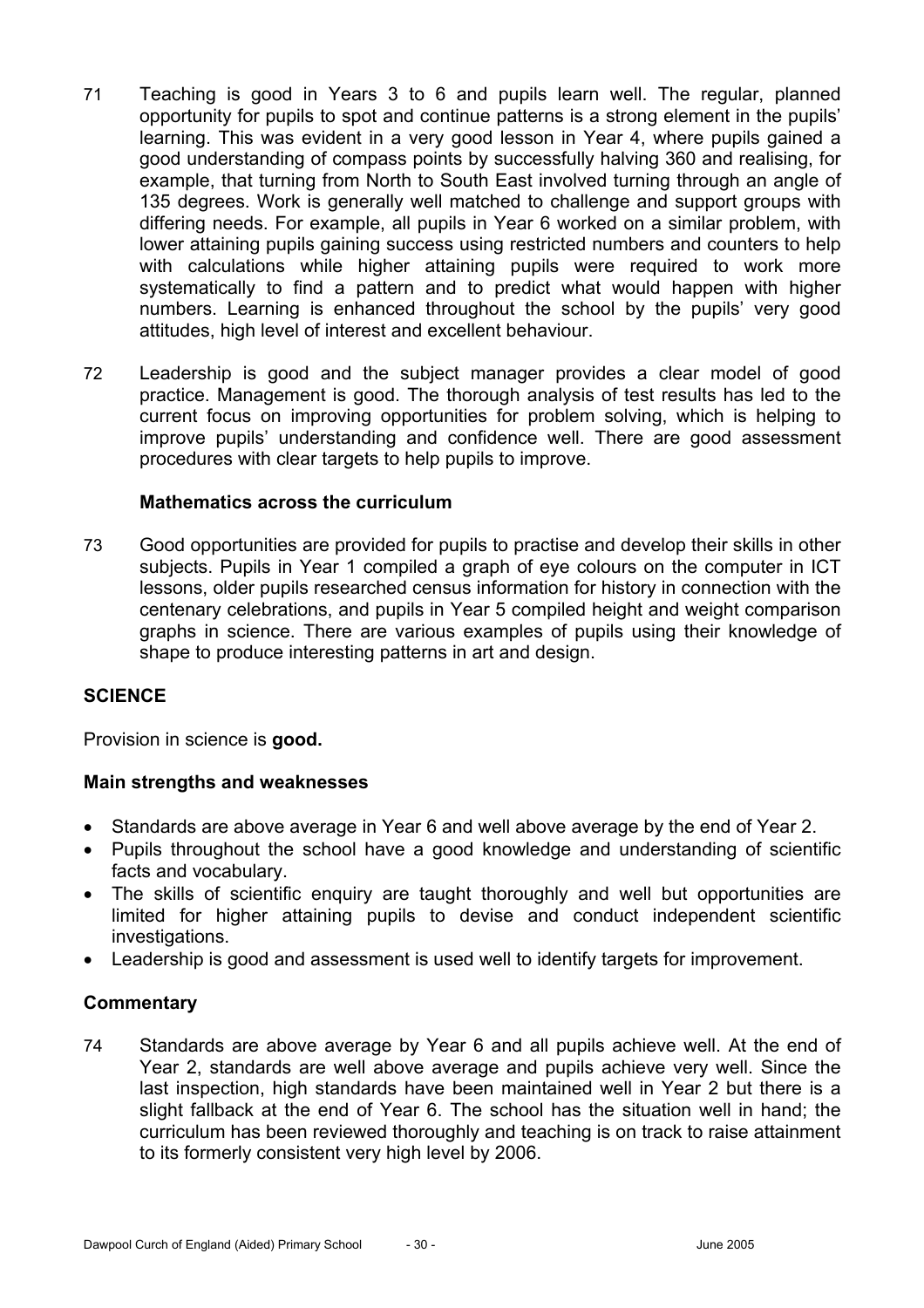- 75 Teaching is good, overall, and a significant proportion is very good. The high standards attained by Year 2 are largely the result of very good teaching in that class. Very good teaching is also evident in Year 4. Teaching was not observed, due to timetabling arrangements, in Years 5 and 6, but a review of pupils' past work, teachers' planning and discussions with pupils and staff indicate that teaching is good, overall, and sometimes very good. Pupils are very interested in scientific knowledge and enquiry and show great enjoyment in learning.
- 76 Teaching is thorough and well organised, with high expectations set for pupils' learning. The subject leader tracks information from assessment systems very well and teaching is adjusted where necessary. A review of the outcomes of national tests in 2004 for pupils in Year 6 indicated, for example, that pupils' knowledge of forces was not as high as other aspects of the subject. Pupils' past work shows that the school is well aware of the importance of teaching scientific enquiry and older pupils have a good understanding of the importance of fair testing. Past work shows evidence of learning based on frequent opportunities for investigation throughout the school. Pupils throughout the school, including those with special educational needs, develop a thorough understanding of methods of scientific enquiry. By Year 6, pupils confidently share the planning of investigations and show a good understanding of the process. For example, within their work on light and shadows, they were able to evaluate outcomes of a class investigation and suggest ways that the experiment might be improved. There are few opportunities, however, for pupils to challenge their understanding further through planning and organising investigations independently. This limits the achievement of the higher attaining pupils in particular and explains why standards in Year 6 are not quite at a well above average level.
- 77 Pupils use scientific vocabulary well because teachers give it good emphasis during lessons. Their factual knowledge of the different aspects of science is very secure. Pupils in Year 2, for example, are very clear on the effects of habitat, light and water on the growth of plants. Pupils in Year 6, confidently discuss the effects of gravity, the operation of electrical circuits and the functions of the different parts of plants. Results are recorded and analysed in a good variety of ways, for example, using tally charts, graphs and tables. A good amount of work is covered each year and pupils accumulate a good breadth and depth in their knowledge and understanding of the subject.
- 78 Teaching is strongest where staff have secure and confident subject knowledge and this was evident in the very good lessons observed in Years 2 and 4, where teachers questioned pupils very perceptively to reinforce and extend their understanding. Throughout the school, pupils show high levels of interest and enthusiasm which help them to achieve well. This strong interest in learning is harnessed very well where teaching is very good. In Year 2, part of the class is organised as a bird observatory and pupils are very keen to extend their knowledge and experience on a daily basis, learning to observe closely and record observations. Teaching assistants give very good support to pupils with special educational needs and consequently these pupils make very good progress. The help of teaching assistants is also invaluable for lower attaining pupils who get plenty of opportunities to discuss their developing ideas in classes where teaching assistants are available. In a very good lesson observed in Year 4, imaginative teaching challenged pupils to use a wide range of scientific vocabulary, extending their understanding of terms, such as 'predator' and 'herbivore', very well. Role-play was used to extend significantly the pupils' knowledge and understanding of the relationships between creatures within food chains.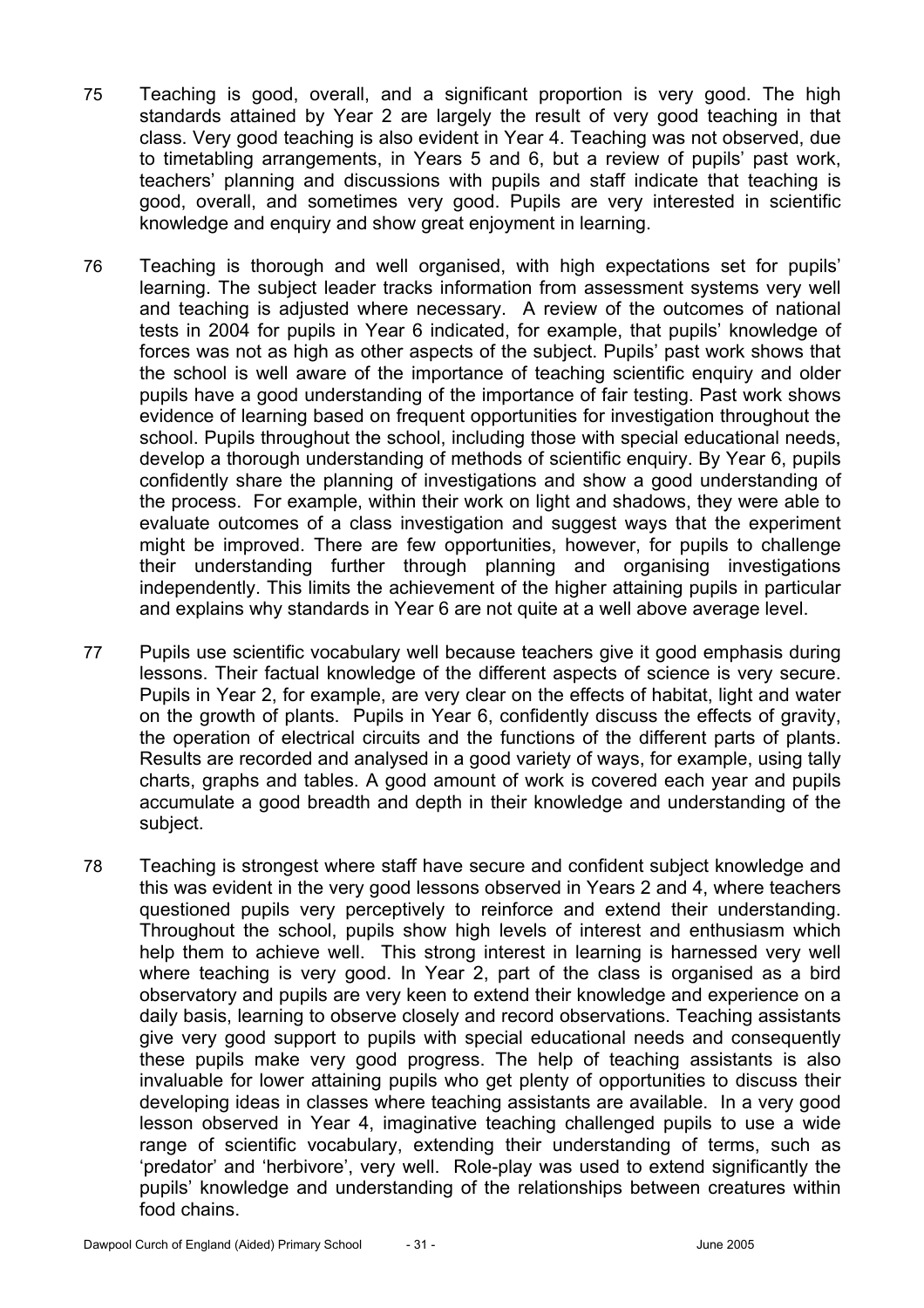- 79 Good assessment means, generally, that tasks are well matched to pupils' learning needs. In work on food preferences in Year 2, for example, higher attaining pupils were challenged to devise their own questions with which to interrogate graphs, while lower attaining pupils were given a more simple task. In Year 4, lower attaining pupils made simple descriptions of different kinds of teeth based on pictures, and higher attaining pupils produced more extensive and detailed descriptions independently. Similarly in Year 6, higher attaining pupils completed much more detailed work on the heart and circulation system than others in the class. Teachers mark pupils' work regularly and provide supportive feedback. Some teachers add thought-provoking questions but such comments, that help pupils to improve their work, are inconsistently used.
- 80 Leadership and management are good. The co-ordinator has very good subject knowledge and supports staff and pupils well. She keeps a close eye on standards across the school through checking assessments and pupils' work but has few opportunities to observe teaching and learning in lessons.

# **INFORMATION AND COMMUNICATION TECHNOLOGY**

Provision in information and communication technology (ICT) is **very good**.

#### **Main strengths and weaknesses**

- The quality of teaching is very good and pupils achieve very well.
- Standards are well above average by the end of Year 6.
- ICT is used very well within other subjects across the curriculum.
- A good range of up-to-date resources provides a good basis for learning.
- Poor ventilation in the new computer suite reduces pupils' concentration at times.
- Leadership and management are very good.

- 81 Standards are above average by the end of Year 2, and well above average by the end of Year 6. Pupils achieve very well. This shows very good improvement since the last inspection, when ICT was identified as an issue for development. The school has very successfully turned a weakness into a strength of the school.
- 82 A significant factor in the improvement in standards has been the provision of a regularly used computer suite, which now has a very recently updated supply of computers. In addition, the number of computers available in classrooms has improved well, enhancing considerably the pupils' access to a wide range of programs and to the Internet, accessible from every class. The school is building a stock of interactive whiteboards (or 'smart boards'), which are used very well to provide significant enhancement to teaching and learning. Thorough training for staff has increased their knowledge and confidence very well. The school's advances in the subject have been recognised by the local education authority, which has seconded the subject leader to provide support in other schools. Parents provide additional support with before school computer sessions and many pupils' skills are supported by their use of computers at home.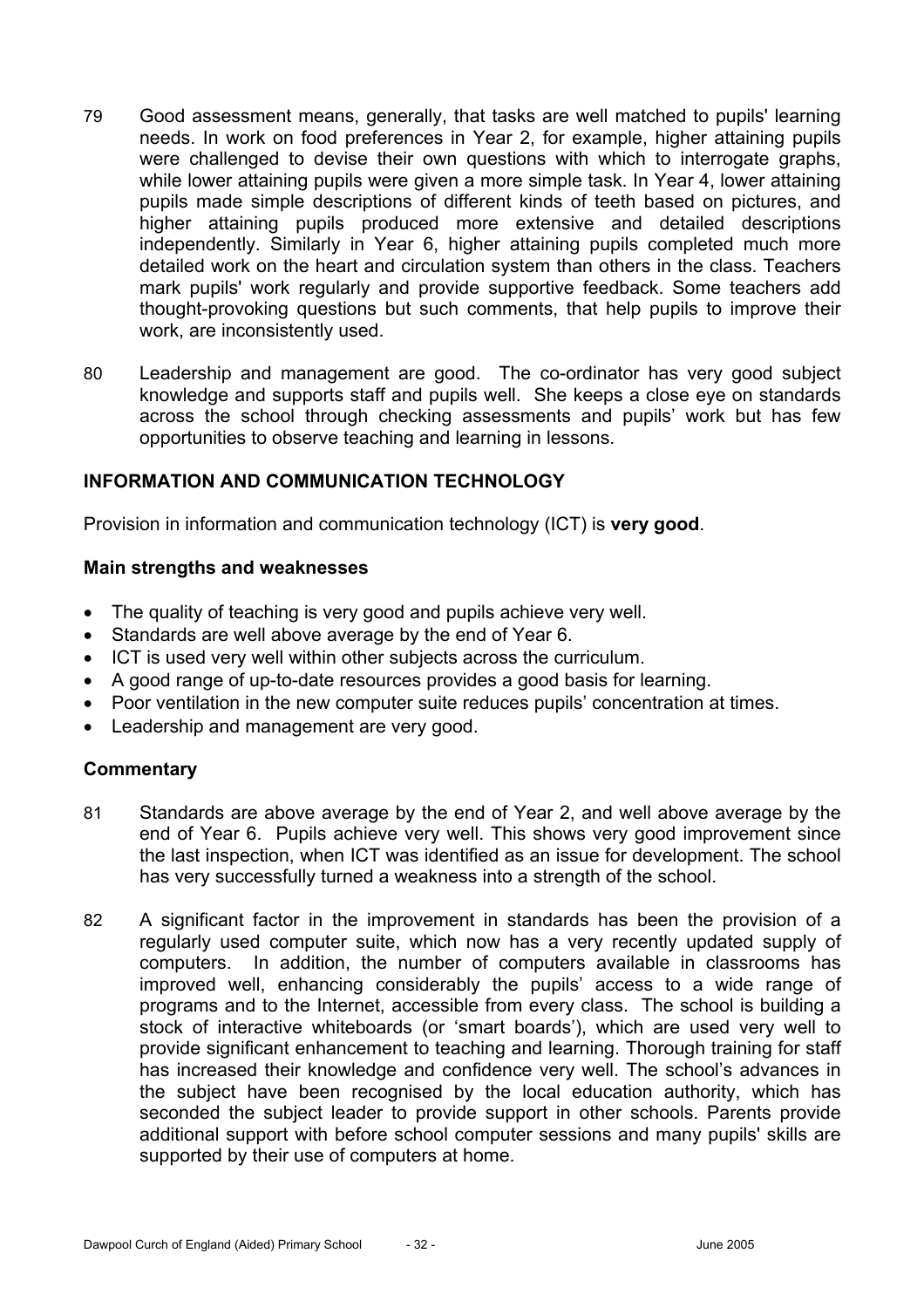- 83 The very good teaching is well planned so that all pupils, including those with special educational needs, build securely but quickly on previous skills. A good range and quantity of work is taught very well. Pupils in Year 2 have very good basic computer skills that enable them to approach tasks confidently. They use computers to produce and amend written work, research for information for other subjects of the curriculum, and they have experience of using electronic microscopes in science. In Years 3 to 6, pupils extend these very good skills well. They use electronic mail to communicate with other schools and make wide use of the Internet for research. In Year 3, as part of a history project, pupils confidently edited film, including the use of cutting, exchanging frames and adding their own captions. By Year 6, pupils use multimedia computer presentation programs very imaginatively to produce work for history and for art and design, including highly developed page designs and the use of a digital camera to produce video clips.
- 84 Teachers make good use of pupils' well developed collaborative skills so that they work well together on computers. Pupils often work in the computer suite in mixed ability pairs to enable higher attaining pupils to support those with less developed skills. This is mutually beneficial because the more able pupils have to refine and clarify their skills in order to help their partners, who in turn benefit from the extra support.
- 85 Leadership and management are very good. The temporary subject leader has a very good understanding of the subject and provides skilled support for staff and pupils. The review of standards, the update of resources and staff training have continued well despite staff changes.

#### **Information and communication technology across the curriculum**

86 ICT is used very well within other subjects and few opportunities are missed to help pupils to extend their computer skills and to improve their understanding of the application of information technology. In Year 6, for example, pupils extended their mathematical skills well when they used spreadsheets to present and analyse data and, in a similar way, pupils in Year 5 searched for anomalies within data presented in the computer in tables and graphs of different types. In science, pupils in Year 2 researched confidently for information on different habitats for plants, animals and 'minibeasts'. Throughout the school, pupils use sensors, data loggers and microscopes to extend work in science. Word processing is used frequently to extend writing skills and present finished work, such as poems on the Lady of Shallot in attractive formats. Pupils in Year 3, extend their literacy skills as they e-mail messages to other schools. Pamphlets are produced using the computer for geography, for example, and pupils in Year 1 use digital cameras to record information in their study of the locality. Pupils in Year 5 used the Internet to extend their historical research as part of their work on equipping 'time capsules' to celebrate the school's centenary. In Year 6, pupils use graphic programs well to complete impressive work based on the style of Lichtenstein.

## **HUMANITIES**

## **Geography**

Due to timetabling arrangements, insufficient lessons were observed to make clear overall judgements on provision in geography. Evidence from the two lessons observed,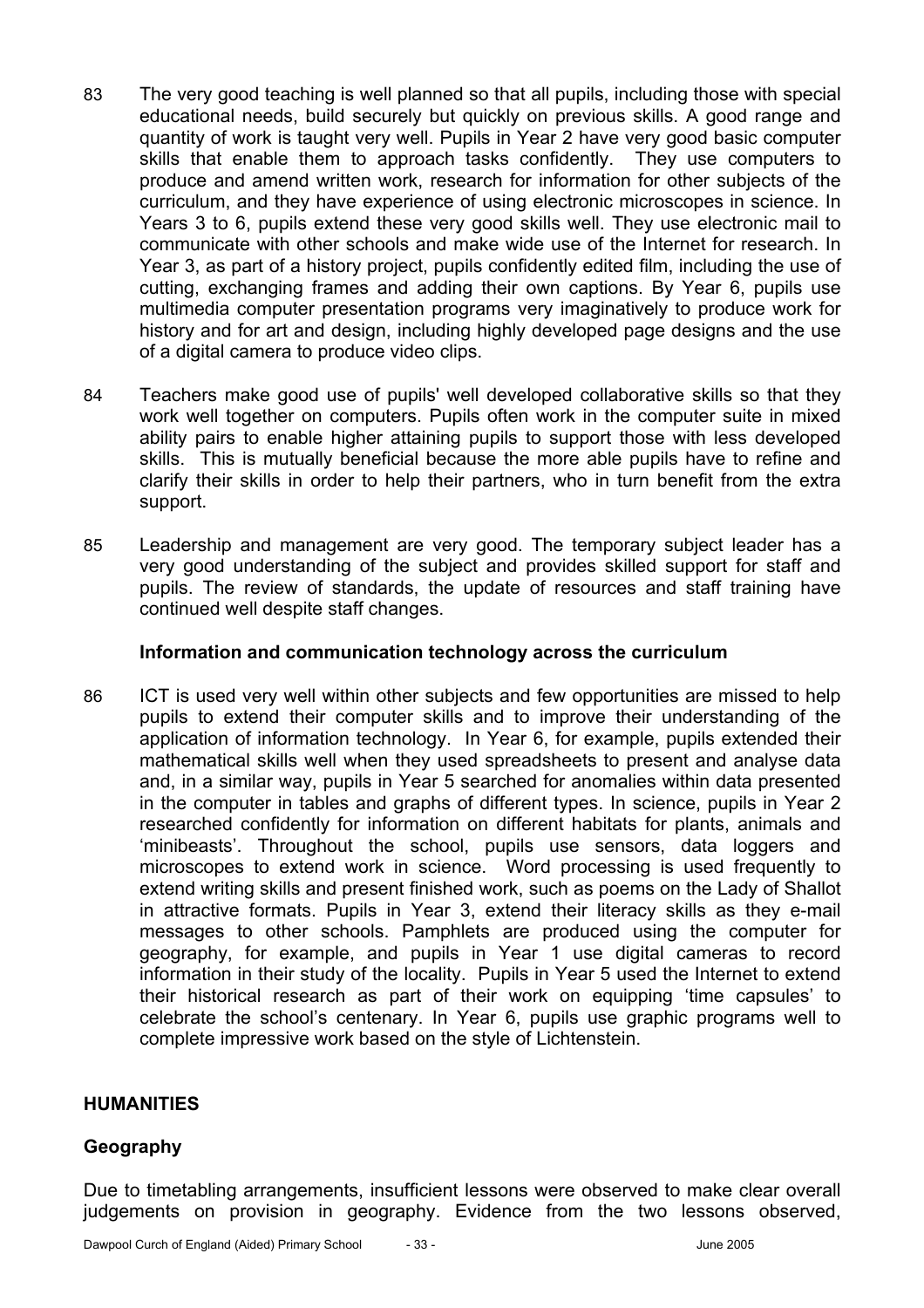discussions with pupils and a review of pupils' past work indicates that by the end of Year 2 and Year 6, standards are at least average. This represents good improvement since the last inspection, when standards were below average.

In a very good lesson seen in Year 2, teaching was imaginative and inspired in pupils' a very good understanding of different climatic regions and the effect on people's clothing. An adult dressed in costume appropriate to the climates in these locations made sure that pupils thoroughly understood and remembered the key features. Most pupils were able to identify a list of differences between hot and cold places. Lower attaining pupils and those with special educational needs identified words that described the weather in contrasting locations. The lesson built well on previous learning, when pupils compared features of Crete with those in Thurstaston.

In a good lesson observed in Year 5, pupils were challenged well to find cities in Australia from geographical clues provided. The teacher's good subject knowledge led to taxing questions and challenging tasks that increased pupils' understanding of the continent and extended their mapping skills well, including their knowledge of co-ordinates.

Pupils' work indicates that progress is at least satisfactory. Pupils in Year 2 use simple grid references, for example, and by Year 6, pupils identify locations through the use of six figure references. Visits into the locality and beyond give pupils in all year groups the opportunity to extend their skills. The school ensures that pupils consider local environmental issues through work with the local forest ranger and participation in a debate involving other local schools about the consequences for the locality of a national golf tournament held nearby. Pupils make good use of ICT to research topics such as rivers and to produce posters which advertise holidays in the Lake District.

# **History**

Only one lesson was observed in history, so it is not possible to make clear overall judgements on the quality of provision or of teaching and learning. A review of pupils' past work and discussions with staff and pupils indicate that by the end of Year 2 and Year 6, standards are above average.

Pupils make good use of skills of historical enquiry. The celebration of the school's centenary has provided an interesting starting point and pupils in Year 6 have used a wide variety of sources, such as photographs, interviews and historical documents to research life in Britain one hundred years ago. Pupils completed impressive homework projects researching the life of a relative or famous person who lived a hundred years ago. The projects were structured well in school and included, for example, reference to census information and birth and marriage certificates. Similarly in Year 5, pupils understanding was deepened when they made good comparisons between items known to be in the school's original time capsule, buried beneath the foundation stone, and their own carefully constructed time capsules illustrating important features in their own lives.

Visits, visitors and role-play add to pupils' enjoyment of history in addition to increasing their understanding. Pupils in Year 3 added significantly to their understanding of life during the Second World War, for example, when they met grandparents who had been evacuees. They visited warships in local docks and helped to make a film of their experiences. In Year 5, pupils used a contemporary water clock when they debated, in period costume, whether or not the Elgin Marbles should be returned to Greece. The school's success in bringing history alive was well illustrated in a very good lesson observed in Year 6, where pupils working in pairs used very confident computer skills to research and present an impressive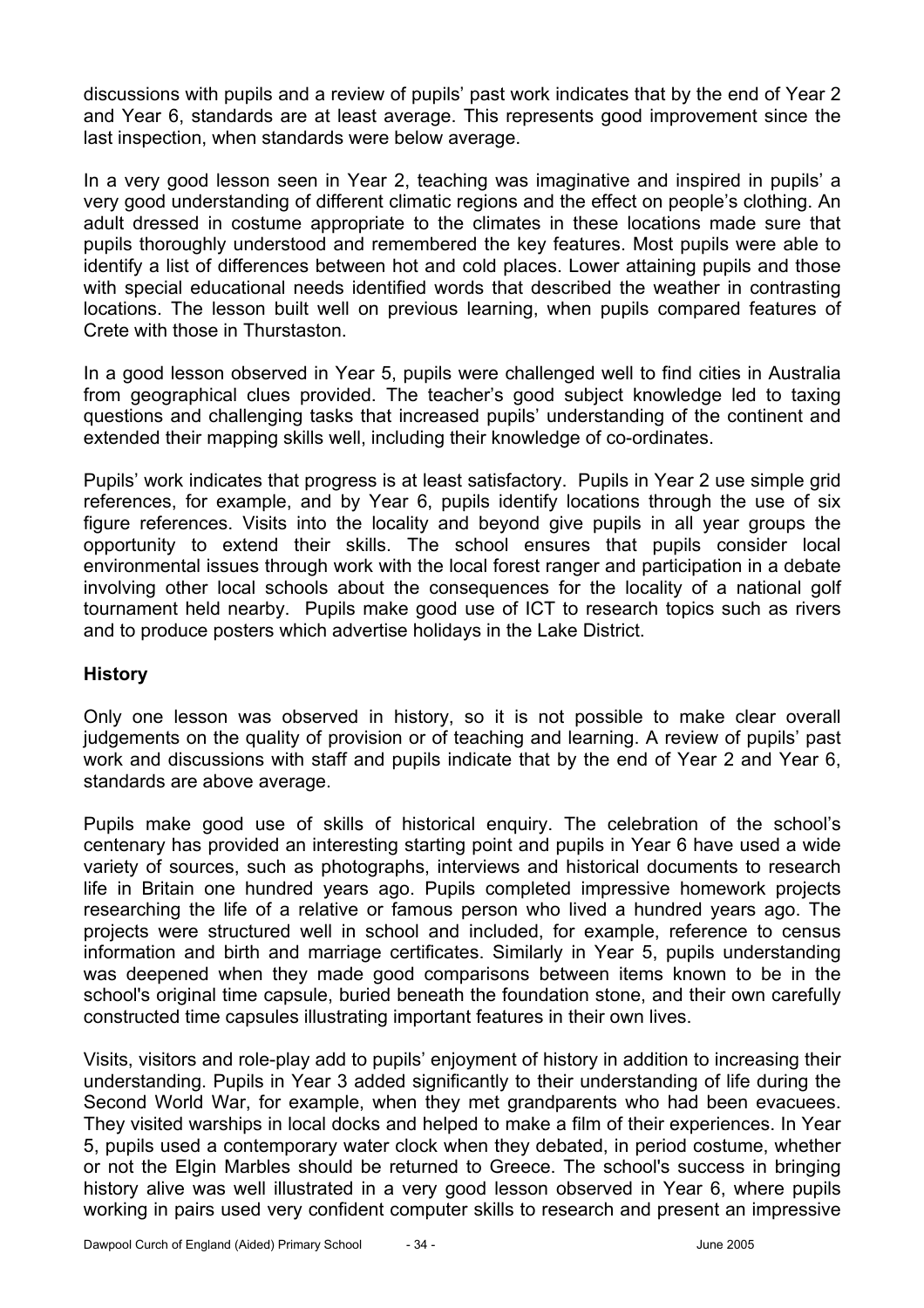multi-media presentation on life in Britain since 1948. Good links are made across the curriculum and pupils study examples of art and music from the period.

# **CREATIVE, AESTHETIC, PRACTICAL AND PHYSICAL SUBJECTS**

## **Art and design**

Provision in art and design is **good**.

#### **Main strengths and weaknesses**

- Skills and techniques are taught well.
- Pupils produce good images from direct observation.
- There are few opportunities for pupils to complete three-dimensional work.
- The subject makes a good contribution to pupils' cultural development.

- 87 Pupils attain standards that are above average by Year 2 and by Year 6. Pupils' work on display through the school indicates a strong appreciation and use of colour. Pupils' very good attitudes and the good attention teachers give to demonstrating skills and techniques, give pupils confidence in their abilities and helps all pupils to achieve well. This maintains the good provision identified in the last inspection.
- 88 Teaching is good, overall, and pupils learn well. The lessons observed ranged in quality from satisfactory to very good, with half being of very good quality. In a very good lesson in Year 6, the teacher made very good use of the interactive whiteboard and her extensive subject knowledge to demonstrate perspective and how layering can create a three-dimensional effect. A strong feature of artwork is the study of the work of famous artists to influence and improve pupils' own work, with many examples on display of work in the style of Goldsworthy, Monet and Lichtenstein. This makes a very good contribution to pupils' cultural development, as does the appreciation of art from other cultures. This was evident in a very good lesson in Year 4, where pupils looked at materials from India to inspire their own designs of paisley patterns. Pupils are taught to look closely at objects and this improves the quality of their drawing. This was seen in a good lesson in Year 1, where pupils looked closely at the shape and colour of shells to create drawings in pastel of good quality. Pupils are given experience of a good range of materials, with pupils in Year 5 producing clay pots in connection with their study of the Greeks. However, few other individual examples of pupils' own artefacts or three-dimensional work were evident.
- 89 The subject is led and managed well and this is a factor in the subject's high profile in the school and in the achievement of an Artsmark award.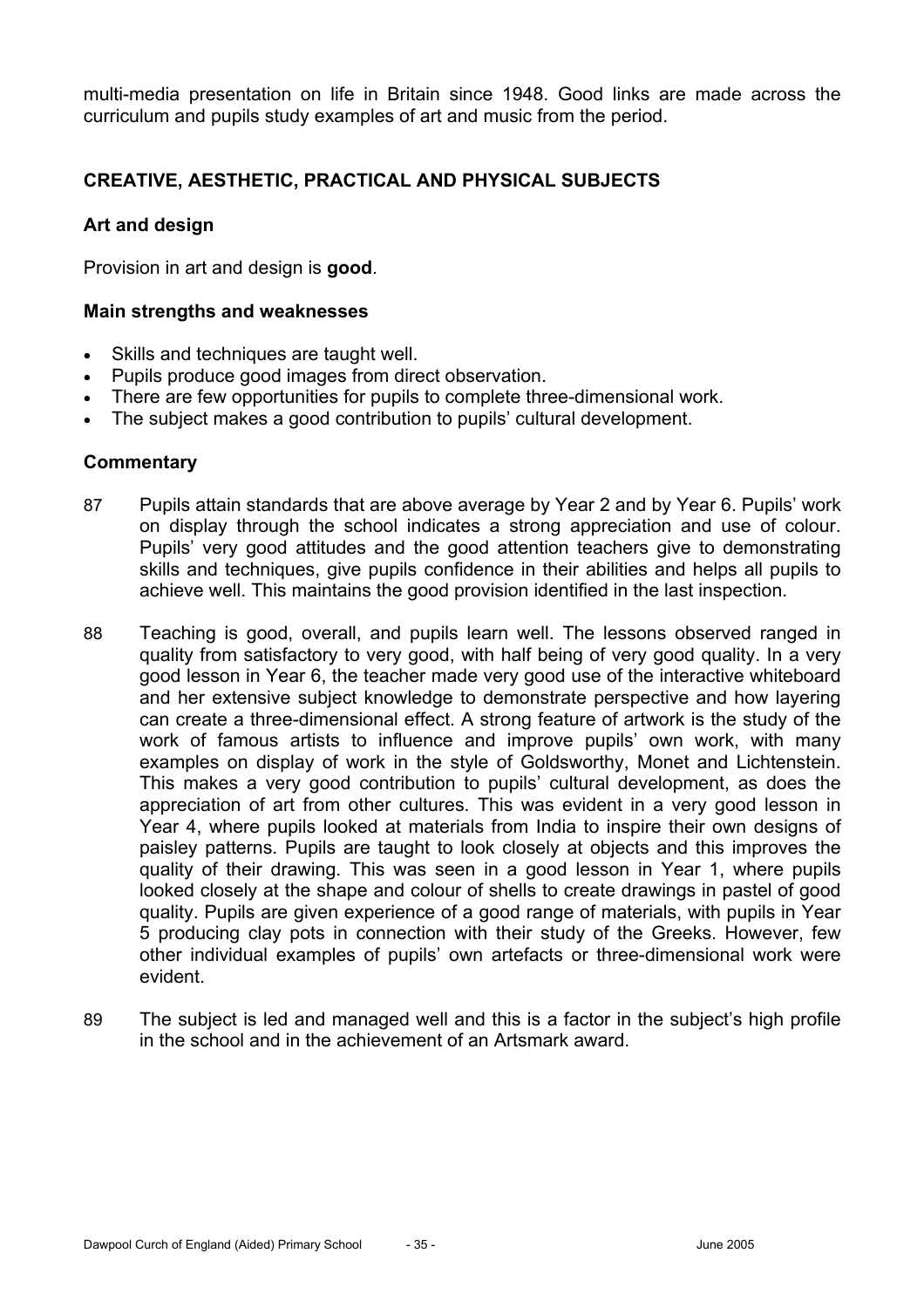# **Design and technology**

It is not possible to make a judgement on provision in design and technology as no lessons were being taught during the inspection. Past work available indicates that pupils are working at a level that is at least average for their age. Pupils in Year 2 have made wellfinished models of fire engines, complete with wheels. In Year 3, pupils made good use of the principles of pneumatics to design and make moving monsters. In Year 5, pupils made Greek food for their banquet in their topic on Greece, and designed and made interesting time capsules in connection with the school's centenary. All pupils contributed to the school's impressive centenary wall hanging.

## **Music**

Provision in music is **very good**.

## **Main strengths and weaknesses**

- Standards are well above average by the end of Year 2 and Year 6 and most pupils achieve very well.
- The quality of teaching is very good, overall, but varies from very good to satisfactory.
- Pupils' very good personal development means they are confident in contributing to singing and composition.
- The subject leader's specialist music skills promote a lively and interesting curriculum.
- A good range of extra-curricular activities helps those who take part to increase their skills well.

- 90 The well above average standards by Year 2 and Year 6 and pupils' very good achievement show very good improvement since the last inspection. The subject leader, appointed since the last inspection, has raised standards for the older pupils especially. The teacher in Year 2 has good subject knowledge and this ensures standards are high by the end of Year 2.
- 91 The quality of teaching is very good, overall, although there are times when the pupils do not achieve so well because teaching is no more than satisfactory. Differences in quality are largely dependent on the subject knowledge of the teacher. Nonetheless, there is a clear and lively scheme of work in place and the musicians on the staff provide useful support for non-specialist colleagues.
- 92 Pupils apply themselves very well and sing clearly, tunefully and harmoniously in lessons, school assemblies and in performances for parents, showing enthusiasm, enjoyment and a lively interest in performing well. They have a good awareness of the spiritual aspect of music and their singing adds significantly to the very good ethos in school assemblies.
- 93 In the lessons observed, teachers generally acknowledged the pupils' good skills and challenged them well with interesting but taxing activities, such as quite complex compositions or detailed analysis of music used everyday in advertisements on television. In a very good lesson in Year 2, pupils working in small groups composed sequences of sounds that reflected different weather conditions, with the higher attaining pupils achieving greater texture through combining sounds. A good range of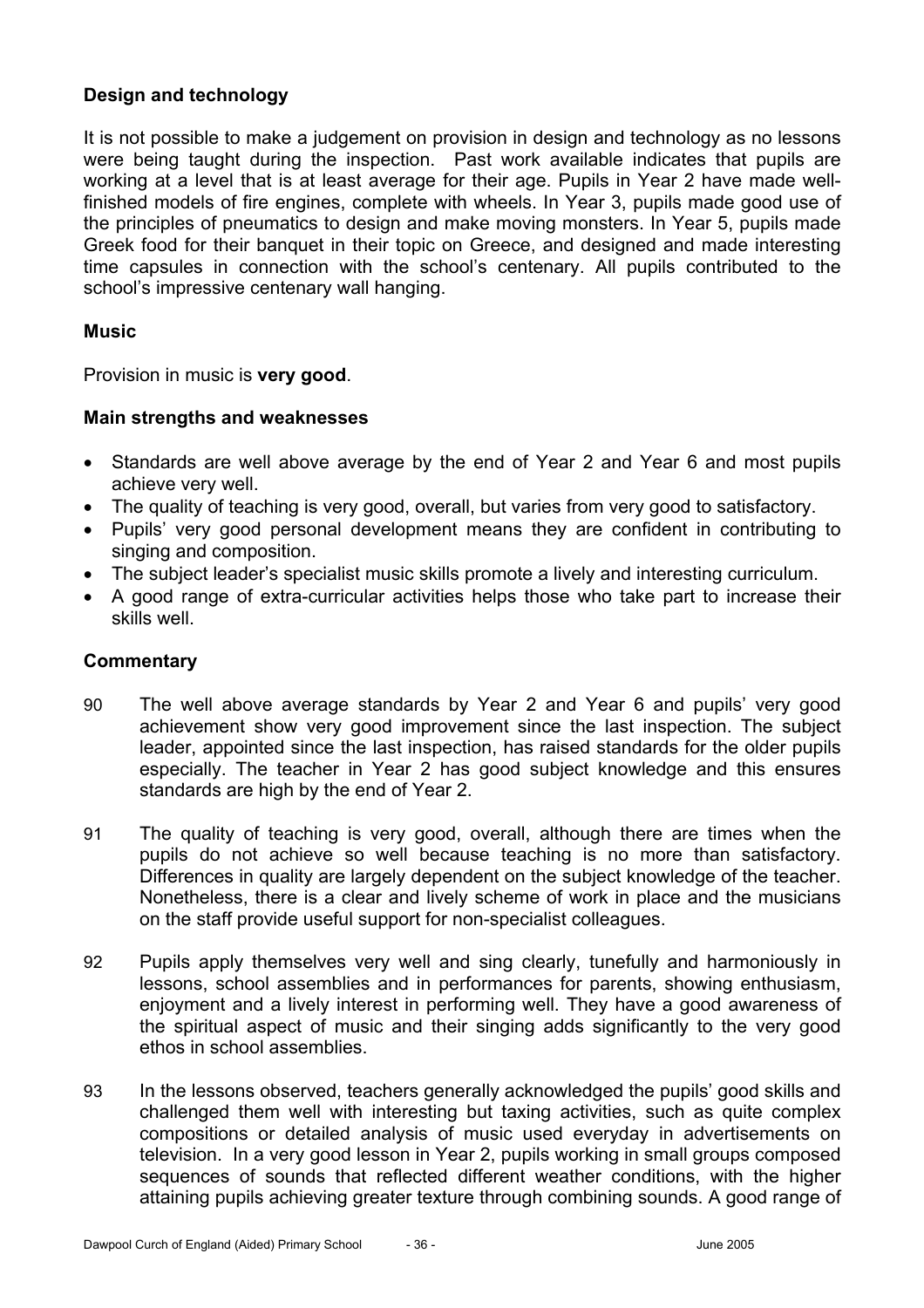instruments enabled an interesting variety in their work. Pupils were challenged to record their sound sequences, using pictures and symbols, so that they could be reproduced accurately for the class and so that others could reproduce their work. In Year 6, very good teaching challenged pupils working in groups to produce much more complex pieces to reflect the mood of the painting of the Great Wave of Kanagawa by the Japanese artist, Hokusai. Pupils worked enthusiastically together to build their music gradually to a crescendo, before fading back. Sensitive but pertinent evaluation by the class led to some pupils noting that the crescendo was more reminiscent of the painting if the pitch of the music went up as the volume increased. Pupils are skilled in using the instruments by Year 6 and able to make creative and original suggestions. In Year 5, pupils analysed very well the likely impact of a range of different advertisements that use music as part of the message. Pupils were highly motivated to identify the advertisers' hidden intentions and analysed the music intently, learning very quickly to form opinions of the likely target audience and message in the advertisement. They worked at a well above average standard. Where teachers are less confident musicians, they tend to underestimate the pupils' skills and the lesson moves at too slow a pace to enable good achievement.

- 94 The strong interest in music in the school is nurtured by the headteacher's specialist skills. Pupils get effective opportunities to extend their skills beyond lessons, through learning to play instruments, joining the school orchestra and taking part occasionally in choral performances in the community. Musicians are frequently invited to perform in school, with guest musicians representing a range of different music and cultures. A group of Melanesian Brothers from the Solomon Islands, for example, recently shared their music with the pupils.
- 95 Leadership and management are very good. The headteacher as subject leader teaches music in Year 6, making sure that her specialist skills are effective in securing high standards for the oldest pupils. Where teaching is very good, assessment systems are supplemented very well by perceptive evaluation by the whole class.

## **Physical education**

Two lessons were observed, one in athletics and one in games, but it is not possible to make an overall judgement on provision across the whole subject or on the overall quality of teaching and learning. In the lessons observed, standards were above average.

The quality of teaching in the two lessons observed was very good and achievement was high. In a lesson in Year 4, the teacher observed pupils' athletics performance very closely and was able to intervene skilfully to improve performance very well. She used her own and pupils' demonstrations very effectively so that running skills and baton changing improved significantly. The pupils collaborated very well and competed in a very good sporting spirit. In Year 5, pupils were challenged to organise their own non-stop cricket games. They responded very well to instructions and coaching from the teacher, who showed good subject knowledge. Most pupils, including those with special educational needs, demonstrated very good understanding of skills and tactics; striking and fielding skills were generally very good.

The school is successful when taking part in competitive sport locally. Swimming is available for pupils in Years 3 to 6 and many go on to reach high standards. The curriculum is enriched by opportunities for participation in extra-curricular sports activities, including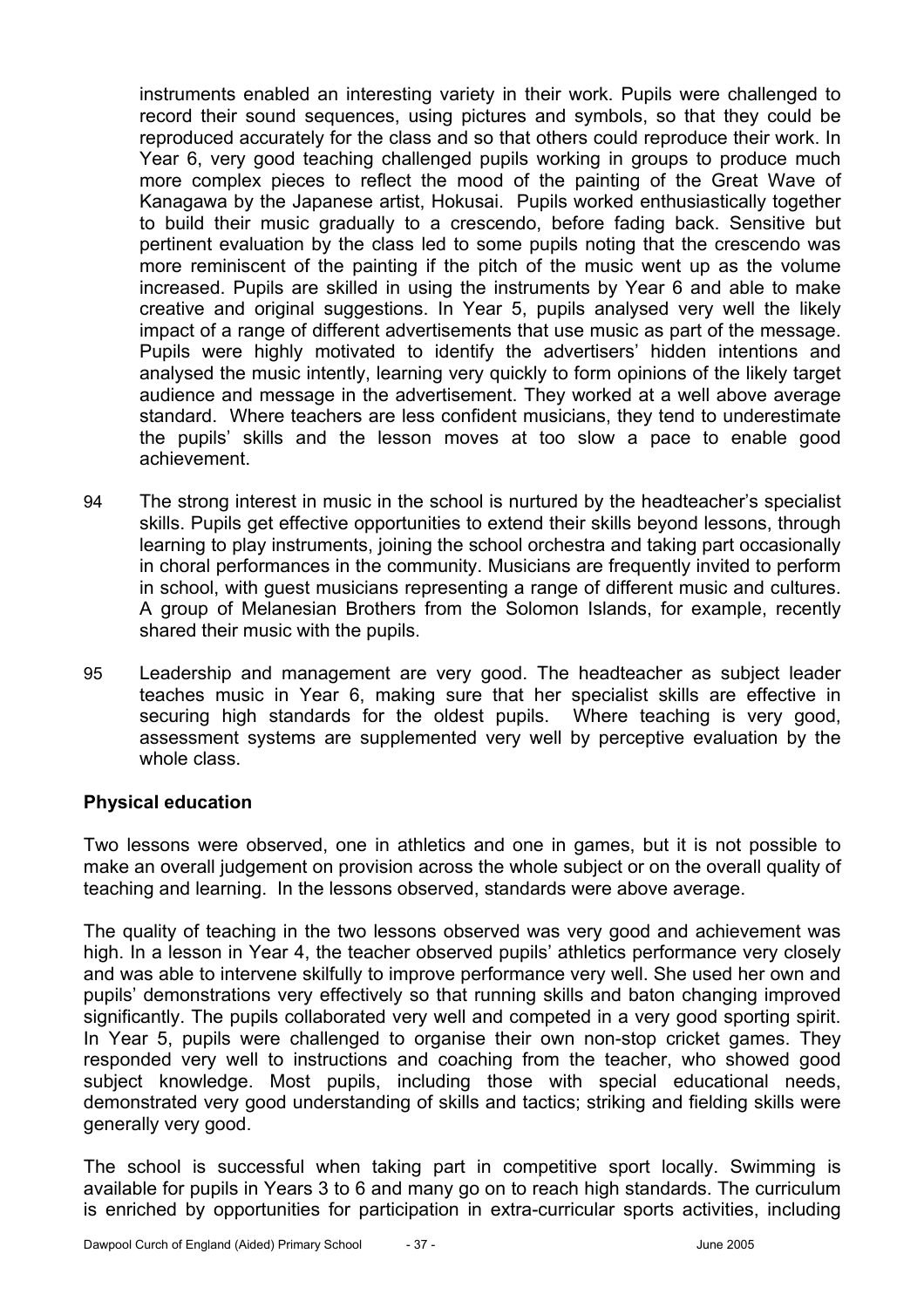netball, judo, tennis and football. Pupils in Year 6 enjoy taking part in outdoor adventurous activities during a residential visits. The experiences of pupils in Years 3 to 6 are widened when they make a day's visit to a local university to use the wide range of physical education facilities. Opportunities for learning are being further extended by the school's involvement in the local school sport co-ordinators' scheme, which facilitates sharing the sports expertise from local secondary schools. The school has adequate outdoor space for lessons in physical education but space in the school hall is limited, restricting opportunities for older pupils to exercise rigorously and safely.

# **PERSONAL, SOCIAL AND HEALTH EDUCATION AND CITIZENSHIP**

Provision for personal, social and health education and citizenship is **very good**.

#### **Main strengths and weaknesses**

- The senior staff and governors place exceptionally high importance on providing very well for pupils' personal development.
- There are strong links with the school's Christian ethos.
- Pupils are given a good range of tasks that develop their sense of responsibility within the school community very well.

- 96 The school places a high priority upon developing pupils' personal and social development and encouraging them to keep safe and well. By the end of Year 6, pupils are very mature and responsible individuals.
- 97 Lessons cover a wide range of personal and social issues such as listening effectively, caring, consideration for others and feelings. The very good teaching and learning in English, for example, is considerably strengthened by attention to the feelings, motives and moral issues facing characters in fictional or autobiographical literature and in the pupils' own work. In a very good lesson in Year 4, sensitive questioning by the teacher helped pupils to analyse the actions and words of characters. Examples of friendship were noted, such as friendly eye contact or giving a flower "to remember a friend when they are not there". Signs of division between people were noted, such as ignoring each other, not showing friendliness or interest. Pictures were studied to note different facial expressions and their effect on others. With pupils working together in small groups, scenes from the story were dramatised to help pupils to empathise with the feelings of the characters.
- 98 In a lesson observed in Year 6, focused specifically on developing pupils' personal, social and health education, the quality of teaching was very good. In discussing ways of reducing the risks they might encounter when growing up, pupils readily accepted the rules of debate and clearly knew the boundaries of discussion and how important it is to protect the feelings of others. Parents report that pupils appreciate the opportunity to talk things through during 'circle time' discussions and to resolve any issues or concerns that arise. A 'concerns box' in each class means that pupils can bring more sensitive issues to the teachers' attention in a confidential way. School assemblies are very well planned to strengthen pupils' social and moral awareness. The chair of the governing body makes a significant contribution to pupils' personal development during assemblies and a lunchtime club for informal discussions. As the rector of the local church, pupils, staff and parents take comfort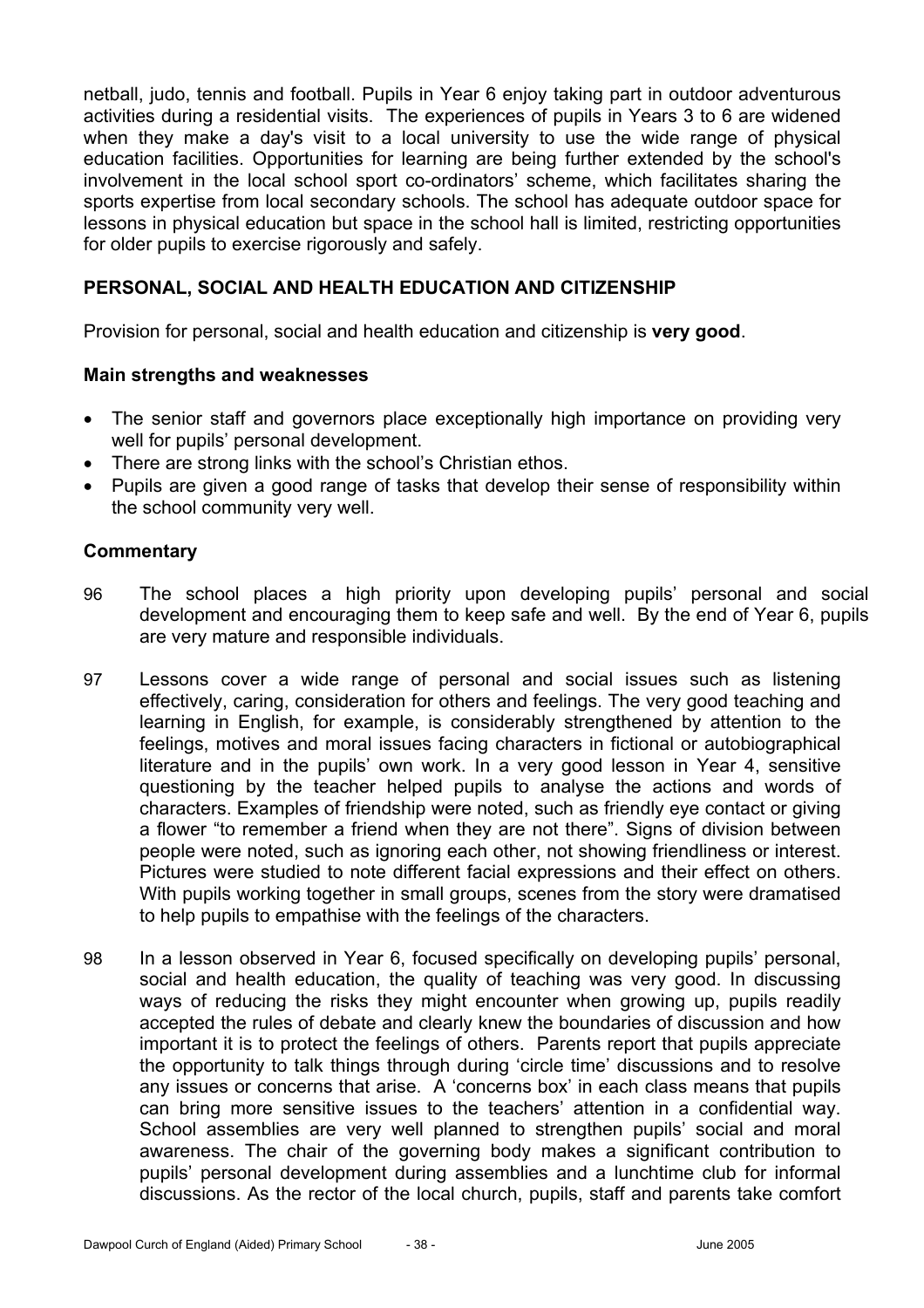in the knowledge that they can approach her for support with personal issues. Suitable provision is made for education in sex and relationships, and for raising pupils' awareness of the danger of drug misuse.

- 99 The school's exceptionally good ethos and the staff's success in supporting individuals provide a very good model for a successful community. Citizenship is actively promoted through the many opportunities for pupils to play an important part in helping the school to run smoothly and to improve. The school is good at providing pupils with responsibilities to help them build their confidence and selfesteem. 'Playground leaders' help other pupils to develop a sense of responsibility and help to organise games at playtimes. Pupils express their own views through the school council and so develop their understanding of democratic decisionmaking. Councillors have a very good understanding of their roles and responsibilities and make a very good contribution to improving the school. A group of Year 6 pupils are preparing their own brief to present their views to a debate in a 'children's parliament', held in a local town hall, on an environmental issue that affects the life of the community.
- 100 The co-ordinator is new to the role and is very keen to continue the development of the subject, which has been very well led and managed by the headteacher. The school has recently received a healthy school award.